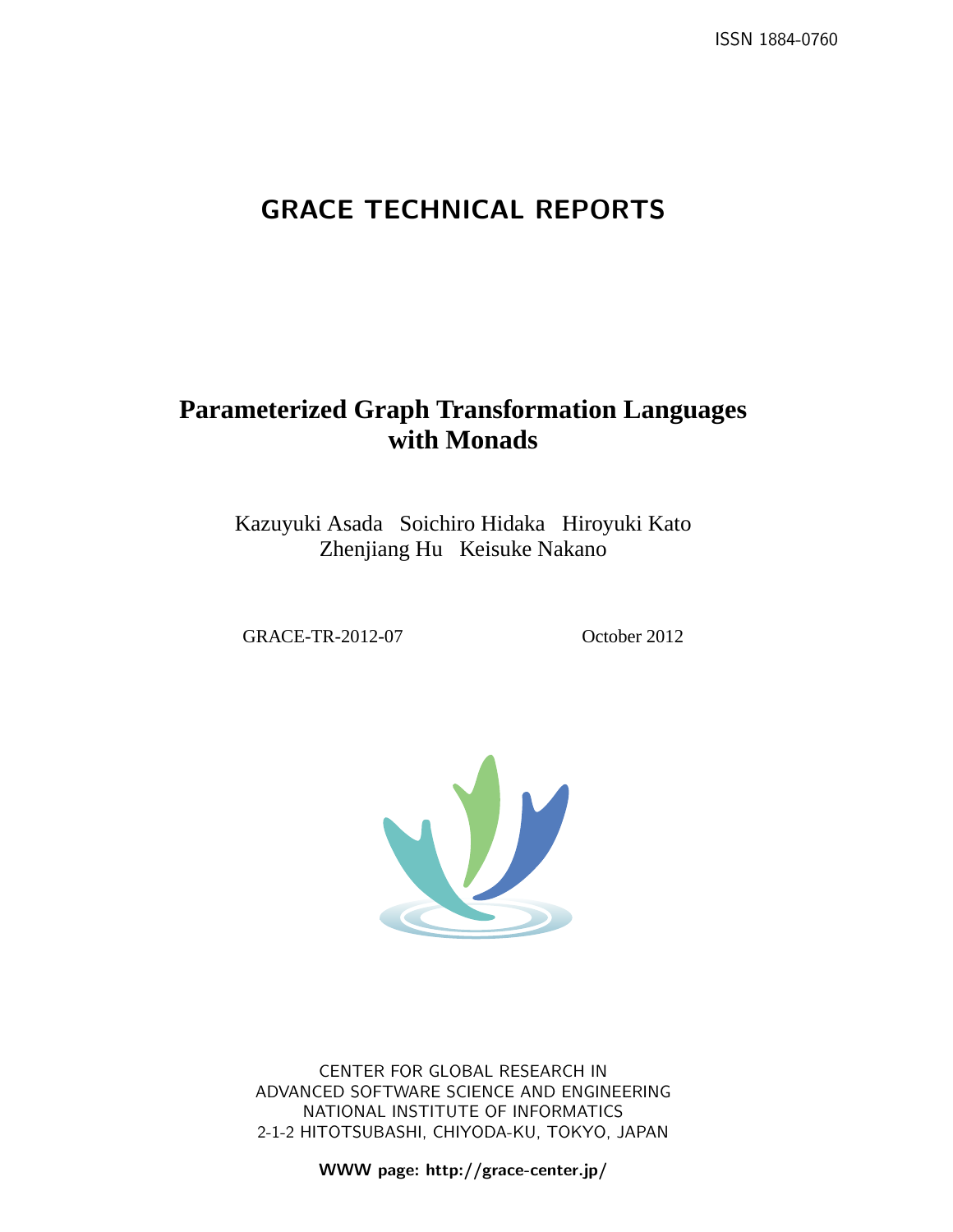The GRACE technical reports are published as a means to ensure timely dissemination of scholarly and technical work on a non-commercial basis. Copyright and all rights therein are maintained by the authors or by other copyright holders, notwithstanding that they have offered their works here electronically. It is understood that all persons copying this information will adhere to the terms and constraints invoked by each author's copyright. These works may not be reposted without the explicit permission of the copyright holder.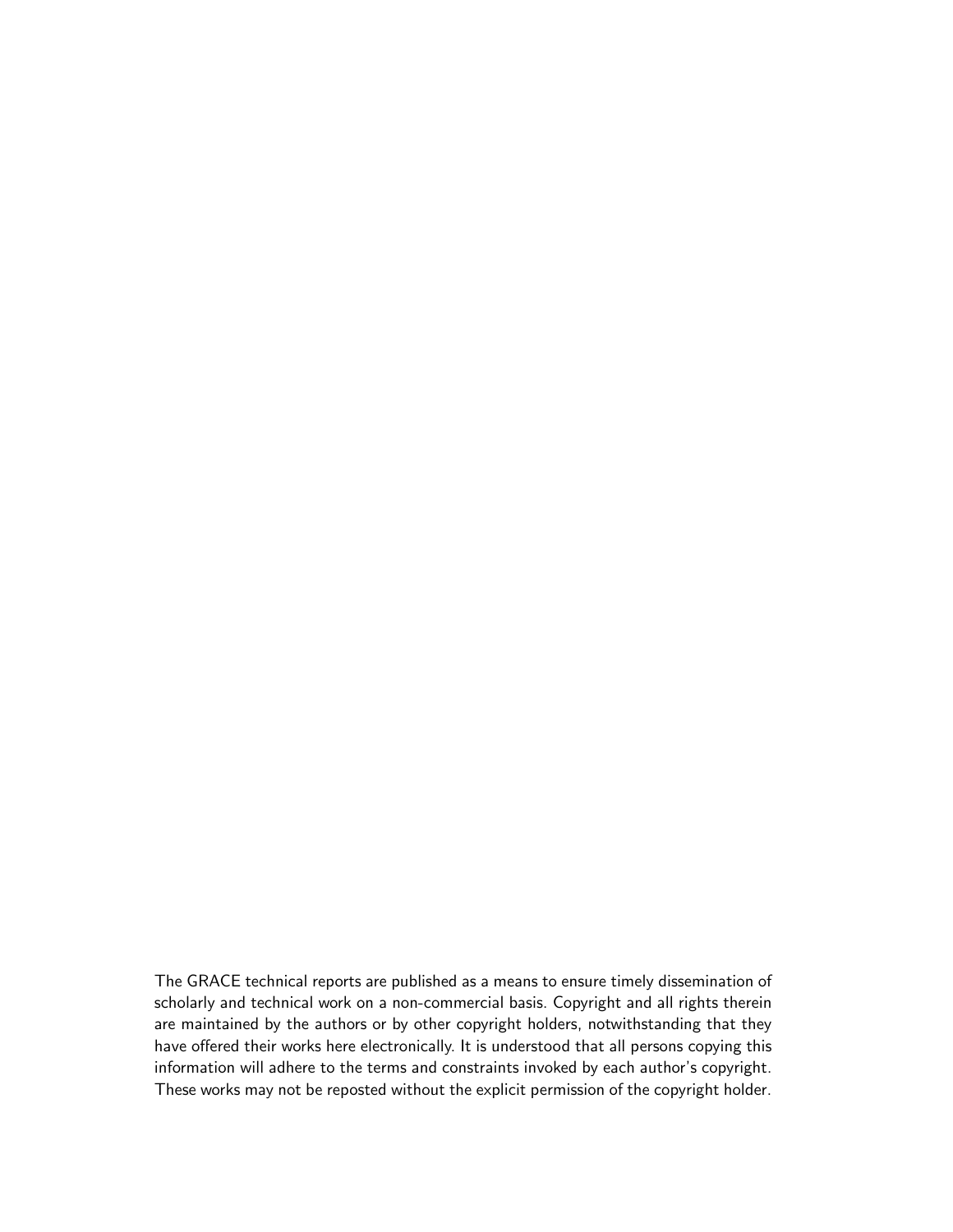# **Parameterized Graph Transformation Languages with Monads**

Kazuyuki Asada Soichiro Hidaka

Hiroyuki Kato Zhenjiang Hu

National Institute of Informatics, Japan *{*asada,hidaka,kato,hu*}*@nii.ac.jp

Keisuke Nakano University of Electro-Communications, Japan ksk@cs.uec.ac.jp

# **Abstract**

UnCAL was introduced as a graph transformation language for unordered finite graphs, and has a powerful transformation method for finite graphs: structural recursion. Although UnCAL is powerful and recently applied to model driven software engineering, there are two major limitations. One is that its graph model is only unordered graph in which branches of nodes are unordered. The other is its limited expressive power: structural recursion functions transform depth-direction well, but not well on sibling-direction. We solve these problems by generalizing the graph model and extending the expressive power of UnCAL. We generalize the type of branches of nodes from powerset to general monad, so that we introduce graph transformation languages  $\lambda_{\rm FG}^T$  which are parameterized by (finitary) monads  $T$ . The special case where  $\overline{T}$  is the finite powerset monad becomes an extension of UnCAL. Our crucial instance is the case of list monad for treating ordered graph, where we solve how to define bisimilarity between ordered graphs having edges labeled by an invisible label *ε*. Also we extend the expressive power of  $\lambda_{\rm FG}^T$  from that of UnCAL: higher order functions and transformations for sibling dimension. We demonstrate that we can modularize designing graph transformation languages, by our generalization with monads and by monad transformers.

## **1. Introduction**

Structural recursion, such as fold on lists or catamorphism [\[Mei](#page-20-0)[jer et al.](#page-20-0) [1991\]](#page-20-0) on algebraic data structures including trees, plays an important role in functional programming, providing a systematic way for construction and manipulation of functional programs [\[Bird and de Moor](#page-20-1) [1996;](#page-20-1) [Gill et al.](#page-20-2) [1993;](#page-20-2) [Hu et al.](#page-20-3) [2006\]](#page-20-3). It is, however, a challenge to define structural recursions for graph data structures, the most ubiquitous data in computing. This is because unlike lists and trees, graphs are essentially not inductive and cannot be formalized as an initial algebra in general [\[Gibbons](#page-20-4) [1995\]](#page-20-4).

It is certainly possible to use full recursion operator (fixed point operator) to manipulate *infinite* data structures such as stream and graph, but there are many cases targeting only *finite* graphs especially in database application. Therefore, it is very much desirable that we could represent graphs in finite form, while guaranteeing transformations (or queries) for graphs always terminate.

UnCAL [\[Buneman et al.](#page-20-5) [2000\]](#page-20-5) was introduced in the database community to provide such a powerful querying method by structural recursion for finite graphs. The graph model of UnCAL is unordered (directed) graph, where outgoing edges are not ordered. In UnCAL we can treat graphs semantically as *regular trees* [\[Ginali](#page-20-6) [1979\]](#page-20-6), based on a suitable definition of bisimulation, up to which finite graphs and regular trees are equivalent.

The benefit from this bisimulation is that structural recursion on regular trees can be used for graphs, and moreover, it gives an interesting and important semantics of structural recursion on



<span id="page-2-0"></span>**Figure 1.** An Example of Unsound Encoding

graphs: *bulk semantics*. With bulk semantics, a structural recursion is evaluated by first processing *in parallel* on all edges of the input graph and then combining the results. This bulk semantics relies on introduction of *ε*-edges (like *ε* transition in automata) to graphs, providing a smart way of treating shared nodes and cycles in graphs. In addition, UnCAL is designed carefully such that (i) every transformation is *bisimulation generic* in the sense that it returns bisimilar results for bisimilar inputs, and (ii) every transformation necessarily *terminates* and transforms *finite* graphs to *finite* graphs.

Despite its beauty in theory and usefulness in graph querying, there are two limitations in UnCAL that prevent it from being used widely. One is that UnCAL can treat only unordered graphs, being weak in other graph models, such as ordered graphs where edges from a node are ordered, which is widely used in many applica-tions: e.g., in Ecore, MOF, and KM3 [Jouault and Bézivin [2006\]](#page-20-7). The other limitation is lack of expressive power of transformations on sibling dimension. For example, when a graph labeled with natural number, we can not write in UnCAL a transformation which extracts all such edges of some node that are labeled with the average number among all the siblings.

At the first sight, it seems that the first limitation could be easily solved by encoding ordered graphs by unordered ones with suitable edge labels, say using *hd* and *tl* to represent the first branch and the rest of the branches respectively. However, there is a fatal problem with this encoding. The above encoding is *unsound* in the context of UnCAL where *ϵ*-edges must be taken into account for graph construction and structural recursion. As shown in Figure [1,](#page-2-0) the ordered graphs *G*<sup>1</sup> and *G*2, where we use dotted arrows to represent *ε*-edges, are naturally bisimilar, but their corresponding encoded graphs  $G'_1$  and  $G'_2$  are not at all.

In fact, it has been an *open problem* for more than ten years whether structural recursion in UnCAL can be extended from unordered graphs to ordered ones or not, since it was first raised in the conclusion of the paper [\[Buneman et al.](#page-20-5) [2000\]](#page-20-5):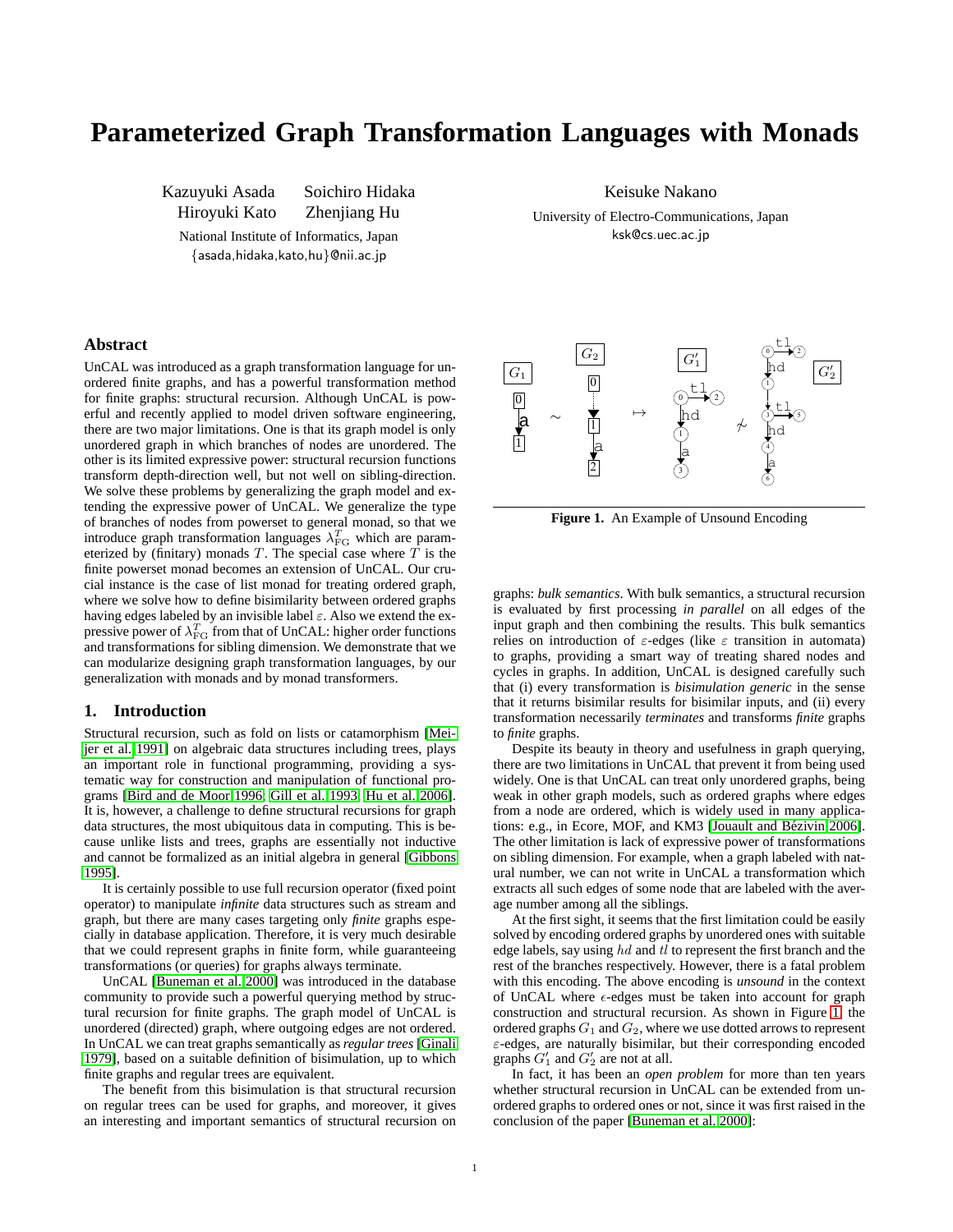*... we have shown how the principles of UnQL will work on an ordered tree. However, it is not clear how they can be extended to an ordered graph model. ... we still lack a complete picture of this topic ...*

In this paper, we provide a novel solution to this open problem, by defining a subtle notion of bisimilarity for ordered graph having *ε*-edges so that structural recursion can be extended from that for unordered graphs to that for ordered graphs. Moreover, we propose *λ T* FG, powerful higher order graph transformation languages, which extends the lambda calculus with graph operations generalized with monads and also extended with sibling transformation.

The main technical contributions of this paper can be summarized as follows.

There are mainly two independent contributions; (i) one is the definition of bisimilarity for ordered graphs, which has a subtle problem of infinite width, which can not be seen in other graph models; (ii) the other one is the generalization with monads  $T$  and extension of expressive power of graph transformations: introduction of higher order function and sibling transformation. Further detail of these contributions are the following:

- (i). We give the first definition of the bisimilarity between ordered graphs having *ε*-edges, which forms the semantic foundation for  $\lambda_{\text{FG}}^{List}$ . Specifically, we identify that the branch order of even finite graphs is not necessarily finite but *countable linear order*, and clarify that combination of *ε*-edges and cycles will induce such countable linear order on branching, which would produce new issues not occurring for the unordered case. We show that the judgment of emptiness of ordered graphs is decidable, and that it is decidable whether we can eliminate all *ε*-edges—with keeping finite width of graph—for a finite ordered graph having *ε*-edges.
- (ii). UnCAL consists of the following three technical points:
	- *•* graph models and bisimilarity,
	- *•* syntactic graph representation (called *graph constructors*), and
	- *•* structural recursion.

We generalize all the three points with monads *T* and extend further:

*•* We generalize the graph model in such a way that collection of outgoing edges of a node has the structure of the monad *T*. With this, unordered graph and ordered graph correspond to finite powerset monad and list monad, respectively. We can see its usefulness from other examples of multiset monad and distribution monad which correspond to weighted graph and probability graph, respectively.

Then we give a definition of bisimilarity for such graph models generally with  $T$ . The above  $(i)$ , i.e., the definition of bisimilarity for ordered graph is independent contribution from this general definition; since for the general definition we assume existence of *iteration operators*, which is newly given in this paper for ordered graph, while those for other graph models are already known.

*•* Then according to the generalization of graph model, we also give generalized definition of graph constructors and structural recursion with monads. Specifically, we generalize *bulk semantics* of the structural recursion, and show that structural recursion is *bisimulation generic*. The bisimulation genericity is a stronger result than that in [\[Buneman](#page-20-5) [et al.](#page-20-5) [2000\]](#page-20-5) even for the case of unordered graph, since here we prove bisimulation genericity of structural recursion as a higher order function, while in [\[Buneman et al.](#page-20-5) [2000\]](#page-20-5) it is proved as first order functions. This higher order bisimulation genericity enables us to introduce higher order functions to UnCAL and reformulation as a lambda calculus.

- We define our graph transformation languages  $\lambda_{\text{FG}}^T$  as extensions of the simply typed lambda calculus, which is in sharp contrast to UnCAL (first order calculus). This reformulation does not only provides us higher order functions, but also a clear vision of how to extend  $\lambda_{\text{FG}}^T$  further, with other primitive functions or other type systems such as coproduct types, inductive data types, monad types, and polymorphic types.
- We show how to overcome the second limitation of UnCAL, i.e., expressive power on sibling dimension, by introducing two *sibling transformation* **l**-**sbl** and **u**-**sbl** upon the above flexibility of extensions. For instance, when  $\overline{T} = List$ , we can manipulate branches of nodes as we transform lists: we can, for example, reverse the order of branches of a node in an ordered graph with reverse function of list.
- *•* Summarizing the above, we formulate parametrized graph transformation languages  $\lambda_{\text{FG}}^T$  with monads *T*.
- (iii). Then we have the following discussion for further extension.
	- We extend the structural recursion to unify the above sibling transformations with the extended structural recursion, so that we can transform graphs in depth-direction and in sibling-direction at the same time.
	- *•* Finally we discuss how we can systematically compose graph transformation languages to increase language power, by using monad transformer. For instance, although *λ List* FG can treat ordered graphs but not unordered graphs, by this modular method, we can systematically obtain  $\lambda_{FG}^{P_{fin} \times List}$ , which can treat both unordered and ordered graphs.

*Organization of the Paper* We shall start by an overview of  $\lambda_{\text{FG}}^T$ , focusing on the case when  $T = List$ , in Section [2.](#page-3-0) Then in Section [3,](#page-6-0) we see the first key technical contribution of this paper, i.e., the definition of bisimilarity for ordered graphs having *ε*-edges. Then we give a general definition of bisimilarity for graphs in  $\lambda_{\rm FG}^T$ . In Section [4,](#page-9-0) we give interpretations of terms of  $\lambda_{\text{FG}}^T$ , which includes graph constructors, structural recursion, and sibling transformations; then we show their bisimulation genericity. In Section [5,](#page-15-0) we extend structural recursion with sibling transformation. In Section [6,](#page-18-0) we discuss how we can extend the languages with monad transformers. We discuss the related work in Section [7](#page-19-0) and conclude the paper in Section [8.](#page-19-1)

# <span id="page-3-0"></span>**2.** Overview of  $\lambda_{\text{FG}}^T$

We start with an overview of our general graph transformation language  $\lambda_{\text{FG}}^T$ , especially when  $T = List$ . In fact,  $\lambda_{\text{FG}}^{List}$ , which treats ordered graphs, is the most important case to understand essence of  $\lambda_{\text{FG}}^T$ . In the following, after giving general definition of graphs, we will move to the case of *List*, and see how ordered graphs are constructed and how structural recursion can be easily used to transform ordered graphs. In Section [4.4,](#page-14-0) we will see how to design the syntax of general  $\lambda_{\text{FG}}^T$ .

# <span id="page-3-1"></span>**2.1** Graph Model of  $\lambda_{\text{FG}}^T$

Graph in  $\lambda_{\text{FG}}^T$  is rooted, directed, and edge-labeled graph. Additionally, graph in  $\lambda_{\rm FG}^T$  has two prominent features,  $\varepsilon$ *-edges* and *markers*. An *ε*-edge represents a shortcut between the two nodes, working like the *ε*-transition in an automaton. Nodes may be marked with *input* and *output markers*, which are used as an interface to connect them to other graphs by *ε*-edges.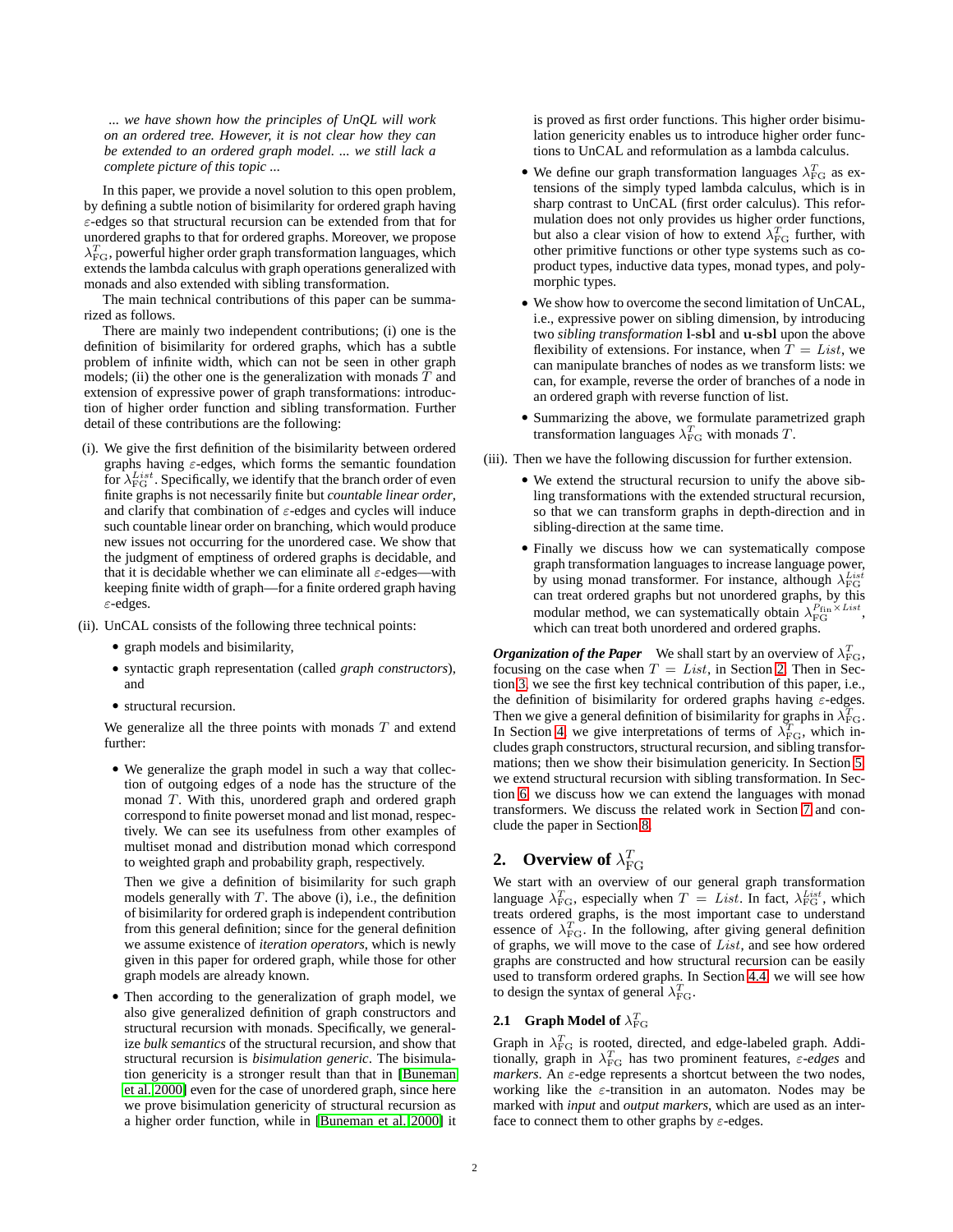<span id="page-4-0"></span>

<span id="page-4-5"></span><span id="page-4-1"></span>**Figure 2.** Examples of Graphs

We introduce the notion of graph with "*T*-kind of branch" for a monad *T*. First let us recall the notion of monad (in the Kleisli triple style):  $T = (T, return, lift)$  is a *monad* on **Set** if  $T:$  **Set**  $\rightarrow$  **Set** is a functor,

and

$$
return \colon S \to T(S)
$$

$$
lift: (S \to T(S')) \to (T(S) \to T(S'))
$$

are natural transformations, and they satisfy certain axioms called monad laws, see [\[Benton et al.](#page-20-8) [2000;](#page-20-8) [Moggi](#page-20-9) [1989\]](#page-20-9) for the axioms.

**Example 1** (List Monad)**.** *List* is a monad defined as follows.

$$
return(s) = [s] \quad (s \in S)
$$
  

$$
lift \ f = concat \circ List(f) \quad (f: S \to List(S'))
$$

where

$$
concat: List(List(S')) \rightarrow List(S')
$$

is flattening a list of lists to a list.

Now we define the graph model. We use *L* to denote a set of *labels* and  $\mathcal{L}_\epsilon$  to denote the disjoint union  $\mathcal{L} \cup \{\epsilon\}$ . Let X and Y be finite sets of *markers*; we add the prefix & for meta-variables of markers like &*x* . Then a *T-graph* (or just *graph*) *G* is defined as a triple (*V, B, I*) where

- *• V* is a set of *nodes*,
- $B: V \to T(\mathcal{L}_{\epsilon} \times V + Y)$  is a *branch function*, where an element *x* in  $\mathcal{L}_{\epsilon} \times V + Y$  (called *a branch*) is either *an edge* Edge (*l, v*) or *an output marker* Outm (&*y*), and
- $I: X \rightarrow V$  is a function, which determines *input nodes* (*roots*) of the graph.

Note that in the terminology of coalgebra theory, a *T*-graph is a coalgebra *B* of the endofunctor  $T(\mathcal{L}_{\epsilon} \times (-)+Y)$  equipped with  $|X|$ number of initial states *I*.

<span id="page-4-6"></span>**Example 2** (Ordered Graph)**.** We call *List*-graphs *ordered graphs*, where the branches are ordered. The graph in Figure [2\(a\)](#page-4-0) is represented as (*V, B, I*) where

$$
V = \{1, 2, 3, 4\}B(1) = [Edge(d, 2), Edge(a, 4)]B(2) = [Edge(c, 3)]B(3) = [Edge(d, 2)]B(4) = [Edge(b, 3), Outm (ky)]I(k) = 1.
$$

The set of graphs—with *X* and *Y* as sets of input and output markers, respectively—is denoted by  $T$ - $DB_Y^X$ , where  $T$  may be omitted if it is clear from context. We call a *T*-graph a *finite T*graph when *V* is a finite set, and write  $T$ - $DB$ <sub>f</sub> $_Y^X$  for the set of finite *T*-graphs. ("DB" is from [\[Buneman et al.](#page-20-5) [2000\]](#page-20-5) and means "DataBase".)

We occasionally use record notation (-)*.*V, (-)*.*B, and (-)*.*I for components of a graph: i.e.,  $G = (G.V, G.B, G.I)$ .

<span id="page-4-2"></span>d<br>forest what single-rooted graph is to tree. For single-rooted graphs,  $\&$  denote  $DB_Y^{\{\&\}}$ . We allow a graph to have multiple roots: multi-rooted graph is to we often use *default marker* & to indicate the root, and use  $DB<sub>Y</sub>$  to

An output marker is a place holder through which the input node of another graph can be connected with an *ε*-edge. (This is done with @, **cycle** (see Figure [3\)](#page-5-0), and **srec** (see Figure [7\)](#page-12-0) to be explained later.)

<span id="page-4-4"></span>**Example 3** (Unordered Graph, Weighted Graph, Probability Graph). For the finite powerset monad  $P_{fin}$ ,  $P_{fin}$ -graph is *unordered graph*, which is (equivalent to) the graph model of UnCAL. Let us consider the *finite multiset monad* (bag monad)  $M_{fin}$ :

$$
M_{\text{fin}}(S) \stackrel{\text{def}}{=} \{ \phi \colon S \to \mathbb{N} \mid \phi^{-1}(\mathbb{N} - \{0\}) \text{ is a finite set} \}.
$$

Then branch of *M*fin-graph has a bag semantics (rather than set semantics of  $P_{fin}$ ), i.e., multiplicity (called *weight*) of an identical branch is not ignored.

The *finite probability distribution monad*  $D_{fin}$  is defined as:

$$
D_{\text{fin}}(S) \stackrel{\text{def}}{=} \{ \phi \colon S \to [0,1] \mid \phi^{-1}((0,1]) \text{ is a finite set, } \Sigma_s \phi(s) = 1 \}.
$$

The monad structure is defined as below: for  $s \in S$ ,  $return(s)$  is the Dirac delta function

$$
\delta_s \colon S \to [0, 1]
$$

$$
s \mapsto 1
$$
  
than  $s \mapsto 0$ 

and for  $f: S \to D_{fin}(S')$ ,

 $\Box$ 

$$
lift(f) \colon D_{fin}(S) \to D_{fin}(S')
$$
  
\n
$$
(\phi \colon S \to [0,1]) \mapsto \begin{pmatrix} lift(f)(\phi) \colon S' \to [0,1] \\ s' \mapsto \sum_{s \in S} (\phi(s) \cdot f(s)(s')) \end{pmatrix}
$$
  
\n
$$
D_{fin}\text{-graph has probabilistic branch.} \qquad \Box
$$

*D*fin-graph has probabilistic branch.

(other than *s*) *7→* 0

# **2.2 Overview of** *λ List* FG

From now we see an overview of  $\lambda_{\text{FG}}^T$  when  $T = List$ .

## **2.2.1 Graph Equivalence**

For ordered graphs, we consider bisimilarity as their graph equivalence, which is called *value-equivalence* in [\[Buneman et al.](#page-20-5) [2000\]](#page-20-5), since we observe only "values" *l* and &*y* pointed by a "pointer" *v*. For instance, the graphs  $G$  and  $G'$ , in Figure [2\(a\)](#page-4-0) and [2\(b\),](#page-4-1) respectively, are considered as being equivalent. In *G ′* , nodes 3 and 3 *′* are bisimilar because both of them only have one outgoing edge labeled d to the node 2. Also in  $G'$ , from node 1 to node 3, there is an *ε*-edge (denoted by the dotted line), which can be eliminated with keeping its bisimilarity by adding outgoing edge labeled d from node 1 to node 2. Unreachable parts from roots are disregarded. The definition of bisimulation on ordered graphs with *ε*-edges is one of the important results in this paper, and this will be addressed formally in Section [3.](#page-6-0)

A graph function *f* is called *bisimulation generic* if *f*(*G*) and  $f(G')$  are bisimilar whenever *G* and *G*<sup>'</sup> are bisimilar.  $\lambda_{FG}^T$  is designed to make the interpretation of every term bisimulation generic.

#### <span id="page-4-3"></span>**2.2.2 Graph Constructors**

Figure [3](#page-5-0) summarizes the nine graph constructors used in  $\lambda_{\text{FG}}^{List}$ , and their typing rules are shown in Figure [5.](#page-5-1) They are similar with graph constructors for unordered graphs in UnCAL [\[Buneman et al.](#page-20-5) [2000\]](#page-20-5). Note that these constructors should be written as e.g.  $[]_Y$ 

 $\Box$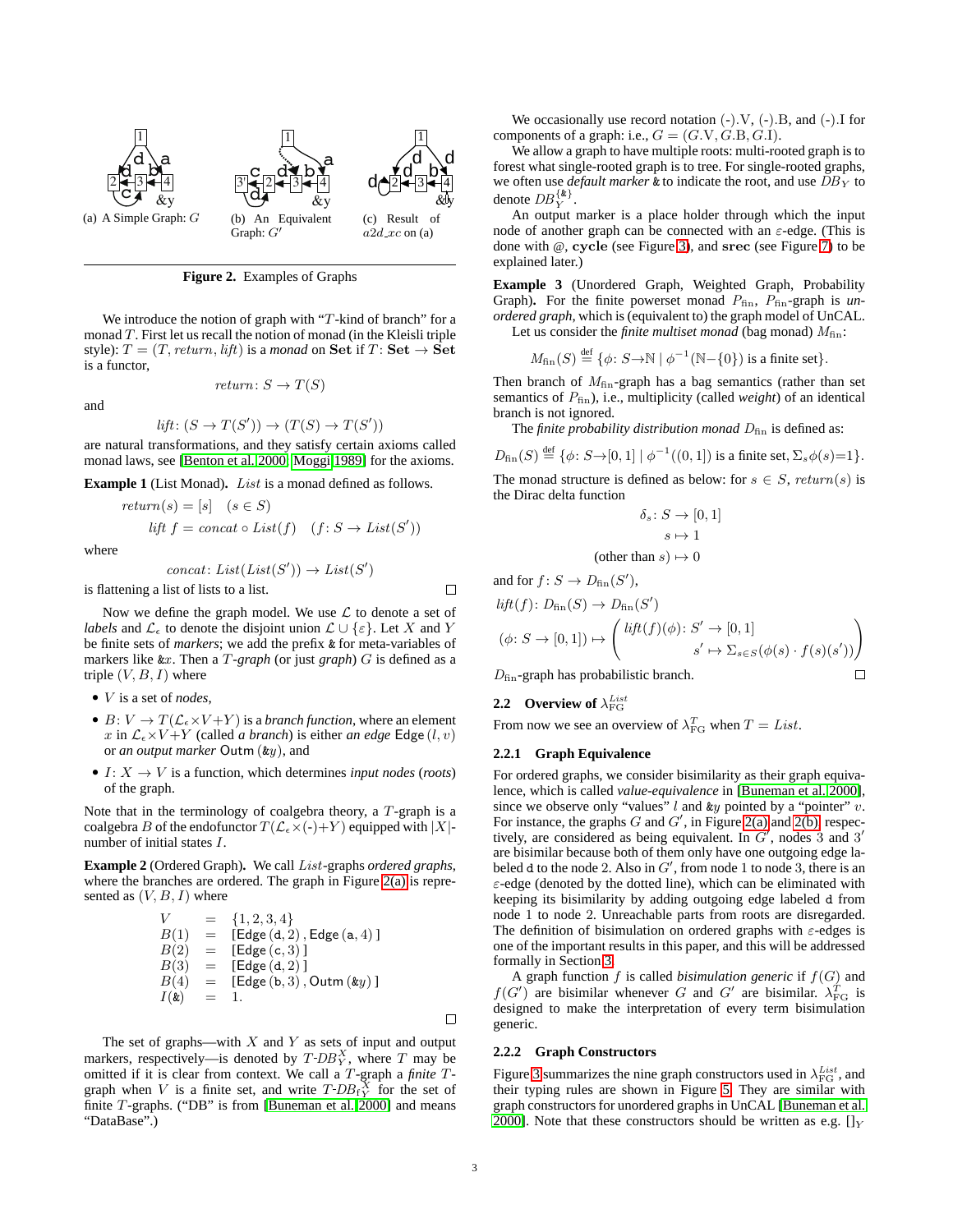

<span id="page-5-0"></span>**Figure 3.** Graph Constructors

| $e ::= x   \lambda x.e   ee   \case e \text{ of } \text{in}^1(x) \rightarrow e \text{ or } \text{in}^r(y) \rightarrow e$                                             |
|----------------------------------------------------------------------------------------------------------------------------------------------------------------------|
| $\int \mathbf{in}^{\mathbf{1}}e \mid \mathbf{in}^{\mathbf{r}}e \mid (e,e) \mid \pi^{\mathbf{1}}e \mid \pi^{\mathbf{r}}e \quad \{\text{ terms of lambda calculus }\}$ |
| { conditional }                                                                                                                                                      |
| { label ( $a \in \mathcal{L}$ ), marker, and their equality }                                                                                                        |
| { algebraic graph constructors }                                                                                                                                     |
| $  \langle e : e \rangle   \langle \mathbf{k} y \rangle   \mathbf{k} x := e   ()   e \oplus e   e \otimes e   \mathbf{cycle}(e)$                                     |
| { common graph constructors }                                                                                                                                        |
| { graph emptiness checking }                                                                                                                                         |
| { structural recursion application }                                                                                                                                 |
| <b>nil</b> $  \textbf{cons}(e, e)   \textbf{foldr}(e, e, e)   $ { list operators }                                                                                   |
| $\vert \mathbf{1}\text{-}sb\mathbf{l}(e)(e)\vert \mathbf{u}\text{-}sb\mathbf{l}(e)(e)$ { sibling transformations }                                                   |
|                                                                                                                                                                      |

<span id="page-5-2"></span>**Figure 4.**  $\lambda_{\text{FG}}^{List}$  Language

and  $G_1 +_{X,Y} G_2$ ; however we will omit the subscript X and Y to avoid clutter.

Let us see each constructor; also see how type discipline on input and output markers works for each constructor. First, [] constructs a root-only graph with the default input marker and no output markers. For two graphs  $G_1$  and  $G_2$  having identical input markers and output markers,  $G_1 + G_2$  adds two branching  $\varepsilon$ edges from each new root to the corresponding old roots of *G*<sup>1</sup> and *G*<sub>2</sub>. Next,  $\langle a : G \rangle$  extends *G* with one *a*-labeled edge pointing the old root from a new fresh root node; and the constructor *⟨*&*y⟩* constructs a graph with a single node marked with an output marker &*y* (in [\[Buneman et al.](#page-20-5) [2000\]](#page-20-5), *⟨a* : *G⟩* and *⟨*&*y⟩* are denoted as *{a* : *G}* and  $\&y$ , respectively). *Marker renaming*  $&x := G$  associates an input marker  $\&x$  to the root node of  $G$ ; () constructs a trivial graph that has neither a node nor an edge; and  $G_1 \oplus G_2$  constructs a disjoint union of  $G_1$  and  $G_2$ , where their branching functions  $B_1$  and  $B_2$ work independently. Then,  $G_1 \otimes G_2$  composes two graphs sequentially by connecting the output nodes of  $\overline{G}_1$  with the corresponding input nodes of  $G_2$  by  $\varepsilon$ -edges, and  $\mathbf{cycle}(G)$  connects the output nodes with the input nodes of *G* to form cycles. It is worth noting that this set of constructors are powerful enough to describe any finite ordered graphs.

# <span id="page-5-3"></span>**2.2.3** Syntax of  $\lambda_{\text{FG}}^{List}$

Our graph transformation language  $\lambda_{FG}^{List}$  (and in general  $\lambda_{FG}^{T}$ ) is an extension of the simply typed lambda calculus with graph constructors and graph operations. The syntax of  $\lambda_{\text{FG}}^{List}$  is depicted in Figure [4,](#page-5-2) and the types and typing rules are in Figure [5.](#page-5-1)

The type  $\mathbf{DB}_Y^X$  is interpreted to  $DB_f Y^X$ : the set of *finite* graphs, and  $\alpha$  are type variables, which are used just for **u-sbl** and explained later. We omit the standard explanations for lambda terms, conditional, label, and equality for labels.

| $\sigma ::= \sigma + \sigma \mid \sigma \times \sigma \mid \sigma \rightarrow \sigma$<br>$\mid$ Bool $\mid$ Label $\mid$ DB $_{Y}^{X}$<br>$  \alpha   Y  $ List $( \sigma )$                                   | { variant, product, function types }<br>$\{ \text{base types } \}$<br>{ types for sibling transformation }                                                                                                                                                               |
|----------------------------------------------------------------------------------------------------------------------------------------------------------------------------------------------------------------|--------------------------------------------------------------------------------------------------------------------------------------------------------------------------------------------------------------------------------------------------------------------------|
| $\Gamma \vdash e_1$ : DB $^X_Y$<br>$\Gamma \vdash e_2$ : DB <sup>X</sup><br>$\Gamma \vdash [] : DB_{\emptyset}$<br>$\Gamma\vdash e_1+e_2\colon\mathbf{DB}^X_Y$                                                 | $\Gamma \vdash e_1$ : Label<br>$\Gamma \vdash e_2 \colon \mathbf{DB}_Y$<br>$\Gamma \vdash \langle e_1 : e_2 \rangle : DB_Y$                                                                                                                                              |
|                                                                                                                                                                                                                | $\frac{(ky \in Y)}{\Gamma \vdash \langle ky \rangle: \mathbf{DB}_Y}$ $\frac{\Gamma \vdash e: \mathbf{DB}_Y}{\Gamma \vdash \&x := e: \mathbf{DB}_Y^{\{kx\}}}$ $\frac{\Gamma \vdash (\cdot; \mathbf{DB}_Y^{\emptyset})}{\Gamma \vdash (\cdot; \mathbf{DB}_Y^{\emptyset})}$ |
| $\Gamma \vdash e_1 \colon \mathbf{DB}_Y^{X_1} \ \Gamma \vdash e_2 \colon \mathbf{DB}_Y^{X_2}$<br>$(X_1 \cap X_2 = \emptyset)$<br>$\overline{\Gamma \vdash e_1 \oplus e_2 \colon \mathbf{DB}_Y^{X_1 \cup X_2}}$ | $\Gamma \vdash e_1$ : DB $^X$<br>$\Gamma \vdash e_2 \colon \mathbf{DB}^Y_Z$<br>$\Gamma \vdash e_1 \otimes e_2 \colon \overline{\mathbf{DB}^X_Z}$                                                                                                                         |
| $\Gamma \vdash e : \mathbf{DB}_{X \cup Y}^X \quad (X \cap Y = \emptyset)$<br>$\Gamma \vdash \mathbf{cycle}(e) \colon \mathbf{DB}^X_Y$                                                                          | $\Gamma \vdash e : \mathbf{DB}_Y^X$<br>$\Gamma \vdash \mathbf{isEmpty}(e)$ : Bool                                                                                                                                                                                        |
|                                                                                                                                                                                                                | $\Gamma$ , l: <b>Label</b> , $g:$ <b>DB</b> <sub>Y</sub> $\vdash$ $e_1:$ <b>DB</b> $Z$ <sup>Z</sup> $\Gamma \vdash e_2:$ <b>DB</b> $Y$ <sup>X</sup><br>$\Gamma \vdash \mathbf{srcc}(\lambda(l,g).e_1)(e_2) : \mathbf{DB}_{Z \times Y}^{Z \times X}$                      |
| $\Gamma, x:$ List(Label×DB <sub>Y</sub> +Y) $\vdash e_1$ : List(Label×DB <sub>Y</sub> +Y)<br>$\Gamma \vdash e_2$ : DB <sub>V</sub>                                                                             |                                                                                                                                                                                                                                                                          |
|                                                                                                                                                                                                                | $\Gamma \vdash \mathbf{l} \cdot \mathbf{sb}(\lambda x.e_1)(e_2)$ : $\mathbf{DB}_Y$                                                                                                                                                                                       |
| $(\Gamma, x:$ List(Label $\times \alpha + Y$ ) $\vdash e_1$ : List(Label $\times \alpha + Y$ )<br>$\Gamma \vdash e_2$ : DB $^X_Y$                                                                              |                                                                                                                                                                                                                                                                          |
| $\Gamma \vdash \mathbf{u}\text{-}\mathbf{b}\mathbf{l}(\lambda x.e_1)(e_2)$ : $\mathbf{DB}_Y^X$                                                                                                                 | $\Gamma \vdash \&y: Y$                                                                                                                                                                                                                                                   |
| (Just unfamiliar rules are listed. We use $l$ and $q$ as meta variables<br>for variables of types Label and $DB_Y^X$ , respectively.)                                                                          |                                                                                                                                                                                                                                                                          |

<span id="page-5-1"></span>**Figure 5.** Types and Typing Rules of UnCAL*List*

The graph constructors here are described separately, divided into *algebraic graph operators* and *common graph constructors*. Algebraic graph operators depend on *T*, while the seven common graph constructors are fixed independently from *T*. In fact, algebraic graph operators further depend on *signatures* of *T*, as seen in Section [6;](#page-18-0) but independently from choice of such signatures, their expressive power remains the same not just on closed terms but also on open terms. The boolean expression **isEmpty**(*e*) results in *true* when the graph of the result of *e* has no non-*ε* edge in the accessible part.

*Structural Recursion* Now we explain *structural recursion*, which is a powerful mechanism borrowed from UnCAL [\[Bune](#page-20-5)[man et al.](#page-20-5) [2000\]](#page-20-5) to describe graph transformations. The structural recursion  $f = \text{spec}(\lambda(l, g) \cdot e)$  is such a function that f satisfies the following equations, where we ignore output markers and consider the case when  $X$  is singleton, for simplicity:

$$
f(\Pi) = \Pi f(\langle l:g \rangle) = e(l,g) \circledast f(g) f(g_1 + g_2) = f(g_1) + f(g_2)
$$

<span id="page-5-4"></span>The above equations give a definition of *f* as a function which inputs *finite* graphs and outputs *infinite* graphs, in recursive way. However the outputs of *f* are in fact (bisimilar to) *finite* graphs, and it is made clear by the *bulk semantics* of *f*, which will be given in Section [4.2.](#page-12-1) Intuitively, in the bulk semantics, structural recursion *f* transforms a graph in a bulk way by keeping structure of the graph—as map functions for list or tree—, transforming each edge labeled *l* to new graph parts  $e(l, g)$ . Here *e* can refer not only the label *l* but also its successor graph *g* in the input graph of *f*.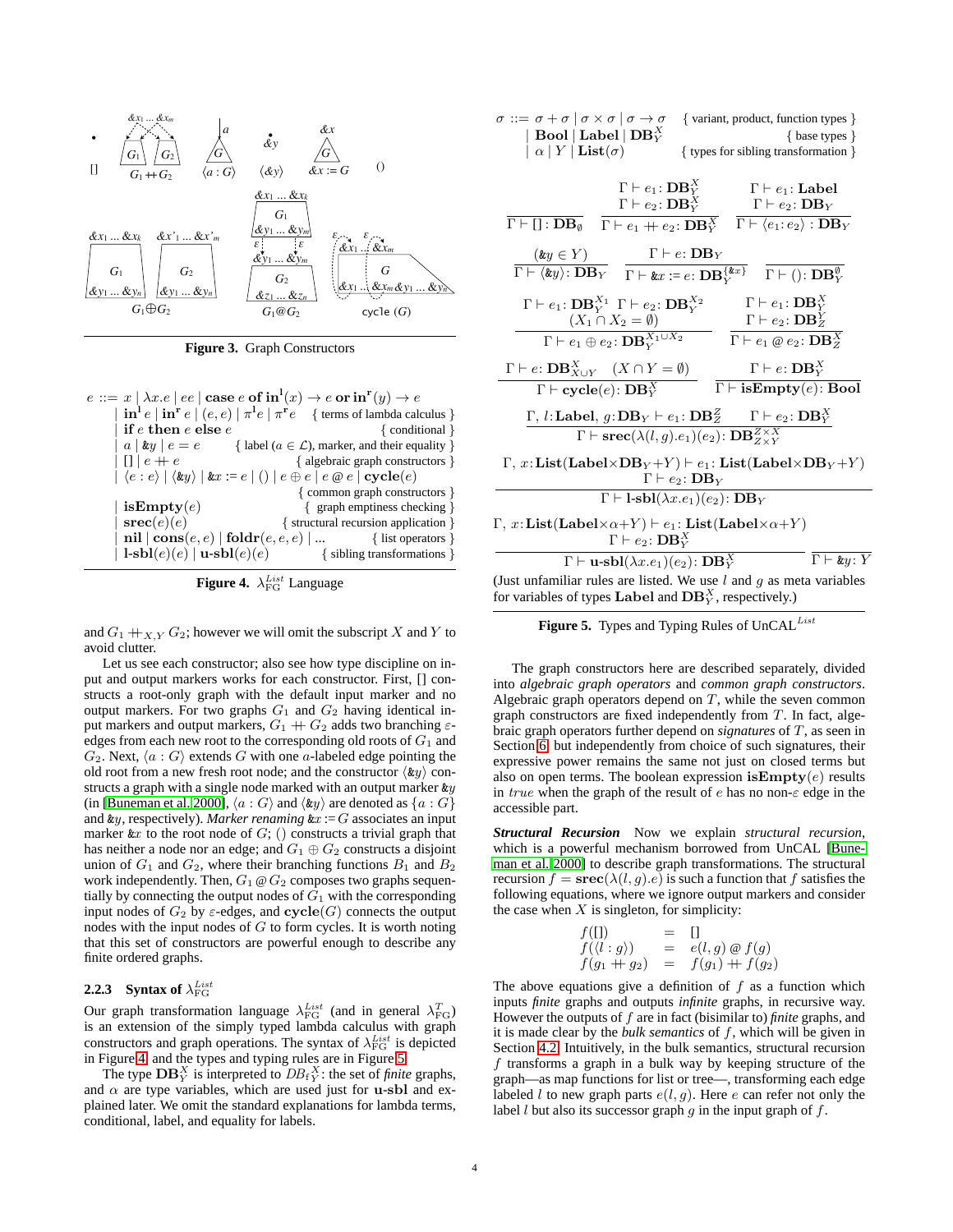**Example 4.** The following structural recursion *a2d xc* replaces all labels a with d and contracts edges labeled c.

$$
a2d\_xc = \mathbf{src}(rc)
$$

$$
\quad \text{where} \quad
$$

$$
rc = \lambda(l,g). \text{ if } l = \text{a then } \langle \text{d} : \langle \textbf{k} \rangle \rangle
$$
  
else if  $l = \text{c then } \langle \textbf{k} \rangle$   
else  $\langle l : \langle \textbf{k} \rangle \rangle$ 

Applying the function  $a2d$  *xc* to the graph in Fig. [2\(a\)](#page-4-0) yields the graph in Fig. [2\(c\).](#page-4-2)

**Example 5.** Consider an ordered graph representation of books. Since "sections" are ordered and there are some reference links in books, we can see books as ordered graphs. The following structural recursion *toc*, which is adapted from [\[Robertson et al.](#page-20-10) [2009\]](#page-20-10), computes the table of contents of books in which sections can be arbitrarily nested:

$$
toc(db) = \textbf{spec}(\ \lambda(l,g).\ \textbf{if}\ l = \texttt{section} \\\ \textbf{then}\ \langle \texttt{section} : (get\_title(g) + \langle \& \rangle) \rangle \\ \textbf{else}\ \langle \& \rangle\ )\ (db)
$$

where the function *get\_title* results in the title of the section.

*get.title(g)* = **srcc** 
$$
\lambda(l_1, g_1)
$$
. **if**  $l_1$  = **title**  
**then**  $\langle$ **title** : **srcc**  $\lambda(l_2, g_2)$ .  $\langle l_2 : [] \rangle$   $\rangle$   $(g_1) \rangle$   
**else**  $[]$   $\rangle$   $(g)$ 

*Sibling Transformation* Structural recursion functions are powerful transformations which terminate at evaluation and preserve finiteness of graphs, but we need more expressive power: transformations on sibling dimension.

Let us consider an ordered graph and its unfolded (maybe infinite) tree. The branches under the root are then a list of the subtrees. Then if one wants to, e.g., reverse the order of the branches under the root, we can not do so with the structural recursion.

To resolve this problem, we introduce *local sibling transformations* **l**-**sbl** and *uniform sibling transformations* **u**-**sbl**, which enable such transformations. The former **l**-**sbl** transforms branches only of the root node of a single-rooted graph; and by combination with the structural recursion, **l**-**sbl** can transform branches of any one node which the structural recursion function can reach. The latter **u**-**sbl** transforms branches uniformly of all nodes in a graph.

Let us return to the Figure [4.](#page-5-2) List operators in the syntax are usual ones; we can add anything that is convenient such as **car**, **cdr**, **filter**, and **reverse** etc. These list operators are used for the two sibling transformations;  $\mathbf{l}$ -**sbl**( $\lambda x.e$ ) and  $\mathbf{u}$ -**sbl**( $\lambda x.e$ ) transform sibling as *λx.e* transforms lists. In the typing rule for **u**-sbl, we use type variables  $\alpha$  to prepare a parametric polymorphic function  $\lambda x.e$  on **List**(**Label** $\times \alpha + Y$ ) so that  $\lambda x.e$  and hence **u**-sbl $(\lambda x.e)$  become "uniform" on  $\alpha$ . The parametricity guarantees bisimulation genericity of **u**-**sbl**. For the detail see Section [4.3.](#page-13-0)

# <span id="page-6-0"></span>**3. Bisimilarity for** *ε***-edge and Ordered Graph**

Section [2.1](#page-3-1) gives a general definition of *T*-graph, for a monad *T*. To this end, we shall give the semantic equivalence for the graph model of  $\lambda_{\text{FG}}^T$ : bisimilarity between *T*-graphs.

The main point is a treatment of *ε*-edge. The case of ordered graph (*List*-graph) involves a big problem which does not occur for unordered graph ( $P_{fin}$ -graph): i.e.,  $\varepsilon$ -elimination might induce *infinite* width. In the following, we shall see the problem and how to define bisimilarity between ordered graphs. Also we give some effective procedure to avoid such infinite width. Then we



<span id="page-6-1"></span>**Figure 6.** Graphs with Stream Branching and with Dense Branching

give a general definition of bisimilarity for *T*-graphs. Finally, we extend the bisimilarity equivalence from graph types to higher order function types.

We here remark that our bisimilarity for the invisible label *ε* is different from *weak bisimilarity* for the invisible label *τ* in the context of process algebra [\[Milner](#page-20-11) [1999\]](#page-20-11). Our bisimilarity is characterized by the *ε*-elimination (Proposition [8](#page-7-0)[.2\)](#page-7-1) which is familiar in automata theory. One purpose of our use of *ε*-edge is to postpone calculation of graph constructors, structural recursion and so on, but weak bisimilarity is unsuitable with respect to properties of such graph transformations: e.g. associativity of  $+$  fails with weak bisimilarity.

#### **3.1 Bisimilarity for Ordered Graph**

Now we see the bisimilarity between ordered graphs: its intuition and formal definition.

#### **Intuition of the Bisimilarity**

First let us see some examples of ordered graphs in order to have some feeling of the bisimilarity to be defined. Consider the graphs in Figure [6.](#page-6-1) For the graph *Gs*, first, in order to make our problem easily understandable, let us unfold the graph to an infinite tree, i.e., the graph in the middle. Then intuitive "*ε*-elimination" of the tree is the graph on the right, where the branching is as a stream. Note that for ordered graph there is no *idempotency* which unordered graph has. The way of branching of graphs having *ε*-edges are thus possibly infinite essentially. However, it is not necessarily just a stream type, as in the next example *Gb*. Unfolding of graph *G<sup>b</sup>* yields the tree in the middle, and then its "*ε*-elimination" is the graph on the right. This graph has a branch like the ordered set  $\{n/2^m \in \mathbb{Q} \mid n, m \in \mathbb{N}, 0 < n < 2^m\}$ , which is a dense countable linear ordered set. (In this paper, the term *countable* includes the case of finite.)

In fact, for any countable linear ordered set, there is some ordered graph having *ε*-edges such that the branches of the root after eliminating *ε*-edges are exactly as the given ordered set. (For the detail, see Appendix [A.](#page-21-0))

#### **Formal Definition of the Bisimilarity**

Now let us define bisimilarity between ordered graphs. As seen above, the *ε*-elimination of an ordered graph might induce countable width. So we shall first define a generalized notion of "ordered graph with countable width", and define bisimilarity for such generalized graphs. This asks us to extend the list monad

$$
List(S) \stackrel{\text{def}}{=} \Sigma_{n \in \mathbb{N}} S^n
$$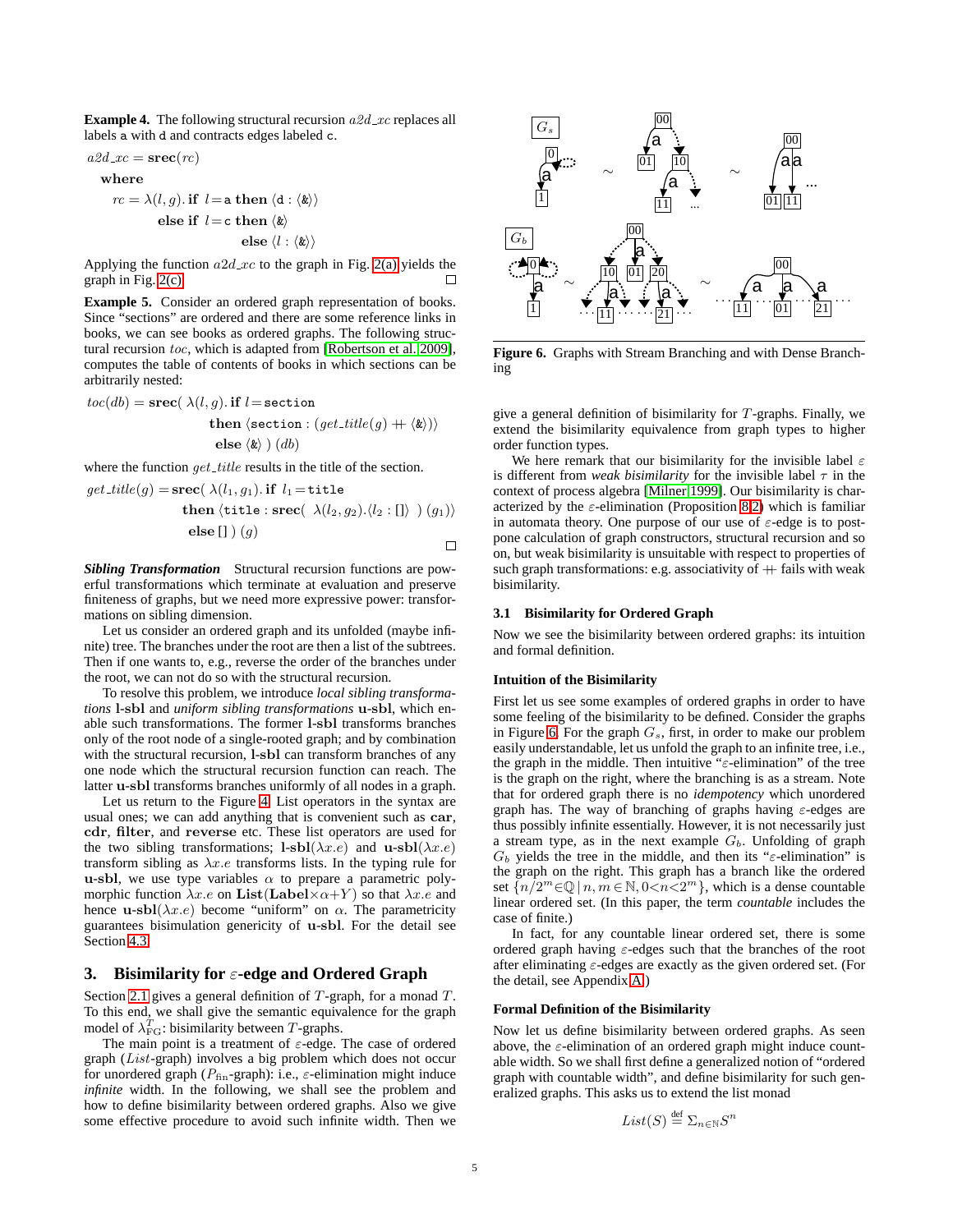to the countable list monad *CList* which can be defined as the following:

$$
Clist(S) \stackrel{\text{def}}{=} \Sigma_{L \in \mathbb{L}} S^L
$$

where  $\mathbb N$  is generalized to  $\mathbb L$ , the set of countable linear ordered sets up to order isomorphism (with chosen representatives *L*). (See Appendix [B](#page-21-1) for the precise definition of *CList*.) Thus we extend ordered graphs to *CList*-graphs.

For  $B(v) \in \Sigma_{L \in \mathbb{L}} (\mathcal{L}_{\epsilon} \times V + Y)^{L}$ , let  $|B(v)|$  denote the countable linear ordered set *L* of  $B(v)$ . Then, we call  $i \in |B(v)|$  *a branch index* of a node *v*, and write  $B(v)$ *.i*  $\in \mathcal{L}_{\epsilon} \times V + Y$  for the *i*-th branch.

Next we prepare the notion of "transitive closure" of *ε*-edges. Let  $G = (V, B, I) \in \text{Clist-DB}_Y^X$  and  $v \in V$ . Let us consider a pair of an *ε*-path from *v* and a branch index *i<sup>n</sup>* of the last node in the *ε*-path:

$$
v (= v_0) \xrightarrow{\varepsilon} i_0 v_1 \dots \xrightarrow{\varepsilon} i_{n-1} v_n \rightarrow_{i_n} (n \in \mathbb{N})
$$

where  $v_n \to_{i_n}$  means just that  $i_n \in |B(v_n)|$ . We call this *proper branch of v* if the  $i_n$ -th branch  $B(v_n)$ *.* $i_n$  is not an  $\varepsilon$ -edge, i.e., it is either a non-*ε* edge or an output marker. The set of all proper branches of  $v$  in  $G$  is denoted by  $Pb(G, v)$ . It is easily shown that  $Pb(G, v)$  is a countable set.

Then there is a natural linear order  $\leq_{\text{Pb}}$  on  $\text{Pb}(G, v)$ : for two different proper branches

$$
\begin{split} p &= (v\stackrel{\varepsilon}{\rightarrow}_{i_0} v_1 \ldots \stackrel{\varepsilon}{\rightarrow}_{i_{n-1}} v_n\rightarrow_{i_n}), \\ p' &= (v\stackrel{\varepsilon}{\rightarrow}_{i_0'} v'_1 \ldots \stackrel{\varepsilon}{\rightarrow}_{i_{n'-1}'} v'_{n'}\rightarrow_{i_{n'}'}), \end{split}
$$

we obtain their branch indices sequences:  $\tilde{p} \stackrel{\text{def}}{=} (i_0, ..., i_{n-1}, i_n)$ and  $\tilde{p'} \stackrel{\text{def}}{=} (i'_0, ..., i'_{n'-1}, i'_{n'})$ . With the starting node *v*, we can recover *p* and *p'* from these indices sequences. Then, between  $\tilde{p}$ and  $\tilde{p}'$ , we can consider lexicographical order  $\leq_l$ , then we define  $p \leq_{\text{Pb}} p' \stackrel{\text{def}}{\iff} \tilde{p} \leq_{l} \tilde{p'}.$ 

Now we define the bisimilarity.

<span id="page-7-2"></span>**Definition 6** (Bisimilarity). For *CList*-graphs  $G = (V, B, I), G'$  $(V', B', I') \in CList\text{-}DB_Y^X$ , a relation R between V and V' is called a *bisimulation relation* if for any  $vRv'$ , there is an order isomorphism  $f: (\text{Pb}(G, v), \leq_{\text{Pb}}) \rightarrow (\text{Pb}(G', v'), \leq_{\text{Pb}})$  satisfying the following property. For any proper branch

$$
p = (v \xrightarrow{\varepsilon}_{i_0} \dots v_n \to_{i_n}) \in \mathrm{Pb}(G, v)
$$

with

$$
f(p)=(v'\stackrel{\varepsilon}{\rightarrow}_{i'_0}\dots v'_{n'}\rightarrow_{i'_{n'}})\in\mathrm{Pb}(G',v'),
$$

- if  $B(v_n) \cdot i_n = \text{Edge}(l, u)$  for some  $l \in \mathcal{L}, u \in V$ , then there exists  $u' \in V'$  such that  $B'(v'_{n'}) . i'_{n'} = \textsf{Edge}(l, u')$  and  $uRu'$ ,
- if  $B(v_n) . i_n =$  Outm  $(ky)$  for some  $ky \in Y$ , then  $B'(v'_{n'}) . i'_{n'} =$ Outm (&*y*).

Two graphs *G* and *G'* are *bisimilar* (denoted by  $G \sim G'$ ) if there is a bisimulation relation *R* such that for every input marker  $\&x \in X$ , *I*(&*x* ) *R I′* (&*x* ). П

Note that the bisimulation relation is an equivalence relation on *CList*  $DB_Y^X$ . Next, let us define  $\varepsilon$ -elimination.

<span id="page-7-3"></span>**Definition 7** ( $\varepsilon$ -elimination). For a *CList*-graphs  $G = (V, B, I) \in$ *CList*  $DB_Y^X$ , *ε*-elimination *ε*-elim(*G*) of *G* is a *CList*-graph  $(V, B', I) \in CList$  *-DB*<sup>X</sup><sub>Y</sub></sup> where  $|B'(v)| \stackrel{\text{def}}{=} \text{Pb}(G, v)$  and for  $p = (v \stackrel{\varepsilon}{\rightarrow}_{i_0} ... v_n \rightarrow_{i_n})$  in  $|B'(v)|$ ,  $B'(v)$ ,  $p \stackrel{\text{def}}{=} B(v_n)$ . $i_n$ .

<span id="page-7-0"></span>Note that the *ε*-elimination does not change sets of nodes.

- **Proposition 8.** *1.* For all *CList*-graphs  $G \in CList\text{-}DB_Y^X$ , *ε-*elim(*G*) *has no ε-edge, and G and ε-*elim(*G*) *are bisimilar.*
- <span id="page-7-1"></span>2. For CList-graphs  $G, G' \in \text{Clist-DB}_Y^X$ ,  $G$  and  $G'$  are bisimi*lar if and only if*  $\varepsilon$ - $\text{elim}(G)$  *and*  $\varepsilon$ - $\text{elim}(G')$  *are bisimilar.*

Here we first gave the definition of bisimilarity for graphs having *ε*-edges and then gave that of *ε*-elimination and the above proposition. However, we can define the bisimilarity for graphs having *ε*-edges by the equivalence stated in Proposition [8](#page-7-0)[.2](#page-7-1) with the *ε*-elimination and with the bisimilarity for graphs having no *ε*-edge; the latter can be easily derived from general coalgebraic definition of bisimilarity [\[Rutten](#page-20-12) [2000\]](#page-20-12). Then we see that such definition is not just equivalent to but almost the same as that in Definition [6.](#page-7-2) Thus we find that the key here is the definition of *ε*-elimination. In the following we give a general definition of bisimilarity for *T*graphs by *ε*-elimination.

### <span id="page-7-4"></span>**3.2 Decidability for Finite Width Graphs**

Before going to the general setting with monads *T*, we give one important decidability result for *CList*-graphs.

Let FG*/ε* be the set of finite *List*-graphs which are bisimilar to some finite *List*-graphs having no *ε*-edge. There is a procedure which answers, for a finite *List*-graph *G*, if *G* is in FG*/ε* or not. If *G* is in FG $\notin$ , we can effectively eliminate  $\varepsilon$ -edges; otherwise, it is impossible to eliminate *ε*-edges, keeping finite width. This procedure is as the following. First note that for each node accessible from a root, we can check if there is an *ε*-cycle—a cyclic path consisting only of  $\varepsilon$ -edges—on the node. Then if, for every accessible node with  $\varepsilon$ -cycle, there is no proper branch, then the input graph is in FG*/ε*; otherwise, not in FG*/ε*.

This is enough for run-time use of the query language  $\lambda_{FG}^{List}$ , because, though we need *ε*-edge for implementation—for structural recursion and for efficiency of graph calculation—practical graphs in the real world has no  $\varepsilon$ -edge. If a user of the language writes such a practical query, then the result should return a graph in FG*/ε*; if it is an incorrect query not intended by the user, and then if the result has inevitable *ε*-edges, the procedure above can check it and can warn the user.

Note that, in the class  $FG\ell$ , since we can eliminate  $\varepsilon$ -edges, we can obtain familiar effective procedures for bisimilarity-checking and for obtaining the minimum graphs in a similar way to unordered graph. Also note that if  $G$  is not in  $FG$ <sub>*i*</sub>, then  $G$  is not empty, hence **isEmpty** is decidable.

### **3.3 Generic Definition of Bisimilarity**

Now we define the notion of bisimilarity in general for *T*-graphs. We define this bisimilarity for any monad *T* whose Kleisli category **Set***<sup>T</sup>* has a uniform iteration operator.

For a monad *T* on **Set**, the *Kleisli category*  $\textbf{Set}_T$  of *T* is defined as below: objects in  $\textbf{Set}_T$  are sets, and morphisms  $S \to S'$ are functions  $S \to \check{T}(S')$ . The identity morphism  $\underline{id}$  on *S* is

$$
\underline{id} \stackrel{\text{def}}{=} return \colon S \to T(S),
$$

and the composition  $g \circ f$  of  $f: S \to T(S')$  and  $g: S' \to T(S'')$ is defined as

$$
g \circ f \stackrel{\text{def}}{=} \text{lift}(g) \circ f \colon S \to T(S'').
$$

A Kleisli category has coproducts: the coproduct of  $S_1$  and  $S_2$  is just  $S_1 + S_2$ , and the injections are

$$
\underbrace{in_l}_{\mathcal{U}_r} \stackrel{\text{def}}{=} return \circ in_l: S_1 \to T(S_1 + S_2)
$$
\n
$$
\underbrace{in_r}_{\mathcal{I}} \stackrel{\text{def}}{=} return \circ in_r: S_2 \to T(S_1 + S_2).
$$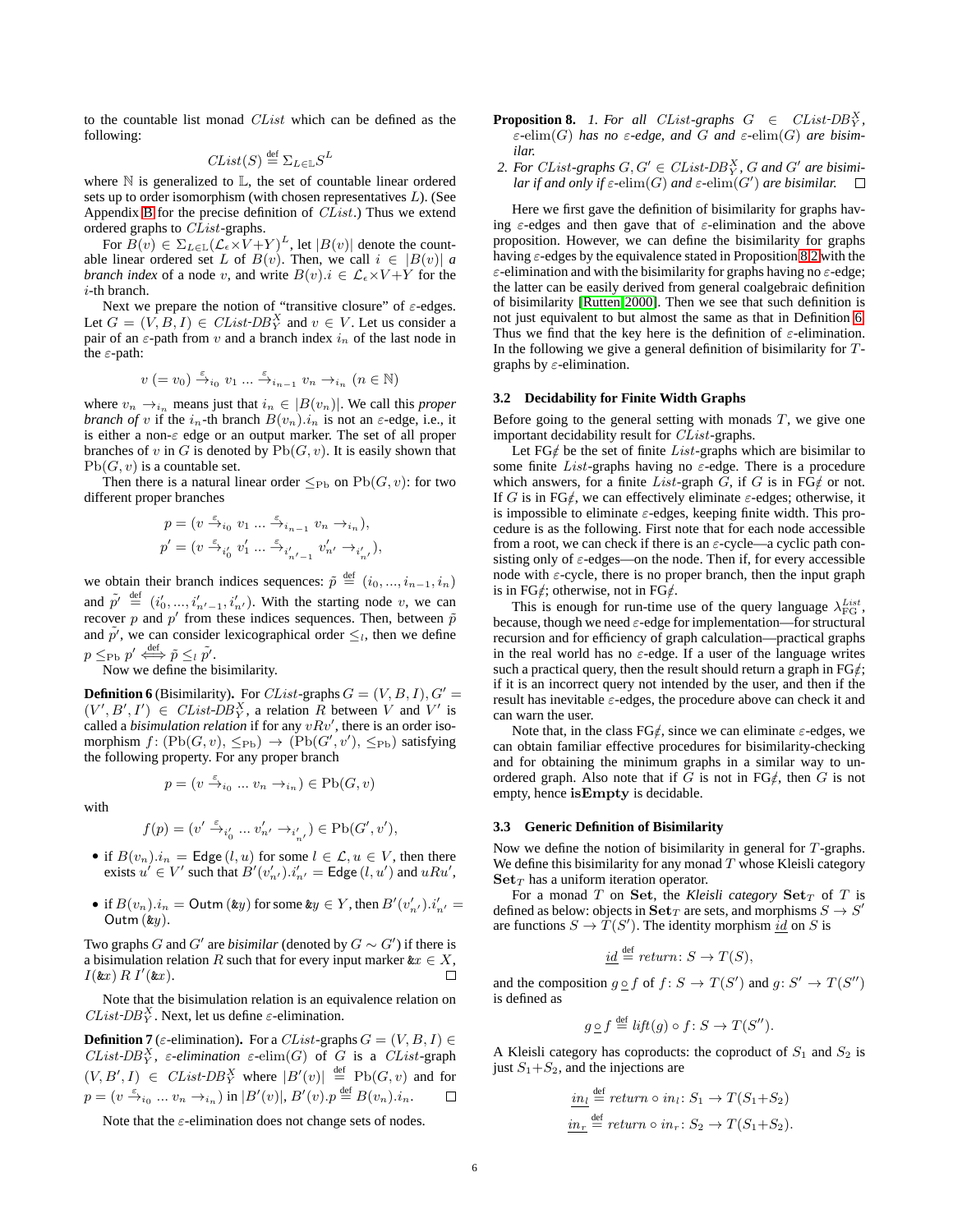Copairing of a pair of functions  $f_1: S_1 \rightarrow T(S')$  and  $f_2: S_2 \rightarrow$  $T(S')$  is the same as the copairing in **Set**, i.e.,

$$
[f_1, f_2] \colon S_1 + S_2 \to T(S').
$$

We write  $\nabla$ :  $S + S \rightarrow T(S)$  and + for the codiagonal and the coproduct on morphisms in  $Set_T$ , respectively.

Next we recall the notion of iteration operator [\[Haghverdi](#page-20-13) [2000;](#page-20-13) [Kakutani](#page-20-14) [2002\]](#page-20-14), which is the dual notion of fixed point operator [\[Simpson and Plotkin](#page-20-15) [2000\]](#page-20-15); also, iteration operator is to while operator as coproduct type is to the boolean type. Though iteration operator can be defined for any category with finite coproducts, we here define directly on the Kleisli category **Set***<sup>T</sup>* of a monad *T* on **Set**. An *iteration operator iter* on  $\textbf{Set}_T$  is a function which maps a function

$$
f_{\rm{max}}
$$

 $f: S \rightarrow T(S+A)$ 

to

$$
J \cdot \nu \rightarrow \mathbf{1} \, (\nu + 1)
$$

 $iter(f): S \rightarrow T(A)$ 

such that the mapping satisfies the following axioms:

- (naturality:) for  $f: S \to T(S+A)$  and  $g: A \to T(A')$ ,  $g \circ i \text{ter}(f) = \text{iter}((\text{id}_S + g) \circ f) \colon S \to T(A'),$
- (dinaturality:) for  $f: S \to T(S'+A)$  and  $g: S' \to T(S+A)$ ,  $[iter([f, in_r] \circ g), id_A] \circ f = iter([g, in_r] \circ f): S \to T(A)$
- (unfolding:) for  $f: S \to T(S+A)$ ,

$$
iterf = [iterf, \underline{id}_A] \supseteq f \colon S \to T(A),
$$

• (codiagonal:) for  $f: S \to T(S+S+A)$ ,  $iter(iter f) = iter((\nabla + id_A) \circ f) : S \to T(A).$ 

Further, *iter* is called *uniform* if for functions  $f: S \rightarrow T(S')$ ,  $g: S' \to T(S'+A)$  and  $h: S \to T(S+A)$ ,

$$
iter(g) \circ f = iter(h) \colon S \to T(A)
$$

whenever

$$
g\mathop{\underline{\circ}} f=(f\underline{+id}_A)\mathop{\underline{\circ}} h\colon S\to T(S'+A).
$$

The axiom of uniformity is used for logical relation for iteration operator [\[Hasegawa](#page-20-16) [2002\]](#page-20-16). We use uniformity to show that strong bisimilarity implies bisimilarity.

The following characterization of *ε*-elimination as iteration operator is due to [\[Hasuo](#page-20-17) [2011;](#page-20-17) [Jacobs](#page-20-18) [2010a\]](#page-20-18).

<span id="page-8-1"></span>**Definition 9** ( $\varepsilon$ -elimination). Let *T* be a monad and *iter* be an iteration operator in  $\textbf{Set}_T$ . For an *T*-graph  $G = (V, B, I) \in T$ -DB<sup>X</sup><sub>Y</sub>, its  $\varepsilon$ -elimination  $\varepsilon$ -elim $(G) \in T$ -DB<sup>X</sup><sub>Y</sub> is  $(V, B', I)$  where  $B' \stackrel{\text{def}}{=} \text{embed } \circ \text{iter}(\text{iso } \circ B);$  here *embed* is the embedding  $T(\mathcal{L} \times V + Y) \to T(\mathcal{L}_{\epsilon} \times V + Y)$ , and *iso* is the composition of

$$
T(\mathcal{L}_{\epsilon} \times V + Y) \cong T((\mathcal{L}+1) \times V + Y) \cong T(V + (\mathcal{L} \times V + Y)).
$$

Conversely, *ε*-elimination induces an iteration operator; let us consider a *T*-graph  $(V, B, I)$  in the case when  $\mathcal{L} = 0$ . Then  $B: V \to T({\{\varepsilon\} \times V + Y)}$ , and if we apply  $\varepsilon$ -elimination, the resulting branch function is  $B'$ :  $V \to T(0 \times V + Y)$ . That is, we get an operator which maps a function  $V \rightarrow T(V+Y)$  to a function  $V \to T(Y)$ . This is just the same as the structure of an iteration operator in the Kleisli category (if we allow *Y* to be arbitrary sets); and we find that it is natural to adopt the axioms of iteration operator also as axioms of *ε*-elimination.

Now we give a general definition of bisimilarity for *T*-graphs, using the above *ε*-elimination.

Before that, let us recall the notion of bisimulation relation for general endofunctor *F* on **Set**. First we recall *F-lift* of relations: for (the inclusion function of) a relation  $r: R \hookrightarrow V \times V'$ , let  $r_1 \stackrel{\text{def}}{=} pr_l \circ R \colon R \to V$  and  $r_2 \stackrel{\text{def}}{=} pr_r \circ R \colon R \to V'$ ; so

$$
\langle F(r_1), F(r_2) \rangle : F(R) \to F(V) \times F(V').
$$

Then  $\tilde{F}(R)$  is defined as the image

$$
\langle F(r_1), F(r_2) \rangle (F(R)) \subseteq F(V) \times F(V').
$$

For a functor *F* on **Set**, and two *coalgebras* of *F*, i.e., two functions  $B: V \to F(V)$  and  $B': V' \to F(V')$ , a *bisimulation relation R* between *B* and *B'* is a relation  $R \subseteq V \times V'$  such that  $(B \times B')(R) \subseteq \tilde{F}(R)$ .

<span id="page-8-0"></span>**Definition 10** (Strong Bisimilarity and Bisimilarity)**.** Let *T* be a monad, and  $G = (V, B, I)$  and  $G' = (V', B', I')$  be  $T$ graphs in  $T$ - $DB_Y^X$ . Then *G* and *G'* are *strong bisimilar* if there is a bisimulation relation *R* w.r.t. the endofunctor  $T(\mathcal{L}_{\epsilon} \times (-)+Y)$ between *B* and *B'* such that for any  $\&x \in X$ ,  $I(\&x)$  *R*  $I'(\&x)$ .

Now let *iter* be a uniform iteration operator in  $\textbf{Set}_T$ . Then *G* and *G'* are *bisimilar* (written as  $G \sim G'$ ) if  $\varepsilon$ -elim(*G*) and *ε*-elim(*G ′* ) are strong bisimilar. П

Note that the notions of *ε*-elimination and bisimilarity depend on a given iteration operator, but in this paper we do not refer the dependency in the terminology.

We assume that all monads *T* in the paper preserve weakpullbacks, which is just a mild assumption often used in coalgebra theory [\[Rutten](#page-20-12) [2000;](#page-20-12) [Sokolova](#page-20-19) [2005\]](#page-20-19). Especially, then *T* preserves injections and finite intersections. Using this assumption, it is easily checked that the strong bisimilarity relation is an equivalence relation on  $T$ - $DB_Y^X$ .

It is immediately shown that strong bisimilarity implies bisimilarity from the uniformity of an iteration operator. We use this property in some proofs in the papers. (In fact we can weaken the assumption of uniformity to that of *uniformity with respect to morphisms in* **Set** [\[Simpson and Plotkin](#page-20-15) [2000,](#page-20-15) Definition 2.7].)

Thus we gave the definition of bisimilarity, but it is not necessary that every monad has an iteration operator in the Kleisli category. However, as the case of *List* with *CList*, there is the case that a monad *T* is presentable in programming languages, does not have iteration operator, and has an extension  $\overline{T}'$  which might not be presentable in languages but has a uniform iteration operator. We say that *T has an extension T ′ for ε-elimination* if there is a monad *T*<sup>*'*</sup>, an injective monad morphism *ι* : *T*  $\hookrightarrow$  *T'*, and a uniform iteration operator in the Kleisli category of *T ′* . Here *monad morphism* is a natural transformation which is compatible with *return*'s, and with *lift*'s (see [\[Benton et al.](#page-20-8) [2000\]](#page-20-8), for the detail).

By this, we generalize the definition of bisimilarity:

**Definition 11** (Bisimilarity Generalized on Size)**.** Let *T* be a monad which has an extension  $T'$  for  $\varepsilon$ -elimination. Then there is the embedding  $\iota$ - $DB_Y^X$ :  $T$ - $DB_Y^X$   $\hookrightarrow$   $T'$ - $DB_Y^X$  which maps  $(V, B, I)$  to  $(V, \iota_{(\mathcal{L}_{\epsilon} \times V + Y)} \circ B, I)$ . For *G* and *G*<sup> $\prime$ </sup> in *T*-*DB*<sup>*X*</sup><sub>*Y*</sub>, *G and G'* are bisimilar if *ι*- $DB_Y^X(G)$  and *ι*- $DB_Y^X(G')$  are bisimilar in the sense of Definition [10.](#page-8-0)

By the assumption that *ι* has injective components and *T* preserves weak pullback, *ι*-*DB<sup>X</sup> <sup>Y</sup>* reflects strong bisimilarity [\[Sokolova](#page-20-19) [2005,](#page-20-19) Theorem 4.3.6], and hence for *T*-graphs having no *ε*-edges, strong bisimilarity and the above bisimilarity are equivalent.

**Example 12.** It is easy to see that the original bisimilarity for unordered graphs is equivalent to the general definition of bisimilarity with  $T = P_{fin}$  and  $T' = P_{crit}$ : countable powerset. For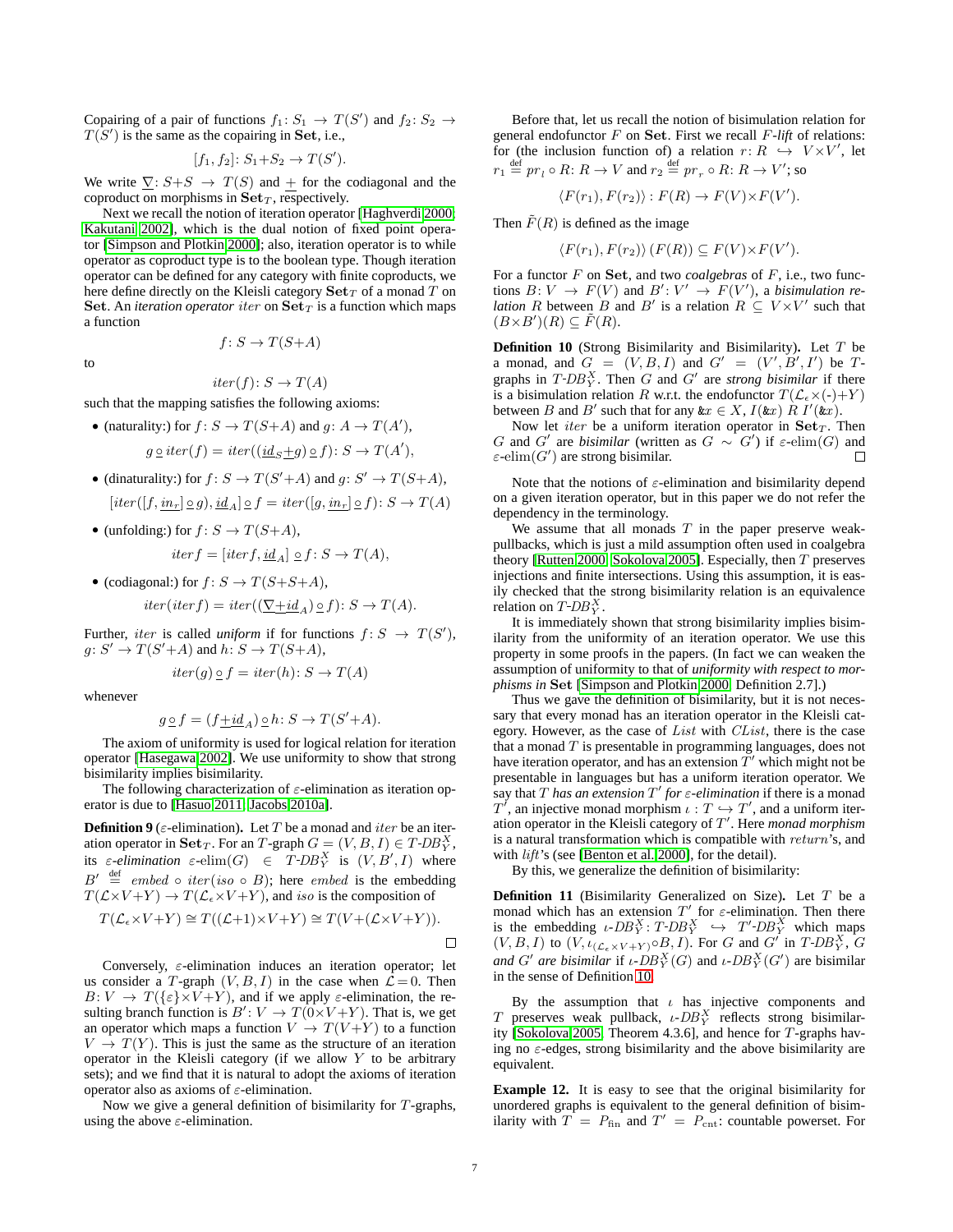$f: S \to P_{\text{cnt}}(S+S'),$ 

$$
iter(f)(s) \stackrel{\text{def}}{=} \bigcup_{n \in \mathbb{N}} (f_2 \,\underline{\circ}\,(f_1)^n)(s)),
$$

where

$$
f_1 \stackrel{\text{def}}{=} \underbrace{id_S, const}_{\{\}\big) \supseteq f : S \to P_{\text{cnt}}(S)
$$

$$
f_2 \stackrel{\text{def}}{=} [const_{\{ \}}, \underline{id}_{S'}] \circ f \colon S \to P_{\text{cnt}}(S')
$$

and the *n*-times composition  $(f_1)^n$  is that in  $\textbf{Set}_{P_{\text{cnt}}}$ .

Similarly, finite multiset monad *M*fin has an extension for *ε*elimination, i.e., *countable multiset monad M*cnt:

 $M_{\text{cnt}}(S) \stackrel{\text{def}}{=} {\phi : S \to \mathbb{N} \cup {\infty} \} \mid \phi^{-1}(\mathbb{N} - {\{0\}})$  is countable}.

The iteration operator for  $M_{\text{cnt}}$  is given with the same formula as that for  $P_{\rm cnt}.$ 

Also finite probability distribution monad  $D<sub>fin</sub>$  has an extension for *ε*-elimination, i.e., *countable subprobability distribution monad*  $SubD_{\text{cnt}}$ :  $SubD_{\text{cnt}}(S) \stackrel{\text{def}}{=}$ 

$$
\{\phi \colon S \to [0,1] \mid \phi^{-1}((0,1]) \text{ is countable}, \Sigma_x \phi(x) \le 1\}.
$$

Note that here the summation of probabilities  $\Sigma_x \phi(x)$  is not necessarily 1; this is because the probability  $1-\sum_{x} \phi(x)$  is reserved for that of the abort of the iteration operator. The definition of the iteration operator for  $SubD<sub>cnt</sub>$  is also similar to those for  $P<sub>cnt</sub>$  and  $M<sub>cnt</sub>$ , see [\[Jacobs](#page-20-20) [2010b\]](#page-20-20) for the detail.

For *List* with *CList*, conversely rather we can give the iteration operator in **Set***CList* with the *ε*-elimination in Definition [7](#page-7-3) in the way described after Definition [9.](#page-8-1) П

# **3.4 Bisimilarity for Higher Order Functions**

So far we have given the semantics for base types, i.e., bisimilarity for graph types  $\mathbf{DB}^X_Y,$  and give just equality relations for the other base types. Here we extend such equivalence relations for base types to higher order function types.

It is well known that if we want to lift equivalence relation to function types then we need to switch from the notion of equivalence relation to that of *partial equivalence relation*, i.e., an equivalence relation on some subset of an original set. This is because, now not all functions on  $DB_f Y$  are bisimulation generic, so we have to cut out the *subset* consisting of bisimulation generic functions.

Now let us see the formal definition. Let  $\sigma$  be a type of  $\lambda_{\text{FG}}^T$ . We define binary logical relation *∼<sup>σ</sup>* from the above equivalence relations on the base types. Let us recall the logical relation  $\sim_{\sigma}$ only on the essential case, i.e., function type:  $\sigma = \sigma_1 \rightarrow \sigma_2$ . By induction hypothesis, we already defined a binary relation  $\sim_{\sigma_i}$  on  $[\![\sigma_i]\!]$ . Then we define a binary relation  $\sim_{\sigma}$  on  $[\![\sigma]\!] \stackrel{\text{def}}{=} [\![\sigma_1]\!] \to [\![\sigma_2]\!]$ as

$$
f \sim_{\sigma} f' \stackrel{\text{def}}{\iff} \forall x, x' \in [\![\sigma_1]\!]. \ (x \sim_{\sigma_1} x' \Rightarrow f(x) \sim_{\sigma_2} f'(x'))
$$

$$
\iff \forall x \in [\sim_{\sigma_1}]. \ f(x) \sim_{\sigma_2} f'(x).
$$

Then for any type  $\sigma$ ,  $\sim_{\sigma}$  becomes a partial equivalence relation on  $[\![\sigma]\!]$ , i.e., an equivalence relation on the subset

$$
|\mathbb{1}_{\sigma}|\stackrel{\text{def}}{=} \{x \in \llbracket \sigma \rrbracket \mid x \sim_{\sigma} x\}.
$$

We call a function  $f: [\![\sigma_1]\!] \to [\![\sigma_2]\!]$  *(higher order) bisimulation generic* if *f* is in  $|∼_{\sigma_1 \rightarrow \sigma_2}|$ , i.e.,

$$
\forall x, x' \in [\![\sigma_1]\!]. \ (x \sim_{\sigma_1} x' \Rightarrow f(x) \sim_{\sigma_2} f(x')).
$$

Then by the Basic Lemma of logical relation, interpretations of all the terms are bisimulation generic if interpretations of all the constants are bisimulation generic; and then we obtain a

model of  $\lambda_{\text{FG}}^T$  in the cartesian closed category **Set**, see the textbook [\[Mitchell](#page-20-21) [1996\]](#page-20-21) for the detail. Note that the above lifting to function types is possible for any equivalence relations such as strong bisimilarity.

In the next section we show the bisimulation genericity for all constants.

# <span id="page-9-0"></span>**4. UnCAL Generalized with Monad**

In this section we give interpretations of terms of  $\lambda_{\text{FG}}^T$  and show their bisimulation genericity. As explained in the last of the previous section, it is enough to consider only constants; we will see graph constructors, structural recursion, and sibling transformations. In the last place, we see how to define syntax of  $\lambda_{\text{FG}}^T$ .

### **4.1 Graph Constructors**

UnCAL and  $\lambda_{FG}^{List}$  respectively have nine graph constructors, as in Section [2.2.2,](#page-4-3) by which we can represent all finite graphs. Here we define such graph constructors for *T*-graphs by which we can represent all finite *T*-graphs.

Among the nine graph constructors of  $\lambda_{FG}^{List}$ , [] and  $+$  are inherent in the list monad *List*, and the other seven constructors are common for all monads.  $List(S)$  is free monoid (generated by a set *S*), which has nullary and binary operations: unit and multiplication. The nullary graph constructor [] and binary graph constructor  $+$  correspond to the unit and the multiplication, respectively.

First we define the seven common graph constructors for *T*graphs.

#### **Definition 13** (Common Graph Constructors)**.**

- For  $G = (V, B, I) \in DB_Y$ ,  $\langle l : G \rangle \stackrel{\text{def}}{=} (V \cup \{v_0 : \text{fresh}\}, B', \{k \mapsto v_0\}) \in DB_Y$  $B' \stackrel{\text{def}}{=} B \cup \{v_0 \mapsto return(\text{Edge}(l, I(\&)))\}.$
- For  $G = (V, B, I) \in DB_Y$ ,

$$
(\&x := G) \stackrel{\text{def}}{=} (V, B, \{ \&x \mapsto I(\&); ) \in DB_Y^{\{\&x\}}.
$$

*•* For &*y ∈ Y* ,

$$
\langle \mathbf{\&} y \rangle \stackrel{\text{def}}{=} (\{\mathbf{\&}, \{\mathbf{\&} \mapsto return(Output \mathbf{m}(\mathbf{\&} y))\}, \ id_{\{\mathbf{\&}\}}) \in DB_Y.
$$

- ( $\theta \equiv (\emptyset, \emptyset, id_{\emptyset}) \in DB_Y^{\emptyset}$ .
- For  $G = (V, B, I) \in DB_Y^X$  and  $G' = (V', B', I') \in DB_Y^{X'}$ such that  $\hat{X} \cap X' = \emptyset$ ,

$$
G \oplus G' \stackrel{\text{def}}{=} (V + V', B'', I + I') \in DB_Y^{X \cup X'}
$$

$$
B'' \stackrel{\text{def}}{=} [T(\mathcal{L}_{\epsilon} \times (in_l) + Y) \circ B, T(\mathcal{L}_{\epsilon} \times (in_r) + Y) \circ B']
$$

$$
: V + V' \to T(\mathcal{L}_{\epsilon} \times (V + V') + Y).
$$

• For  $G = (V, B, I) \in DB_Y^X$  and  $G' = (V', B', I') \in DB_Z^Y$ ,  $G \otimes G' \stackrel{\text{def}}{=} (V + V', B'', in_l \circ I) \in DB^X_Z$  where

$$
B''(in_l(v)) \stackrel{\text{def}}{=} \text{lift}(f)(B(v))
$$
  
\n
$$
\begin{pmatrix}\nf: \mathcal{L}_{\epsilon} \times V + Y \to T(\mathcal{L}_{\epsilon} \times (V + V') + Z) \\
\text{Edge}(l, v) \mapsto return(\text{Edge}(l, in_l(v))) \\
\text{Outm}(\text{ky}) \mapsto (T(\mathcal{L}_{\epsilon} \times (in_r) + Z))(B'(I'(\text{ky})))\n\end{pmatrix}
$$
  
\n
$$
B''(in_r(v')) \stackrel{\text{def}}{=} (T(\mathcal{L}_{\epsilon} \times (in_r) + Z))(B'(v')).
$$

• For a graph  $G = (V, B, I) \in DB_{X \cup Y}^X$  where  $X \cap Y = \emptyset$ ,  $\mathbf{cycle}(G) \stackrel{\text{def}}{=} (V, B', I) \in DB_Y^X$  where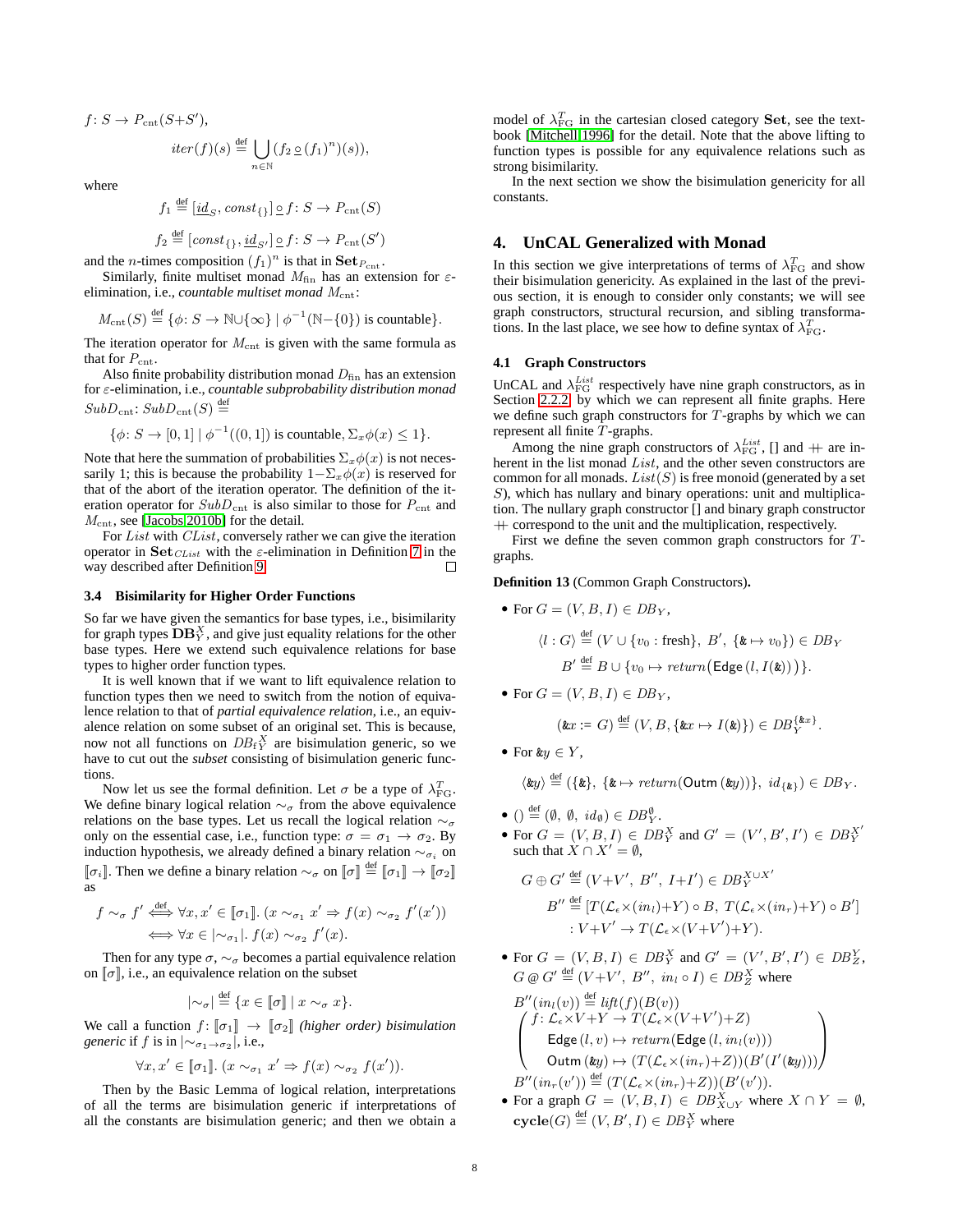$$
B'(v) \stackrel{\text{def}}{=} T(f)(B(v)).
$$
  

$$
\begin{pmatrix} f : \mathcal{L}_{\epsilon} \times V + (X \cup Y) \to \mathcal{L}_{\epsilon} \times V + Y \\ \text{Edge}(l, v) \mapsto \text{Edge}(l, v) \\ \text{Outm}(\&x) \mapsto \text{Edge}(\varepsilon, I(\&x)) \\ \text{Outm}(\&y) \mapsto \text{Outm}(\&y) \end{pmatrix}
$$

In the definition of  $B''(in_l(v))$  in the definition of  $\omega$ , by replac- $\int$  *lift*(*f*)(*B*(*v*)) with  $T(f')$ (*B*(*v*)) where

$$
f' : \mathcal{L}_{\epsilon} \times V + Y \to \mathcal{L}_{\epsilon} \times (V + V') + Z
$$
  
Edge  $(l, v) \mapsto$  Edge  $(l, in_l(v))$   
Outm  $(\&y) \mapsto$  Edge  $(\varepsilon, I'(\&y))$ 

we obtain @ *′* operator, which is bisimilar to @ operator. With @ operator, we find that we do not need *ε*-edge for graph constructors except for **cycle**, but @ *′* is useful to postpone extra calculation of @, which is in effect equivalent to one step of *ε*-elimination.

We note that the multi-rootedness is semantically the same as power of sets of graphs (or tuple of graphs):  $DB_f^X \cong (DB_f)^X$ . The function  $DB_f^X \to (X \to DB_{fY})$  is  $G \mapsto (\&x \mapsto \langle \&x \rangle \otimes G)$ , and the inverse is

$$
f \mapsto (\& x_1 := f(\& x_1)) \oplus \ldots \oplus (\& x_n := f(\& x_n))
$$

when  $X = \{ \& x_1, ..., \& x_n \}.$  Still multi-rootedness is useful for efficient implementation, i.e., to share bisimilar nodes and to save the size of graphs as small as possible.

Now we define the other graph constructors which depend on each monad *T*. For Proposition [19](#page-11-0) and so on, we finally assume that a monad  $T$  is finitary; though we can postpone the definition of finitary monad till Proposition [19,](#page-11-0) we first explain finitary monad so that the reader has more concrete intuition in the following definitions and propositions.

A *finitary monad* on **Set** is a monad *T* on **Set** such that the functor *T* preserves all directed colimits in **Set**. We use this property only in the following form (and an equivalent condition explained soon): for any set *S*, and any  $x \in T(S)$ , there is a finite subset  $S' \subseteq S$  such that  $x \in T(S')$ . The monads  $P_{fin}$ , List,  $M_{fin}$ , and  $D_{fin}$  are all finitary monads; for example, for [4*,* 1*,* 6*,* 4*,* 6*,* 4] *∈ List*(N), we have a finite subset *{*4*,* 1*,* 6*} ⊆* N and [4*,* 1*,* 6*,* 4*,* 6*,* 4] *∈ List*(*{*4*,* 1*,* 6*}*).

Next we recall one equivalent condition of finitary monad *T*: shortly speaking, *T* is generated by finite arity algebraic operations.

For a monad *T* on **Set**, an element  $f \in T(A)$  can be seen as an  $|A|$ -ary algebraic operation on  $T(S)$  for any  $S \in$  **Set**: for  $g \in T(S)^A$ ,

$$
\widehat{f}(g) \stackrel{\text{def}}{=} \text{lift}(g)(f) \in T(S).
$$

For example, when  $T = P_{fin}$ , for  $f = \{0, 1\} \in P_{fin}(\{0, 1\})$  and *g*<sub>0</sub>*, g*<sub>1</sub>  $∈$   $P_{fin}(S)$ ,

$$
\widehat{f}(g_0, g_1) = \text{lift}(0 \mapsto g_0, 1 \mapsto g_1)(\{0, 1\}) = g_0 \cup g_1,
$$

*i.e.*,  $\{0, 1\} = ∪$ .

For a monad *T*, let us take a family of sets  $\Sigma(n) \subseteq T(n)$ ( $n \in \mathbb{N}$ ), where we regard  $n$  as the set {0, ...,  $n-1$ }. Let us define  $T_{\Sigma}^{(i)}(S) \subseteq T(S)$  (*S*  $\in$  **Set**) by induction on  $i \in \mathbb{N}$  as below:

$$
T_{\Sigma}^{(0)}(S) \stackrel{\text{def}}{=} return(S) \subseteq T(S)
$$
  
\n
$$
T_{\Sigma}^{(i+1)}(S) \stackrel{\text{def}}{=} \{\hat{f}(g) \in T(S) \mid m \in \mathbb{N}, g \in (T_{\Sigma}^{(i)}(S))^{m} f \in \Sigma(m)\}.
$$
  
\nThen a monad T is finitary if and only if there is a  $\Sigma$  such that

Then a monad *T* is finitary if and only if there is a  $\Sigma$  such that

$$
T(S) = \bigcup_{i \in \mathbb{N}} T_{\Sigma}^{(i)}(S),
$$

and in this case, we call such  $\Sigma$  a *family of signature sets of*  $T$  and we call elements in  $\Sigma(n)$  *signatures*.

<span id="page-10-0"></span>**Example 14.** The three monads  $P_{fin}$ ,  $M_{fin}$ , and *List* correspond to (upper) semilattice, commutative monoid, and monoid, respectively; then their zero ary operations and binary operations correspond to signatures as below.

For  $P_{fin}$ ,

 $\Box$ 

$$
\Sigma(0) \stackrel{\text{def}}{=} \{ \{ \} \} \qquad \subseteq P_{\text{fin}}(0)
$$
  

$$
\Sigma(2) \stackrel{\text{def}}{=} \{ \{ 0, 1 \} \} \qquad \subseteq P_{\text{fin}}(2)
$$
  

$$
\Sigma(n) \stackrel{\text{def}}{=} \emptyset \qquad \text{(for other } n\text{).}
$$

For  $\{ \} \in \Sigma(0)$ ,  $\widehat{\{ \}} = \{ \} \in P_{\text{fin}}(S)$ , and as seen above,

$$
\widehat{\{0,1\}} = \cup: P_{\text{fin}}(S)^2 \to P_{\text{fin}}(S).
$$

Then any element in  $P_{fin}(S)$  can be represented as a composition of these operators and singletons, i.e., elements in *return*(*S*): e.g. *{a, b, c}* = (*{a} ∪ {b}*) *∪ {c}*.

For  $M_{\text{fin}}$ , similarly,

 $\Sigma(0) \stackrel{\text{def}}{=} \{\{\}\}\$   $\subset M_{fin}(0)$  $\Sigma(2) \stackrel{\text{def}}{=} \{ \{0, 1\} \}$   $\subseteq M_{fin}(2)$  $\Sigma(n) \stackrel{\text{def}}{=} \emptyset$  $($ for other *n* $)$ .

Here *{}* and *{*0*,* 1*}* are regarded as multisets. For *List*, similarly again,

$$
\Sigma(0) \stackrel{\text{def}}{=} \{[] \} \qquad \subseteq List(0)
$$
  

$$
\Sigma(2) \stackrel{\text{def}}{=} \{ [0, 1] \} \qquad \subseteq List(2)
$$
  

$$
\Sigma(n) \stackrel{\text{def}}{=} \emptyset \qquad \text{(for other } n).
$$

For  $D_{fin}$ ,

$$
\Sigma(2) \stackrel{\text{def}}{=} \{ sig_r : 2 \to [0, 1] \mid r \in [0, 1] \} \quad \subseteq D_{fin}(2)
$$
  

$$
\Sigma(n) \stackrel{\text{def}}{=} \emptyset \qquad \text{(for other } n)
$$

where  $sig_r$  is defined as  $sig_r(0) \stackrel{\text{def}}{=} r$  and  $sig_r(1) \stackrel{\text{def}}{=} 1-r$ . Then  $\overline{\text{for } \phi_1, \phi_2 \colon S} \rightarrow [0,1] \text{ in } D_{\text{fin}}(S), \text{ sig}_r(\phi_0, \phi_1) \in D_{\text{fin}}(S) \text{ is}$  $sig_r(\phi_0, \phi_1)$ :  $S \to [0, 1]$  such that

$$
\widehat{sig_r}(\phi_0, \phi_1)(s) = r \cdot \phi_0(s) + (1-r) \cdot \phi_1(s).
$$

Now recall that "singletons" in  $D_{fin}(S)$ , i.e., elements in  $return(S)$ are given as the Dirac delta functions  $\delta_s$  as in Example [3.](#page-4-4) Then it is easy to see that the above family becomes a family of signature sets; for example,  $\phi \colon \mathbb{N} \to [0, 1]$  in  $D_{fin}(\mathbb{N})$  such that

$$
\phi(0) = \frac{1}{2}, \quad \phi(1) = \frac{1}{6}, \quad \phi(2) = \frac{1}{3},
$$
  

$$
\phi(n) = 0 \quad \text{(for other } n),
$$

can be represented by signatures and "singletons" as

$$
\phi = \frac{1}{2}\delta_0 + \frac{1}{6}\delta_1 + \frac{1}{3}\delta_2 \n= \frac{1}{2}\delta_0 + \frac{1}{2}(\frac{1}{3}\delta_1 + \frac{2}{3}\delta_2) \n= \widehat{sig_{\frac{1}{2}}}(\delta_0, \widehat{sig_{\frac{1}{3}}}(\delta_1, \delta_2)).
$$

The above family of signature sets of  $D<sub>fin</sub>$  has infinitely many signatures. Still, when implementing  $\lambda_{\rm FG}^T$  in a programming language, one can represent it as the image of a function. For example, first let us interpret  $D_{fin}(S)$  as FinSet( $S \times$ Float) (or with finite multiset instead of finite set). Here a distribution  $f \in D_{fin}(S)$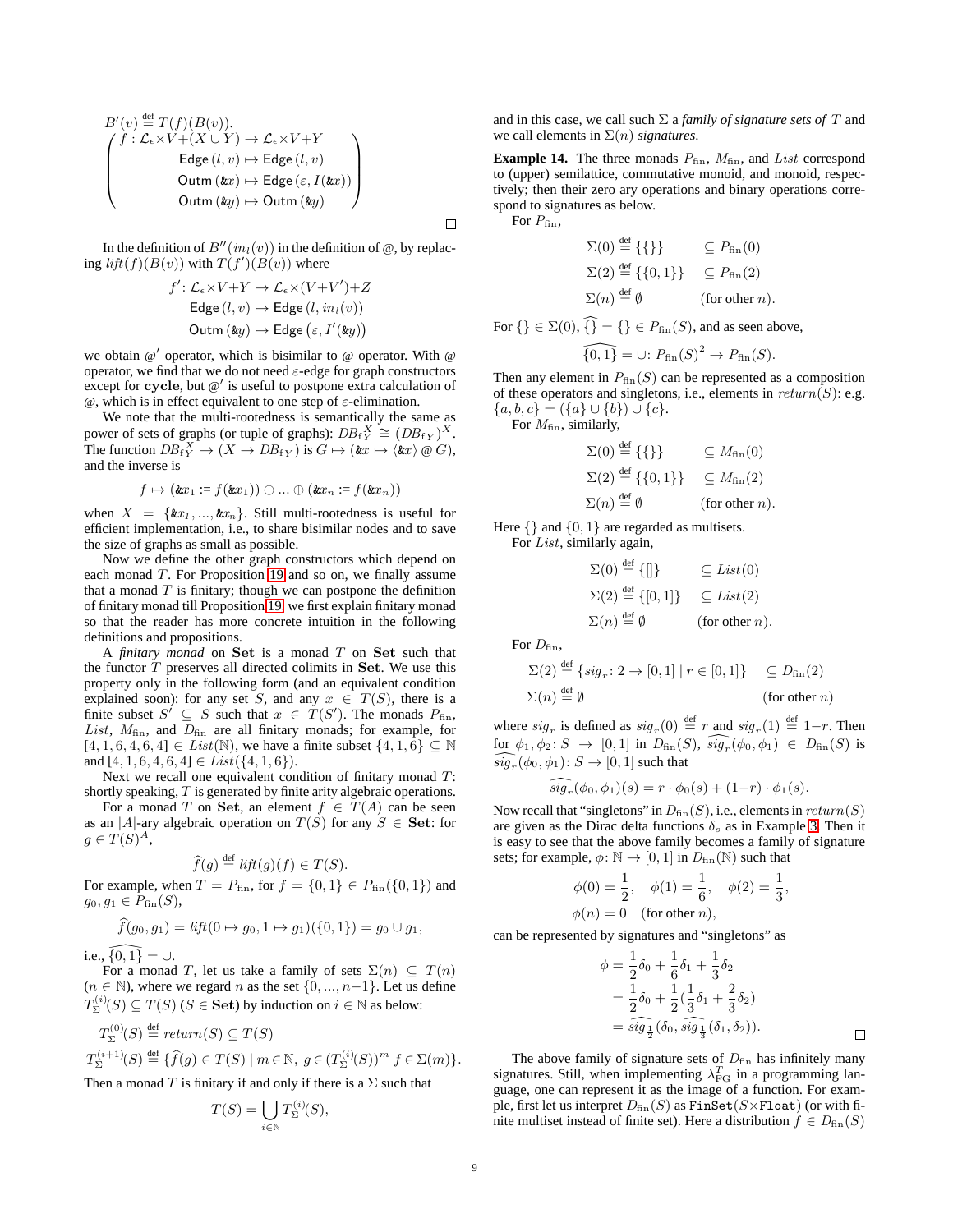is regarded as a relation rather than a function, then a probability  $f(s) \in [0, 1]$  can be regarded as the sum of the multi values of  $f(s)$ . Then the family of signature sets  $\Sigma$  for  $D<sub>fin</sub>$  is presented as  $\texttt{sig: float} \rightarrow D_{\text{fin}}(\texttt{Nat})$  defined as below:

let sig 
$$
r = \{(0,r), (1,1-r)\}
$$

Now we define a graph constructor for *T*-graphs for each algebraic operator of *T*, i.e., for each element in  $T(A)$ . Before this, note that in the definitions of graph and common graph constructors, we can easily extend set of marker from finite to arbitrary set *A*, and *⊕* from binary operator to *A*-ary operator:  $\bigoplus$ :  $\left(DB_Y^X\right)^A \stackrel{\cong}{\to} DB_Y^{A \times X}$ . These are used in the following definition, but the reader who is interested only in finite *A*'s—which are enough for implementable language—may apply the following simply to the case  $A = n =$ *{*0*, ..., n−*1*}*.

<span id="page-11-1"></span>**Definition 15** (*T*-Algebraic Graph Constructors)**.** Let *T* be a monad on **Set**. For  $f \in T(A)$  ( $A \in$ **Set**), and a finite set *X*, let  $G_f^X \stackrel{\text{def}}{=} (X, B, id) \in DB_{A \times X}^X$  where

$$
B(\&x) \stackrel{\text{def}}{=} T(g)(f) \in T(\mathcal{L}_{\epsilon} \times X + A \times X),
$$

$$
g: A \to \mathcal{L}_{\epsilon} \times X + (A \times X)
$$

$$
\&a \mapsto \text{Outm}\left(\langle \&a, \&x \rangle\right).
$$

Then we define a  $T$ *-algebraic graph constructor*  $\overline{f} \colon (DB_Y^X)^A \to$  $DB_Y^X$ . For  $(G_i)_{i \in A} \in (DB_Y^X)^A$ ,  $\overline{f}((G_i)_i) \stackrel{\text{def}}{=} G_f^X \otimes (\bigoplus ((G_i)_i)).$ 

We call *T*-algebraic graph constructors and the common graph constructors *graph constructors*.

**Example 16.** When  $T = List$ , let us consider  $f = [0, 1] \in \Sigma(2)$ in Example [14.](#page-10-0) Let us see the picture of  $G_1 + G_2$  in Figure [3.](#page-5-0) This is the  $\mathcal{Q}'$  version of  $\overline{[0,1]}(G_1, G_2)$ . The top *m*-roots are  $G_{[0,1]}$  and the *ε*-edges are those by @ *′* ; and one can find that the juxtaposition of two graphs  $G_1$  and  $G_2$  in  $G_1 + G_2$  are the same as that in  $G_1 \oplus G_2$  in the same figure.

**Proposition 17.** *Let T be a monad on* **Set** *with an extension for ε*-elimination. For  $f \in T(A)$   $(A \in \mathbf{Set})$ , and  $f_i \in T(A_i)$   $(i \in$  $A, A_i \in \mathbf{Set}$ *), let* 

$$
\operatorname{\underline{II}}_{i\in A}f_i\colon A(\cong\operatorname{II}_{i\in A}1)\to T(\operatorname{II}_{i\in A}A_i)
$$

*be the coproduct of the morphisms*  $f_i: 1 \rightarrow T(A_i)$  *in the Kleisli category* **Set***<sup>T</sup> . Then*

$$
\overline{f}((\overline{f_i}(\cdot))_{i \in A}) \colon \prod_{i \in A} (DB_Y^X)^{A_i} \to DB_Y^X
$$

*is bisimilar to*

$$
\overline{\text{lift}(\underline{\coprod}_{i\in A} f_i)(f)}\colon (DB_Y^X)^{\coprod_{i\in A} A_i} \to DB_Y^X,
$$

*via the isomorphism*

$$
\prod_{i \in A} (DB_Y^X)^{A_i} \cong (DB_Y^X)^{\coprod_{i \in A} A_i}.
$$

*Hence, if T is further a finitary monad with a family of signature sets*  $\Sigma$ *, the graph constructor*  $\overline{f}$  *of any*  $f \in T(A)$  *is a composition of the graph constructors of a finite number of some signatures in* Σ*.*

*At the same time, when we add graph constructors of all the signatures in one family of signature sets to a calculus, then expressive power on graph constructors are the same independently from the choice of families of signature sets.*

*Proof.* For 
$$
G_{i'}^i = (V_{i'}^i, B_{i'}^i, I_{i'}^i)
$$
  $(i \in A, i' \in A_i)$ ,

$$
\overline{f}((\overline{f_i}((G_{i'}^i)_{i'}))_i).V = X + \Sigma_{i \in A}(X + \Sigma_{i' \in A_i}V_{i'}^i)
$$

and

$$
\overline{lift(\underline{\coprod}_{i \in A} f_i)(f)}((G_{i'}^{i'})(i,i')).V = X + \Sigma_{(i,i') \in \coprod_{i \in A} A_i} V_{i'}^{i}.
$$

In the former there are extra *A*-copy of *X*, i.e.,  $\Sigma_{i \in A}(X)$  than the latter; but with @ (rather than @ *′* ) in Definition [15,](#page-11-1) the nodes in  $\Sigma_{i \in A}(X)$  in the former are not reachable from the roots in the former graph, so can be ignored.

The second and third points are immediate from the first point by the definition of a family of signature sets of a finitary monad. П

This proposition also implies that *T*-algebraic graph constructors obey the same axioms as those of algebra of *T*. For example, finite powersets are free algebras of upper semilattice, hence the graph constructors  $\{\}$  and  $\left(\frac{1}{2}\right) \cup \left(\frac{1}{2}\right)$  satisfy all axioms of upper semilattice: i.e., associativity, unitality, commutativity, and idempotency.

<span id="page-11-2"></span>**Proposition 18** (Bisimulation Genericity of Graph Constructors)**.** *All the graph constructors (including @ ′ ) are strong-bisimulation generic and also are bisimulation generic.*

*Proof.* It is obvious that they are strong-bisimulation generic. Then, for a graph constructor *f*, prove that  $\varepsilon$ -elim $(f(G_1, ..., G_n))$  is bisimilar to  $\varepsilon$ -elim $(f(\varepsilon \text{-elim}(G_1),..., \varepsilon \text{-elim}(G_n)))$ . (For the case of **cycle**, use unfolding axiom of iteration operator.) This implies that strong-bisimulation genericity implies bisimulation genericity.  $\Box$ 

The next proposition is the most important property of the graph constructors, for which we require *T* to be finitary.

<span id="page-11-0"></span>**Proposition 19** (Full-Representability)**.** *Let T be a finitary monad on* **Set** *which has an extension for ε-elimination. Any finite Tgraphs can be constructed by the graph constructors.*

*Proof.* The proof is basically the same as that for UnCAL [\[Bune](#page-20-5)[man et al.](#page-20-5) [2000\]](#page-20-5). See Appendix [D](#page-21-2) for the detail.  $\Box$ 

### **4.1.1 Remark on Representability of Monads**

We give an important remark on "representability" of monads in languages, which explains why we need care to infinite width for *List*-graphs, and why we do not need such special care for  $P_{fin}$ graph.

For *T* with an extension for  $\varepsilon$ -elimination *T'*, we defined  $\varepsilon$ elimination for any *T*-graphs, but in fact it is enough to define *ε*-elimination for finite *T*-graphs, since our languages target only finite graphs. If *T* is finitary, in order to define *ε*-elimination only for finite *T*-graphs, without loss of generality we can replace the extension  $T'$  with its *finitary part*  $T'$ <sup> $\vert_{\text{fin}}$ :</sup>

$$
T'|_{\text{fin}}(S) \stackrel{\text{def}}{=} \bigcup_{S' \in P_{\text{fin}}(S)} T'(S').
$$

(See Appendix [C](#page-21-3) for the detail why generality is not lost.)

Then,  $(P_{\text{cnt}})|_{\text{fin}}$  is equal to  $P_{\text{fin}}$ , hence we do not need  $P_{\text{cnt}}$ for  $\lambda_{FG}^{P_{fin}}$  anymore. On the other hand,  $CList|_{fin}(S)$  consists of countable lists *l* such that the number of elements in *S* which occur in one *l* are finite. For example,  $[0, 1, 0, 1, \ldots] \in CList|_{fin}(\mathbb{N}),$ but  $[0, 1, 2, 3, \ldots] \notin CList|_{fin}(\mathbb{N})$ , Thus  $CList|_{fin}$  is far different from *List*; we can not avoid the use of the notion of countable linear ordered set. (However the authors do not know if for arbitrary countable linear ordered set *L* there is an *finite List*-graph *G* whose *ε*-elimination involves *L*; though we found such *G* as *infinite List*graphs as in Appendix [A.](#page-21-0) As in Figure [6,](#page-6-1) it is certain that a dense countable linear ordered set (and more countable linear ordered sets concatenated further) occur.)

For the other two examples,

$$
(M_{\text{cnt}})|_{\text{fin}}(S) = \{ \phi \colon S \rightarrow \mathbb{N} \cup \{\infty\} \mid \phi^{-1}(\mathbb{N} - \{0\}) \text{ is finite} \},
$$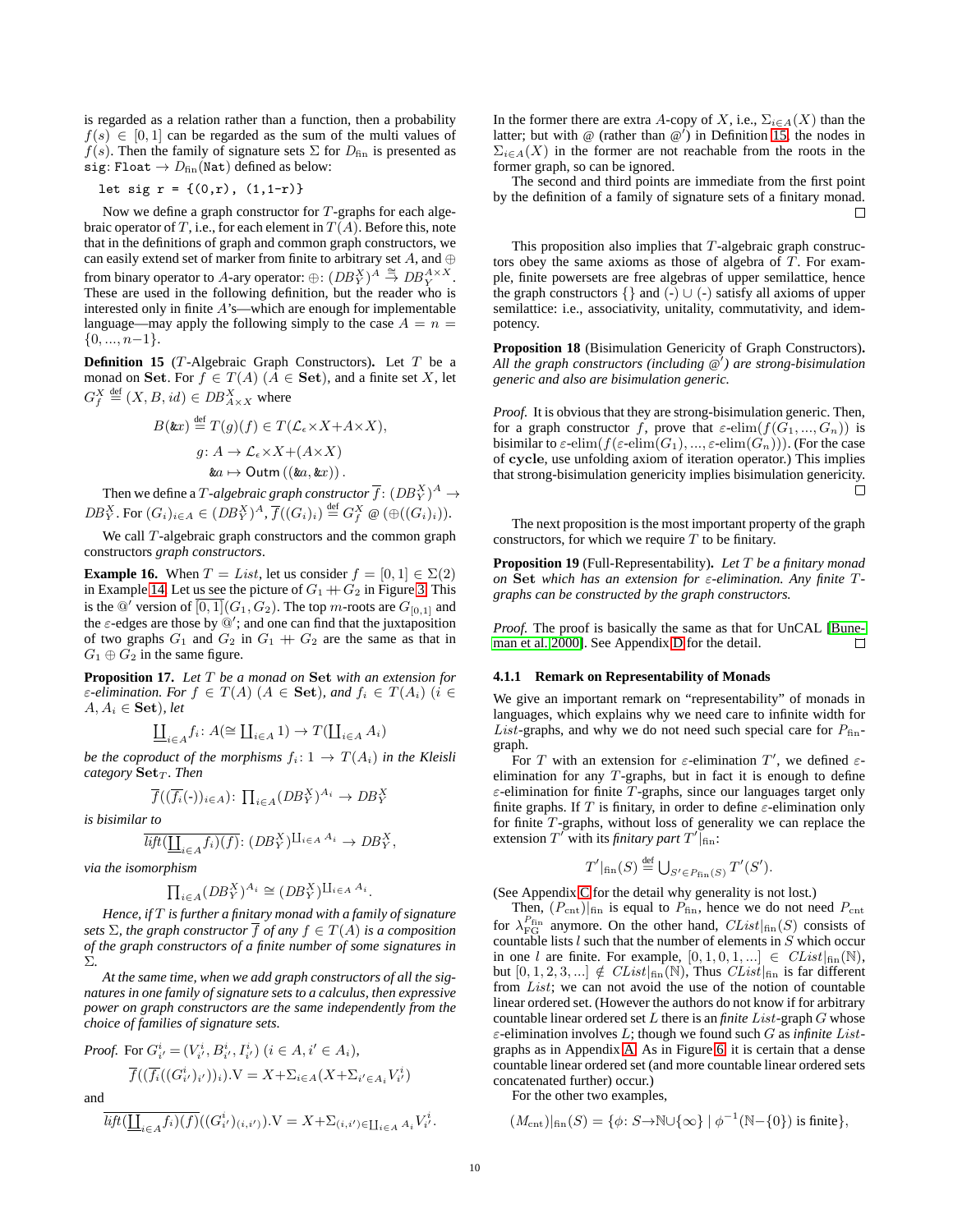and (*SubD*cnt)*|*fin is the *finite subprobability distribution monad*  $SubD_{fin}$ :

$$
SubD_{fin}(S) \stackrel{\text{def}}{=} {\phi \colon S \rightarrow [0,1] \mid \phi^{-1}((0,1]) \text{ is finite}, \Sigma_x \phi(x) \le 1}.
$$

Here  $(M_{\text{cnt}})|_{\text{fin}}$  and  $(SubD_{\text{cnt}})|_{\text{fin}}$  are representable in a language for implementing  $\lambda_{\text{FG}}^T$  in a similar way to that after Example [14,](#page-10-0) while it seems difficult to represent whole of *CList|*fin, because of the notion of countable linear ordered set.

Note the difference between being finitary and being "representable", and also note the difference between being "representable" of *T* and that of *T ′* . (On the other hand, recall that as above if  $T$  is finitary then  $T'$  can be finitary.) As above, it is not clear that being finitary of a monad implies that the monad is "representable" in a language; and being finitary of *T* is used to prove the property that every term in  $\lambda_{\text{FG}}^T$  preserves finiteness (of nodes) of graphs, while "representability" of *T* is needed for syntax of graph constructors and implementation of the graph model  $B: V \to T(\mathcal{L}_{\epsilon} \times V + Y)$ . On the other hand, "representability" of *T ′* is needed for representation of graphs without *ε*-edges, which is important if, in an application, graphs observable from users of  $\lambda_{\text{FG}}^T$  should be *ε*-edge free; in order to resolve this problem, we gave the effective procedure in Section [3.2](#page-7-4) for the case of *List* with *CList*.

#### <span id="page-12-1"></span>**4.2 Structural Recursion**

Now we give a general definition of the structural recursion, which is the most important transformation method of  $\lambda_{\rm FG}^T$ . In [\[Buneman](#page-20-5) [et al.](#page-20-5) [2000\]](#page-20-5), there are two semantics for the structural recursion: bulk semantics and memoized recursive semantics. Here we generalize the bulk semantics.

A picture of the bulk semantics for ordered graphs is given in Figure [7.](#page-12-0) As seen in the picture, with bulk semantics first we calculate the application of a given input function  $f$  to a pair of each edge and its following subgraph of an input graph. Then we connect the results in keeping with the shape of the original graph, using *ε*-edges.

Recall the record notation  $G = (G.V, G.B, G.I)$ , which is used in the following.

**Definition 20** (Bulk Semantics of Structural Recursion)**.** Let *T* be a monad on **Set**. For a function  $e: \mathcal{L} \times DB_Y \rightarrow DB_Z^Z$ , a *structural recursion function*  $\mathbf{srcc}(e)$ :  $DB_Y^X \to DB_{Z \times Y}^{Z \times X}$  is defined as the following.

 $\text{For } G = (V, B, I) \in DB_Y^X, \, \text{spec}(e)(G) \, \stackrel{\text{def}}{=} (V', B', I') \in$  $DB_{Z\times Y}^{Z\times X}$  where

•  $V' \stackrel{\text{def}}{=} (Z \times V) + (\Sigma_{(l,v') \in \mathcal{L} \times V} e(l, G|_{v'})$ . $V)$ (Here, an element  $(kz, v)$  in the left set  $Z \times V - Z$ -copy of nodes of *G*—is a "hub" of the new graph, for this case we use the label  $\text{Hub}(\&z, v)$  below. While, on the right of "+" and further in the case of  $(l, v')$  of the direct sum " $\Sigma$ ", a node *u* in  $e(l, G|_{v'})$ . *V* is "a piece of bulk"; each *l*-labeled edge to  $v'$  in *G* is replaced with this subgraph  $e(l, G|_{v'})$ . V, which is represented by a dotted box in Figure [7.](#page-12-0) For this case, we use the label Bulk $_{(l,v')}(u)$ . )

\n- \n
$$
B' : (Z \times V) + (\Sigma_{(l,v')} e(l, G|_{v'}).V) \rightarrow
$$
\n
$$
T\left(\mathcal{L}_{\epsilon} \times ((Z \times V) + (\Sigma_{(l,v')} e(l, G|_{v'}).V)) + (Z \times Y)\right)
$$
\n
$$
\text{Hub}(\&z, v) \rightarrow T(g) \left(\text{lift}(\lambda x. (\&z, x))(B(v))\right)
$$
\n
\n



<span id="page-12-0"></span>**Figure 7.** Bulk Semantics of Structural Recursion

$$
\begin{pmatrix}\ng: Z \times (\mathcal{L}_{\epsilon} \times V + Y) \rightarrow \\
\mathcal{L}_{\epsilon} \times ((Z \times V) + (\Sigma_{(l,v')}e(l,G|_{v'}).V)) + (Z \times Y) \\
(\text{&z, Edge } (l,v')) \rightarrow \\
\text{(if } l = \varepsilon) \quad \text{Edge } (\varepsilon, \text{Hub}(\text{&z}, v')) \\
(\text{if } l \neq \varepsilon) \quad \text{Edge } (\varepsilon, \text{Bulk}_{(l,v')}(e(l,G|_{v'}).I)(\text{&z}))) \\
(\text{&z, Outm } (\text{&y})) \rightarrow \text{Outm } ((\text{&z, } \text{&y})) \\
\text{Bulk}_{(l,v')}(u) \rightarrow T(h)((e(l,G|_{v'}).B)(u)) \\
\left\{\n\begin{aligned}\nh: \mathcal{L}_{\epsilon} \times (e(l,G|_{v'}).V) + Z \rightarrow \\
\mathcal{L}_{\epsilon} \times ((Z \times V) + (\Sigma_{(l,v')}e(l,G|_{v'}).V)) + (Z \times Y) \\
\text{Edge } (l',u') \rightarrow \text{Edge } (l', \text{Bulk}_{(l,v')}(u')) \\
\text{Outm } (\text{&z}) \rightarrow \text{Edge } (\varepsilon, \text{Hub}(\text{&z}, v')) \\
I': Z \times X \rightarrow (Z \times V) + (\Sigma_{(l,v')}e(l,G|_{v'}).V) \\
(\text{&z, & \text{&z}, \text{&z}) \rightarrow \text{Hub}(\text{&z}, I(\text{&z}))\n\end{aligned}\n\right\}
$$

Next we see how structural recursion preserves finiteness of graphs.

**Proposition 21.** *Let T be a finitary monad. Structural recursion function maps finite graphs to finite graphs; more precisely, for*  $e \colon L \times DB_{fY} \to DB_{fZ}^Z$  and a finite  $T$ *-graph G, the accessible part of* **srec**(*e*)(*G*) *is finite.*

*Proof.* Since *T* is finitary, for each element  $v \in V$ , there is a finite subset  $E_v \subseteq \mathcal{L}_{\epsilon} \times V$  such that  $B(v) \in T(E_v + Y)$ . Let

$$
E \stackrel{\text{def}}{=} (\bigcup_{v \in V} E_v) \cap (\mathcal{L} \times V) \subseteq \mathcal{L} \times V,
$$

then since  $V$  is finite, so is  $E$ , and  $B$  is decomposed through  $T(E+Y) \subseteq T(\mathcal{L}_{\epsilon} \times V+Y)$ . Then the accessible part of  $\text{spec}(e)(G)$ is included in the finite set

$$
V'' \stackrel{\text{def}}{=} (Z \times V) + (\Sigma_{(l,v') \in E} e(l, G|_{v'}).V) \subseteq V',
$$
  
i.e.,  $I'(Z \times X) \subseteq V''$  and  $B'(V'') \subseteq V''$ .

Now recall the notion of bisimilarity for higher order functions. The following is stronger result than that proved in [\[Buneman et al.](#page-20-5) [2000\]](#page-20-5) even when  $T = P_{fin}$ , because here bisimulation genericity is proved also on the first argument *e*, while in [\[Buneman et al.](#page-20-5) [2000\]](#page-20-5)

*• I*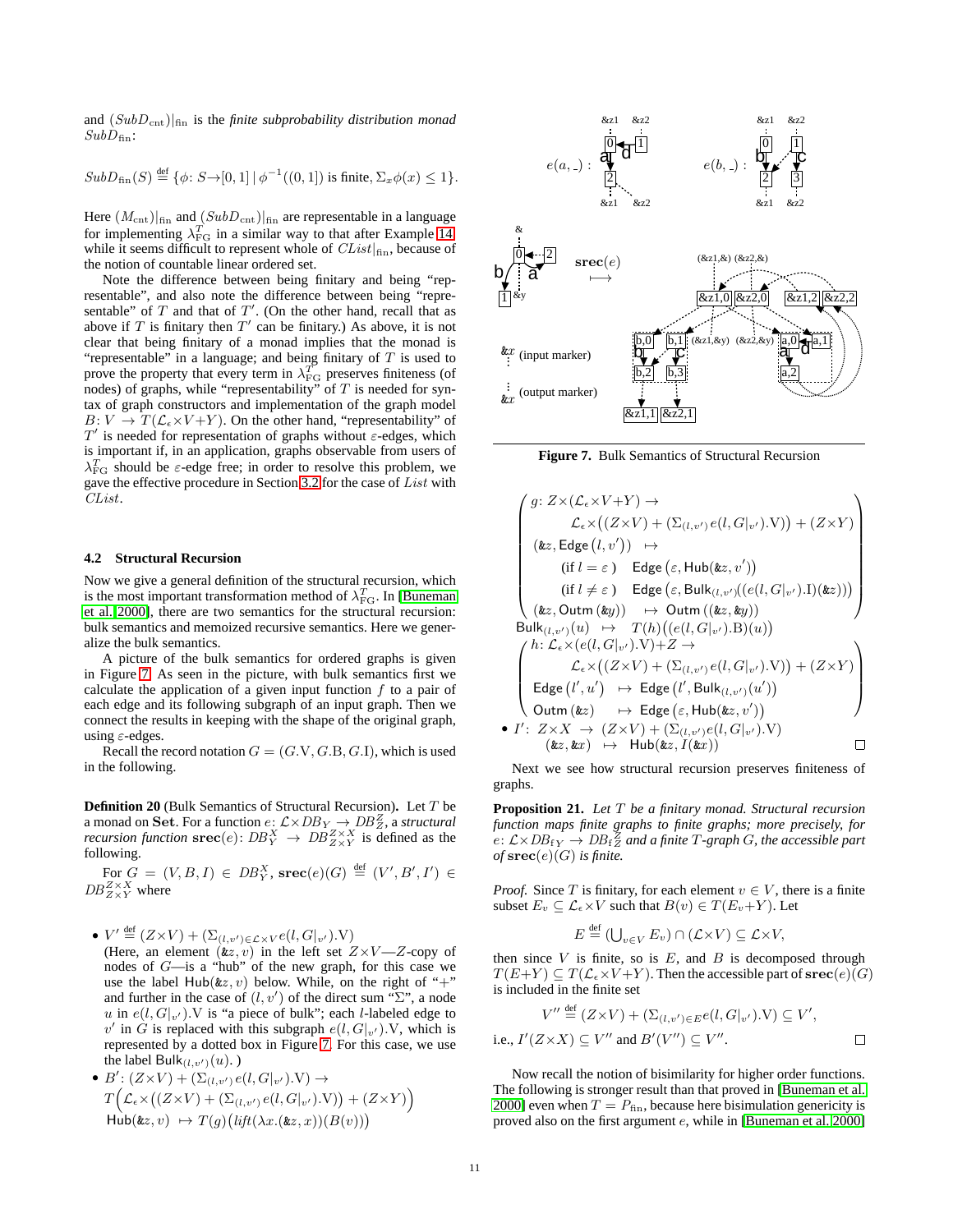it is proved only on the second argument *G*. This is the key why we can extend from UnCAL to the higher order calculus  $\lambda_{FG}^{P_{fin}}$ .

<span id="page-13-2"></span>**Theorem 22.** *Let*  $T$  *be a finitary monad having an extension for*  $\varepsilon$ *elimination T ′ . Structural recursion* **srec** *is bisimulation generic, i.e., if*

$$
e_1 \sim e_2 \colon \mathcal{L} \times T \text{-} DB_{fY} \to T \text{-} DB_{fZ}^Z, \text{ and}
$$
  

$$
G_1 \sim G_2 \in T \text{-} DB_{fY}^X,
$$

*then*

$$
\mathbf{src}(e_1)(G_1) \sim \mathbf{src}(e_2)(G_2) \in T\text{-}DBf_{Z \times Y}^{Z \times X}.
$$

*Proof.* Basically the proof is similar to that of Proposition [18](#page-11-2) but a bit subtle, because  $\varepsilon$ -elim embed  $T$ - $DB$ <sub>f</sub> into  $T'$ - $DB$ , while higher order function types make inclusion relations between types opposite. So, first we show that the structural recursion is defined "uniform" on size of graphs: i.e., let

$$
i \stackrel{\text{def}}{=} (\iota \text{-}DB_Y^X)|_{T \text{-}DB_{f_Y}X} : T \text{-}DB_{f_Y}^X \to T' \text{-}DB_Y^X,
$$

then for

$$
e: \mathcal{L} \times T \text{-} DB_{fY} \to T \text{-} DB_{fZ}^Z,
$$
  

$$
e': \mathcal{L} \times T' \text{-} DB_Y \to T' \text{-} DB_{Z}^Z,
$$
  

$$
G \in T \text{-} DB_{fY}^X,
$$

if  $e' \circ (\mathcal{L} \times i) = i \circ e$  then

$$
\mathbf{prec}^{T'}(e')(i(G)) = i(\mathbf{srcc}^{T}(e)(G)).
$$

This reduces the setting of the theorem to the case when *ι*: *T → T ′* is the identity and also the case of infinite graph (*T DB* rather than  $T$ - $DB$ <sub>f</sub>), because for any

$$
e_1 \sim e_2 \colon \mathcal{L} \times T \text{-} DB_{fY} \to T \text{-} DB_{fZ}^Z,
$$

there are

$$
e_1' \sim e_2' \colon \mathcal{L} \times T' \text{-} DB_Y \to T' \text{-} DB_Z^Z
$$

such that  $e'_i \circ (\mathcal{L} \times i) = i \circ e_i$ .

Now, in this reduced setting, we can prove commutativity of **srec** with *ε*-elim:

$$
\varepsilon\text{-elim}^{Z\times V}(\varepsilon\text{-elim}^{\Sigma_{(l,v')}(e(l,G|_{v'}),V}(\mathbf{srcc}(e)(G)))\sim_{\mathrm{s}}\mathbf{srcc}(\varepsilon\text{-elim}\circ e)(\varepsilon\text{-elim}(G)).
$$

Here, while  $\varepsilon$ -elim eliminates  $\varepsilon$ -edges in  $v_0 \stackrel{\varepsilon}{\to} v_1 ... \stackrel{\varepsilon}{\to} v_n \stackrel{a}{\to} u$ and adds  $v_0 \stackrel{a}{\rightarrow} u$ ,  $\varepsilon$ -elim<sup>*W*</sup> does so only if  $v_0$ , ...,  $v_n$  are in *W*.

Then it is sufficient in order to conclude the proof to prove that if

$$
e_1 \sim_s e_2
$$
:  $\mathcal{L} \times T$ - $DB_Y \rightarrow T$ - $DB_Z^Z$ , and  
 $G_1 \sim_s G_2 \in T$ - $DB_Y^Y$ ,

then

$$
\mathbf{src}(e_1)(G_1) \sim_s \mathbf{src}(e_2)(G_2) \in T\text{-}DB_{Z \times Y}^{Z \times X}.
$$

We can define a needed bisimulation relation just as we defined the set of nodes of  $\textbf{spec}(e)(G)$  in the bulk semantics. П

# <span id="page-13-0"></span>**4.3 Sibling Transformation**

So far we generalized all of UnCAL, parameterizing with monads. However, when we take a monad other than powerset monad, say, the list monad for ordered graph, we need more expressive power than what we got so far: i.e., graph transformations on sibling dimension.

Here we introduce two term constructors for sibling transformation: first *local sibling transformation* **l**-**sbl**(*f*) and then *uniform sibling transformation* **u**-**sbl**(*f*).



<span id="page-13-1"></span>**Figure 8. l**-sbl(swap-hd-tl) (=  $uf^{-1} \circ$  swap-hd-tl  $\circ uf$ )

The two functions  $\mathbf{l} \cdot \mathbf{s} \mathbf{bl}(f)$  and  $\mathbf{u} \cdot \mathbf{s} \mathbf{bl}(f)$  can be applied only to graphs without *ε*-edge. Hence we take *ε*-elimination of *G* before evaluating  $\textbf{l}$ - $\textbf{sbl}(f)(G)$  or  $\textbf{u}$ - $\textbf{sbl}(f)(G)$ . For *T* such that its extension  $T'$  is not presentable in a programming language (such as *List* with *CList*), we check if the  $\varepsilon$ -elimination of a given graph results in a *T*-graph—by the procedure in Section [3.2](#page-7-4) for ordered graphs—and if it is impossible, put an error. If *T ′* is presentable in a language such as multiset, then we consider the  $T'$  as an instance of *T* in the following. Thus below we consider a finitary monad *T* and *T*-graphs without *ε*-edges. (In Example [23,](#page-14-1) we see why we avoid *ε*-edges.)

### <span id="page-13-3"></span>**4.3.1 Local Sibling Transformation**

Local sibling transformation

$$
l\text{-}sbl(f)\colon DB_{fY}\to DB_{fY}
$$

for

$$
f: T(\mathcal{L} \times DB_{fY} + Y) \to T(\mathcal{L} \times DB_{fY} + Y)
$$

manipulates branches of the root node of an input graph in sibling direction. Before apply **l**-**sbl**, we take 1-step unfolding of the input graph, which we now define, so we do not have to mind cycles which the root might belong to.

We define the 1-step unfolding

$$
uf: DB_{fY} \to T(\mathcal{L} \times DB_{fY} + Y),
$$

where note that  $\mathcal L$  has no  $\varepsilon$  since we consider graph having no  $\varepsilon$ edges. First, for a graph  $G = (V, B, I) \in DB_Y^X$ , and a node  $v \in V$ , we define

$$
G|_{v} \stackrel{\text{def}}{=} (V, B, \{ \& \mapsto v \}) \in DB_{Y}.
$$

Now for 
$$
G = (V, B, I) \in DB_{fY}
$$
,

$$
uf(G) \stackrel{\text{def}}{=} T(\mathcal{L} \times f + Y)(B(I(\&)))
$$

where  $f \stackrel{\text{def}}{=} G|_{\langle \cdot \rangle}: V \to DB_{fY}$ . A picture of *uf* can be seen in Figure [8.](#page-13-1)

This coalgebra *uf* is called *final locally finite coalgebra*, and by the results [Adámek et al. [2006,](#page-19-2) Theorem 3.3] with [\[Milius](#page-20-22) [2010,](#page-20-22)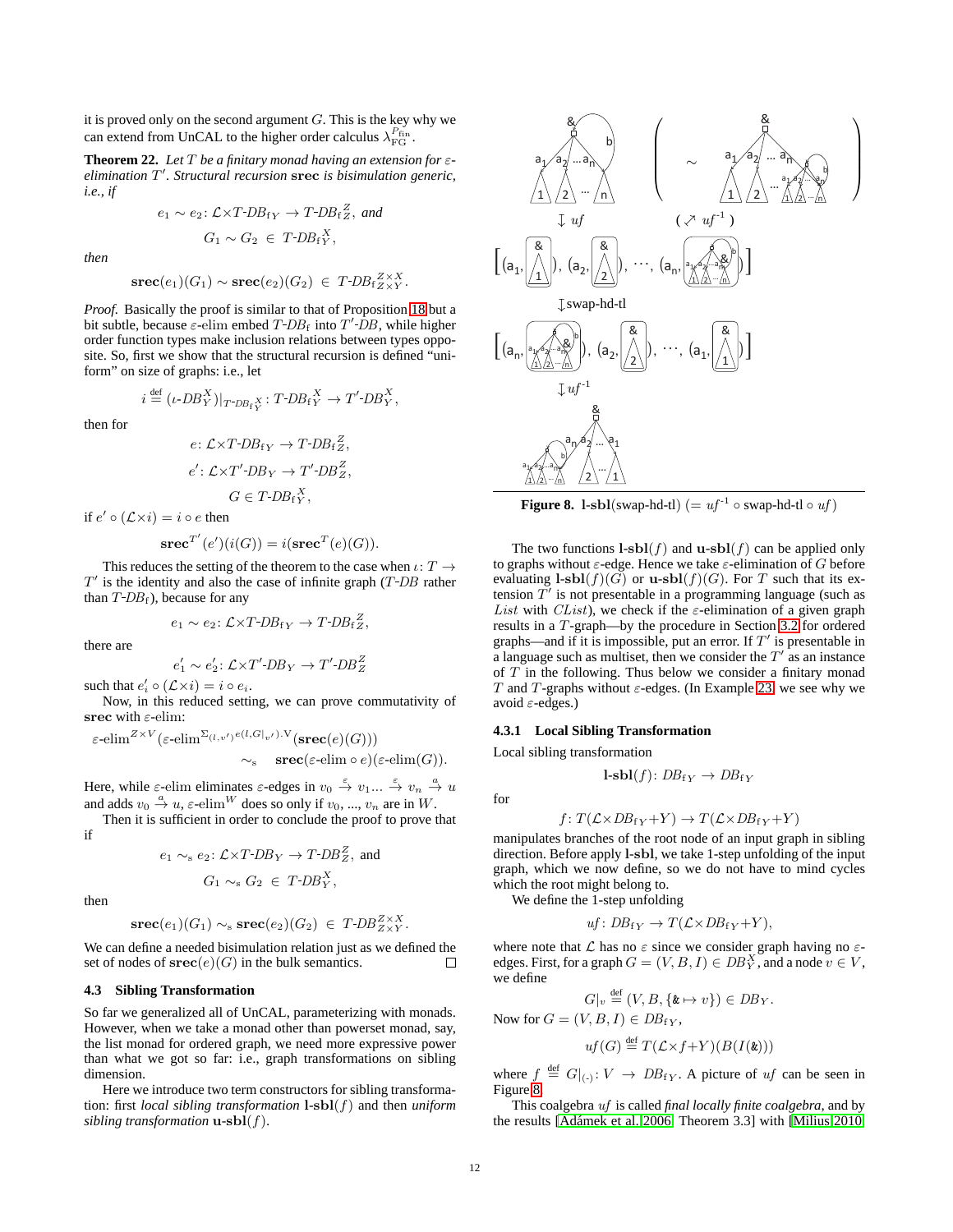Corollary III.15], we can show that for any finitary monad *T*, this *uf* is isomorphic up to bisimilarity and bisimulation generic. For example, when  $T = List$ ,

$$
uf^{-1} = \mathbf{foldr}(+,[]) \circ List([\langle - : - \rangle, \langle - \rangle]).
$$

See Appendix [D](#page-21-2) for the detail of  $uf^{-1}$ .

Then **l**-**sbl** is defined as below: for

$$
f: T(\mathcal{L} \times DB_{fY} + Y) \to T(\mathcal{L} \times DB_{fY} + Y)
$$

and  $G \in DB_{fV}$ ,

$$
\mathbf{l}\text{-}\mathbf{sbl}(f)(G) \stackrel{\text{def}}{=} (uf)^{-1}(f(uf(G))).
$$

A picture of an example of local sibling transformation is given in Figure [8,](#page-13-1) where swap-hd-tl is the list function which swaps the head and tail and maps nil to nil.

Since we take  $\varepsilon$ -elimination of *G* before applying  $\textbf{l}$ - $\textbf{sbl}(f)$  to *G*, and since *uf* is bisimulation generic, it is obvious that **l**-**sbl** is (higher order) bisimulation generic. On the other hand, if we apply  $\textbf{l}$ **-sbl**(*f*) to *G* having  $\varepsilon$ -edges, bisimulation genericity does not necessarily hold:

<span id="page-14-1"></span>**Example 23.** Let us consider **car** defined as  $\mathbf{car}(\parallel) \stackrel{\text{def}}{=} \parallel$  and  $\mathbf{car}(a :: as) = [a]$ . Then if we apply **l**-sbl(car) to the two bisimilar graphs below left, then the results below right are not bisimilar.



We remark that, when taking *ε*-elimination of *G* before the application  $\textbf{l}$ - $\textbf{sbl}(f)(G)$ , it is enough to eliminate only  $\varepsilon$ -edges from the root node of *G*—by which all branches of the root node become non-*ε* edges or output markers—rather than the full *ε*elimination.

**Example 24.** One can also transform branches of any nodes in an input graph, by the combination of **l**-**sbl** with traversing the input graph by the structural recursion, or by multiple use of **l**-**sbl**. For example, the following apply transformation *e* to branches of all nodes pointed by a-labeled edges.

$$
apply\_lct\_a(e)(db) = \text{spec}(\lambda(l,g). \text{ if } l = a
$$
  
then  $\langle l : l \text{-}sbl(e)(g) \rangle \text{ @ } () \text{ else } \langle l : \langle \& \rangle \rangle \text{ (}db)$ 

The following applies a transformation **l**-**sbl**(*e*) to branches of the first branch of the root.

$$
apply\_lct\_first\_branch(e)(db) = l-sbl(\lambda bs.\text{cons}(\\ \text{case car}(bs) \text{ of Edge}(l,g) \rightarrow \text{Edge}(l, l\text{-}sbl(e)(g)) \newline \text{or } y \rightarrow y,
$$
  

$$
\text{cdr}(bs) \rightarrow ((db) \rightarrow y, \text{cdr}(bs) \rightarrow y))
$$

# $\Box$

## **4.3.2 Uniform Sibling Transformation**

While  $\mathbf{l}$ - $\mathbf{sbl}(f)$  transforms branches only of one node (root node),  $\mathbf{u}\text{-}\mathbf{s}\mathbf{b}\mathbf{l}(f)$  transform branches uniformly of all nodes in a given graph, as in Figure [9.](#page-14-2)

Let us see the definition. Let

$$
\phi \colon T(\mathcal{L} \times (-) + Y) \to T(\mathcal{L} \times (-) + Y)
$$

be a natural transformation. For a *T*-graph  $G = (V, B, I) \in$  $DB_fY^$ 

$$
\mathbf{u}\text{-}\mathbf{b}\mathbf{l}(\phi)(G) \stackrel{\text{def}}{=} (V, \phi_V \circ B, I).
$$



<span id="page-14-2"></span>**Figure 9. u**-**sbl**(swap-hd-tl)

The naturality of  $\phi$  implies that **u**-**sbl**( $\phi$ ) is bisimulation generic. In the language  $\lambda_{\text{FG}}^T$ , the naturality is realized by parametricity. The term

$$
\lambda x.e: T(\mathbf{Label} \times \alpha + Y) \to T(\mathbf{Label} \times \alpha + Y)
$$

in **u**-sbl $(\lambda x.e)$  should be written as a parametric term. Then the interpretation of  $\lambda x.e$  becomes a natural transformation, by the free theorem.

Functions  $\mathbf{u}\text{-}\mathbf{sbl}(\phi)$  are used for transforming (a list of) branches for each node. For example, using the list reverse function **reverse**, the transformation **u**-**sbl**(**reverse**) reverses the orders of branches for all nodes in an input graph.

The introduction of **u**-**sbl** also enhances the expressive power of structural recursion. The structural recursion law

$$
f(G+G') = f(G) + f(G')
$$

with  $f = \text{spec}(e)$  is too restrictive in the sense that the function *f* cannot change the order of branches of any nodes. Under this restriction, we cannot write a transformation *f* which satisfies

$$
f(G + G') = f(G') + f(G).
$$

To circumvent the restriction, we can use the **u**-**sbl** construct to rearrange the order of branches during structural recursion; for example, we can write the transformation above by  $\mathbf{spec}(e)(\mathbf{u}\text{-}\mathbf{sb}l(\mathbf{reverse})(G)).$ 

The counterexample in Example [23](#page-14-1) is also a counterexample for the fact that if we apply **u**-**sbl**( $\phi$ ) to graphs having  $\varepsilon$ -edges then  $\mathbf{u}$ - $\mathbf{s}\mathbf{b}$  $\mathbf{l}(\phi)$  is not necessarily bisimulation generic.

If  $\phi: T(-) \to T(-)$  is not just a natural transformation but also a monad morphism such that the lifted endofunctor *F<sup>ϕ</sup>*

$$
F_{\phi} \colon \mathbf{Set}_T \to \mathbf{Set}_T
$$

$$
(f \colon S \to T(S')) \mapsto (\phi_{S'} \circ f \colon S \to T(S'))
$$

preserves a given iteration operator, then we do not need to calculate *ε*-elimination before application of **u**-**sbl**. For example, the reverse operator **reverse** is such *ϕ*. We can add such *non εeliminating uniform sibling transformation* **u**-**sbl***′* (*ϕ*) for *ϕ* satisfying the above condition, whose proof are subject to users. Or an implementer can add  $\mathbf{u}$ - $\mathbf{s}\mathbf{b}\mathbf{l}'(\phi)$  as primitive functions, after proving the condition for *ϕ*.

# <span id="page-14-0"></span>**4.4** Syntax of  $\lambda_{\text{FG}}^T$

Finally let us see how to define the syntax of  $\lambda_{\text{FG}}^T$  for general *T*, modifying that of  $\lambda_{\text{FG}}^{List}$ , i.e., Figures [4](#page-5-2) and [5](#page-5-1) in Section [2.2.3.](#page-5-3)

First we choose a convenient family of signature sets  $\Sigma =$  $(\Sigma(n))_{n \in \mathbb{N}}$  of *T*, and we replace algebraic graph constructors [] and  $e + e$  with constants  $\mathbf{op}_s(s \in \Sigma)$ , then we give the following typing rules.

$$
\frac{\Gamma\vdash e_i\colon\mathbf{DB}_Y^X\quad (i\in n)}{\Gamma\vdash\mathbf{op}_s(e_1,...,e_n)\colon\mathbf{DB}_Y^X}(s\in\Sigma(n))
$$

Also we replace the type constructor **List** with that of the current monad *T*. Then we replace list operators with any convenient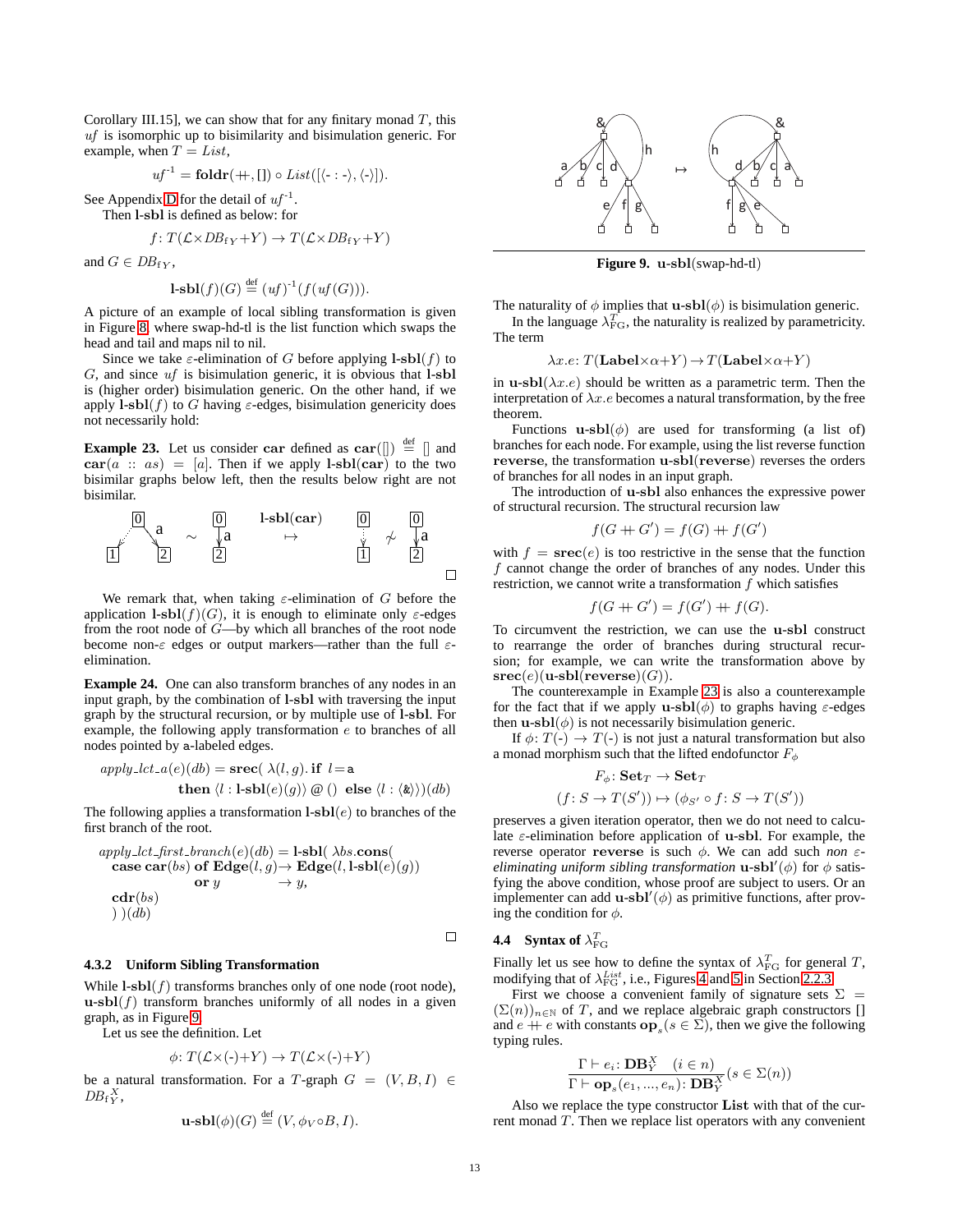

<span id="page-15-1"></span>**Figure 10.** Bulk Semantics of Structural Recursion: An Example of **srec**(*rc,***foldr**(++*,* []))

operators on the monad *T*; according to adding operators on *T*, **l**-**sbl** and **u**-**sbl** become more powerful.

# <span id="page-15-0"></span>**5. Structural Recursion with Sibling Transformation**

In Section [4.3,](#page-13-0) we gave two kinds of sibling transformations. Here we show one attempt to extend the structural recursion so that by it we can transform graphs both in depth-direction and in siblingdirection at the same time. In this section we concentrate on the case when  $T = List$ .

First we show our idea briefly. The original structural recursion function  $f = \text{spec}(e)$  is characterized with the following equations:

$$
f(\langle l_1: g_1 \rangle + \dots + \langle l_n: g_n \rangle)
$$
  
=  $e(l_1, g_1) \otimes f(g_1) + \dots + e(l_n, g_n) \otimes f(g_n)$ 

We generalize above  $+$  with arbitrary operators ⊙ satisfying certain axioms, i.e., as the following

$$
f(\langle l_1: g_1 \rangle + \dots + \langle l_n: g_n \rangle)
$$
  
=  $e(l_1, g_1) \otimes f(g_1) \odot \dots \odot e(l_n, g_n) \otimes f(g_n)$ 

so that we can transform graphs in sibling direction with *⊙*.

Now let us see the typing rule for the extended structural recursion function:

$$
\Gamma \vdash e_1 \colon \mathbf{Label} \times \mathbf{DB}_Y \to \mathbf{DB}_Z^Z \\ \Gamma \vdash e_2 \colon \mathbf{List}(\mathbf{DB}_\alpha^Z) \to \mathbf{DB}_\alpha^Z \\ e_1 \text{ and } e_2 \text{ are production-consumption compatible} \\ \Gamma \vdash \mathbf{srcc}(e_1, e_2) \colon \mathbf{DB}_Y^X \to \mathbf{DB}_{ZXX}^{Z \times X}
$$

In the typing rule,  $e_2$  is a parametric polymorphic term on the sets of output markers. We generalize *⊙* above from binary

operator to list operator; for a binary operator (with unit) we can construct a list operator by foldr (or foldl), where we do not need to require them to be a monoid. We explain production-consumption compatibility after giving bulk semantics of this **srec**.

Before giving the formal definition of bulk semantics of **srec**(*e, d*), we illustrate the bulk computation behavior using  $a2d$ <sub>-</sub>*xc*  $\stackrel{\text{def}}{=}$  **srec**(*rc*, **foldr**(++, [])) (see Example [4](#page-5-4) for *rc*). It consists of two steps of bulk computations followed by a grouping step, starting with the input graph (a) in Figure [10.](#page-15-1)

#### 1. *Applying Map Computation on Edges with e*

Apply function *rc* (which renames edges labeled *a* to those labeled *d* and contracts edges labeled *c*) to every edge labeled *l* and the graph *g* following to the edge, and yields a graph in  $DB<sub>Z</sub><sup>Z</sup>$ . We call these graphs computed by *e*(= *rc*) *e-graphs*; graph (b) shows *e*-graphs.

# 2. *Applying Map Computation on Nodes with d*

For every node of the original graph, use binary operator  $+$  to combine all branching *e*-graphs. We call these graphs computed by  $d(= \text{foldr}(+, []))$  *d*-graphs; graph (c) shows the result. The nodes 1 and 4 have more than one branches which need to be merged using  $+$ .

Before applying  $d = \text{foldr}(+, \text{[}$ ) on a node of the original graph, for each *i*th branch of the node, we add the index *i* to the output markers of the *i*th *e*-graph, which will be used in the next "grouping" step.

## 3. *Grouping Subgraphs with ε-Edges*

Group all *d*-graphs computed in Step 2: for each *d*-graph, its output marker produced by *e* with an index *i* is connected via an *ε*-edge to the root of the *d*-graph on the node which the original *i*th edge points to. We do not need anymore the original nodes, and also delete indices *i* of the remaining output markers (e.g., 2 of (2*,* &*y*) in the graph (c)). The root of new graph is the root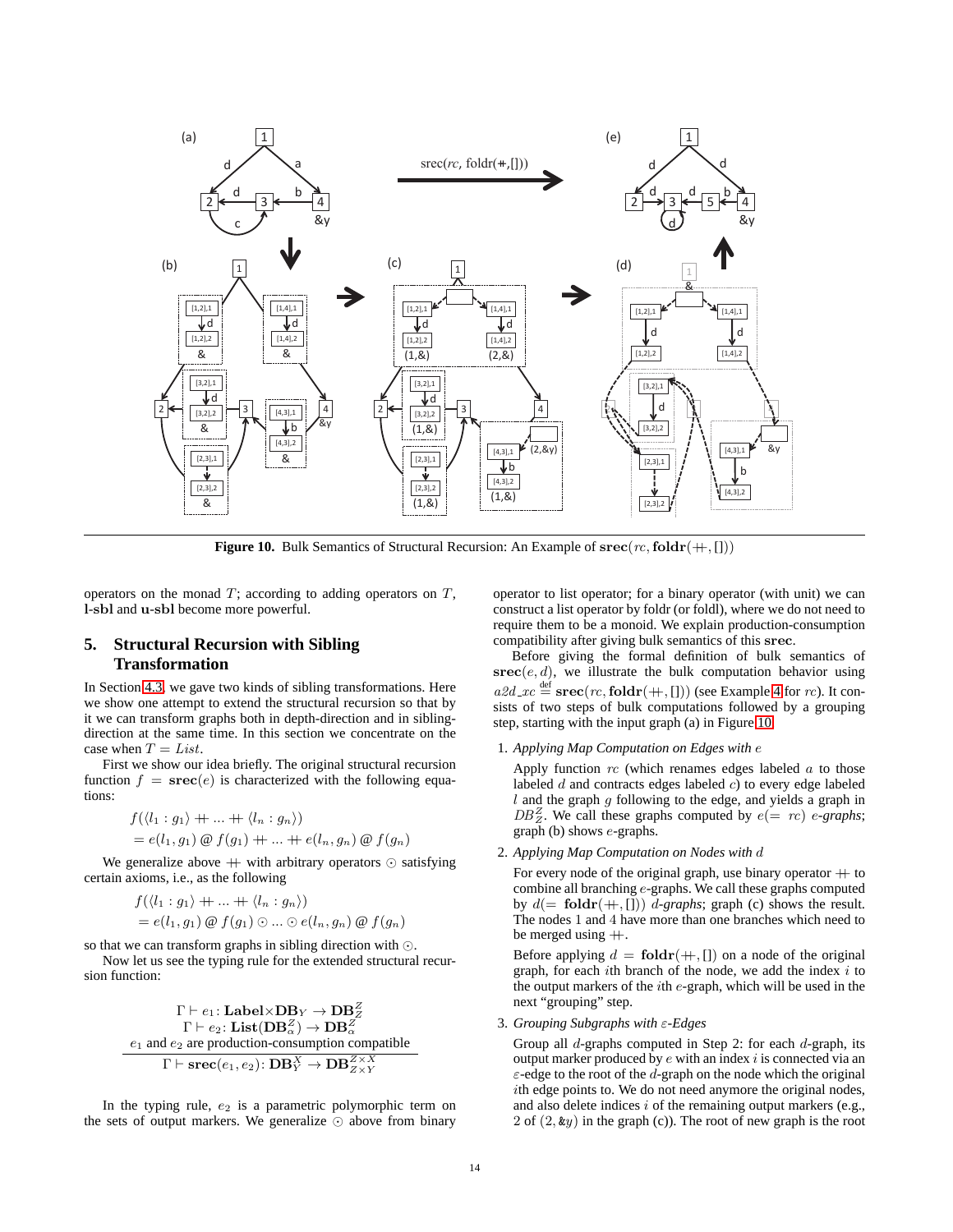of the *d*-graph on the original root node. With these, we can get Graph (d) from Graph (c).

Graph (e) is the graph obtained by *ε*-elimination for Graph (d). (We can further minimize Graph (e) if necessary; then nodes 2*,* 3*,* 5 are identified, since they are bisimilar.) We remark a difference between the two bulk semantics: the result graph (e) of  $a2d$ <sub>-xc</sub>  $\stackrel{\text{def}}{=}$  **srec**(*rc*, **foldr**(++, [])) is not isomorphic to the result graph (c) in Figure [2](#page-4-5) of  $a2d$ <sub>-xc</sub>  $\stackrel{\text{def}}{=}$  **srec**(*rc*); but on the other hand, in general  $\textbf{src}(e)$  and  $\textbf{src}(e, \textbf{foldr}(+, []))$  are bisimilar.

Now let us give a formal definition of bulk semantics of the structural recursion. For a function  $f: X \rightarrow Y$ , we define *marker*- $\mathcal{L}$ *renaming graph*  $\lfloor f \rfloor \stackrel{\text{def}}{=} \bigoplus_{\mathbf{k}x \in X} \mathbf{k}x := \langle f(\mathbf{k}x) \rangle \in DB_{Y}^{X}$ .

<span id="page-16-0"></span>**Definition 25.** For  $e: \mathcal{L} \times DB_Y \rightarrow DB_Z^Z$ ,  $d: List(DB^Z_{\alpha}) \rightarrow$  $DB_{\alpha}^{Z}$ , and  $G = (V, B, I) \in DB_{Y}^{X}$ ,

$$
\mathbf{srcc}(e, d)(G) \stackrel{\text{def}}{=} (V', B', I') \in DB_{Z \times Y}^{Z \times X}
$$

is defined as below.

We assume *G* has no  $\varepsilon$ -edges since we can take  $\varepsilon$ -elimination; if  $\varepsilon$ -elim(*G*) has infinite width, we put an error.

We first extend *e* to the following dependent type function

$$
\bar{e} \colon \mathcal{L} \times V + Y \to DB_{Z_x}^Z
$$

$$
x = \mathsf{Edge}(l, v) \mapsto e(l, G|_v) (Z_x = Z)
$$

 $x =$  Outm  $(\&y) \mapsto \bigoplus_{\&z \in Z} \&z := \langle (\&z, \&y) \rangle \ (Z_x = Z \times Y),$ 

and then to the following dependent type function

 $e_{List}: List(\mathcal{L} \times V + Y) \rightarrow List(DB_{W_l}^Z)$  $l = (l_i)_{i \in n} \mapsto (\bar{e}(l_i) \otimes \lfloor in_i \rfloor)_{i \in n} (W_l = \coprod_{i \in n} Z_{l_i}).$ 

Next, for each  $v \in V$ , we define *d*-graph on *v* as

$$
d_v \stackrel{\text{def}}{=} d(e_{List}(B(v))) \in DB^Z_{\coprod_{i=1}^n Z_i},
$$

where  $n = |B(v)|$  and

$$
Z_i = \begin{cases} Z & (\text{if } B(v).i \text{ is an edge}) \\ Z \times Y & (\text{if } B(v).i \text{ is an output marker}). \end{cases}
$$

Then,

•  $V' \stackrel{\text{def}}{=} \coprod_{v \in V} d_v \cdot V$ 

• 
$$
B': \coprod_v d_v \cdot V \to List(\mathcal{L} \times (\coprod_v d_v \cdot V) + Z \times Y)
$$
  
\n $(v, u) \mapsto List(g)((d_v.B)(u))$   
\n $\begin{cases}\n(d_v.B)(u) \in List(\mathcal{L} \times (d_v.Y) + \coprod_{i=1}^n Z_i) \\
g: \mathcal{L} \times (d_v.Y) + \coprod_{i=1}^n Z_i \to \mathcal{L} \times (\coprod_v d_v.Y) + Z \times Y \\
\text{Edge}(l, u') \mapsto \text{Edge}(l, (v, u')) \\
\text{Outm}((i, kz)) \mapsto \text{let } B(v).i = \text{Edge}(l, v') \text{ in} \\
\text{Edge}(\varepsilon, (v', (d_{v'}.1)(iz))) \\
\text{Outm}((i, (kz, ky))) \mapsto \text{Outm}((kz, ky))\n\end{cases}$ 

• 
$$
I': Z \times X \to \coprod_v d_v.V
$$
  
\n $(\&z, \&x) \mapsto (I(\&x), (d_{I(\&x)}.I)(\&z)) \qquad \Box$ 

Now we explain the assumption in the above typing rule. Terms *e*<sup>1</sup> and *e*<sup>2</sup> are called *production-consumption compatible* if the interpretations  $e = [e_1]$  and  $d = [e_2]$  satisfy the following. Let  $G_i \in DB_{Z_i}^Z, G'_i \in DB_{Z'_i}^{Z_i} (i = 1, ..., n)$  be graphs such that for each *i*, either

•  $G_i$  is an application of *e* and so  $Z_i = Z$ , or

• 
$$
G_i = \bigoplus_{\pmb k z \in Z} \pmb k z := \langle (\pmb k z, \pmb k y) \rangle
$$
 for some  $\pmb k y \in Y$ ,  $Z_i = Z'_i = Z \times Y$ , and  $G'_i = \lfloor id \rfloor$ .

Then the following must be satisfied

$$
d((G_1 \otimes G'_1 \otimes \lfloor in_1 \rfloor), ..., (G_n \otimes G'_n \otimes \lfloor in_n \rfloor))
$$
  
=  $d(G_1 \otimes \lfloor in_1 \rfloor, ..., G_n \otimes \lfloor in_n \rfloor) \otimes (G'_1 + ... + G'_n)$   
 $( \in DB_{Z'_1 + ... + Z'_n}^Z)$ 

where  $G'_1 + G'_2 \stackrel{\text{def}}{=} (G'_1 \otimes \lfloor in_1 \rfloor) \oplus (G'_2 \otimes \lfloor in_2 \rfloor) \in DB^{Z_1 + Z_2}_{Z'_1 + Z'_2}.$ 

This condition means that *d* "consumes" only the information of the graphs "produced" by *e*.

By this assumption, we can show that the bulk semantics agrees with the *recursive semantics*: i.e., the structural recursion function  $f = \text{spec}(e, d)$  in Definition [25](#page-16-0) satisfies (and is characterized by) the following equation

$$
f(\langle l_1: g_1 \rangle + \dots + \langle l_n: g_n \rangle)
$$
  
=  $d(e(l_1, g_1) \otimes f(g_1), \dots, e(l_n, g_n) \otimes f(g_n)).$ 

If  $d = \text{foldr}(\odot, \iota_{\odot})$  for some  $\odot$  and  $\iota_{\odot}$ , then the following characterizing equations are also available

$$
f(\Pi) = \iota_{\odot}
$$
  

$$
f(\langle l_1 : g_1 \rangle + g) = (e(l_1, g_1) \otimes f(g_1)) \odot f(g).
$$

Further, if  $( \odot, \iota_{\odot})$  is a monoid, then we obtain also the following simpler characterizing equations

$$
f(\Pi) = \iota_{\bigcirc}
$$
  
\n
$$
f(\langle l:g \rangle) = e(l,g) \otimes f(g)
$$
  
\n
$$
f(g_1 + g_2) = f(g_1) \bigcirc f(g_2).
$$

Above we considered the case when *X* is a singleton and omitted the case when a branch might be an output marker &*y*; for the general case, first note that

$$
\mathbf{src}(e, d) \colon DB_Y^X \to DB_{Z \times Y}^{Z \times X}
$$

is bisimilar to the singleton case to the *X*th power

$$
\mathbf{src}(e, d)^X : (DB_Y)^X \to (DB_{Z \times Y}^Z)^X
$$

with the isomorphisms

$$
\oplus: (DB_Y)^X \cong DB_Y^X, \qquad \oplus: (DB_{Z \times Y}^Z)^X \cong DB_{Z \times Y}^{Z \times X},
$$

hence the case of general *X* is reduced to the case when *X* is a singleton. On the matter that a branch might be an output marker, we replace

$$
e(l,g) \ @ \ f(g) \qquad \qquad \text{for} \quad \langle l:g \rangle
$$

with

$$
\oplus_{\& z \in Z} \& z := \langle (xz, \& y) \rangle \quad \text{for} \quad \langle \& y \rangle.
$$

For example, the above second characterizing equations when  $d =$ **foldr**( $\odot$ ,  $\iota_{\odot}$ ) becomes

$$
\begin{array}{lll} f(\Pi) & = & \iota_{\odot} \\ f(\langle l_1 : g_1 \rangle + g) & = & (e(l_1, g_1) \circledcirc f(g_1)) \odot f(g) \\ f(\langle \mathbf{z} y \rangle + g) & = & \oplus_{\mathbf{z} z \in Z} \mathbf{z} z := \langle (\mathbf{z} z, \mathbf{z} y) \rangle \odot f(g). \end{array}
$$

**Example 26.** The following *left\_a\_path* cut down the left side of the leftmost path consisting only of *a*-labeled edges, as in Fig-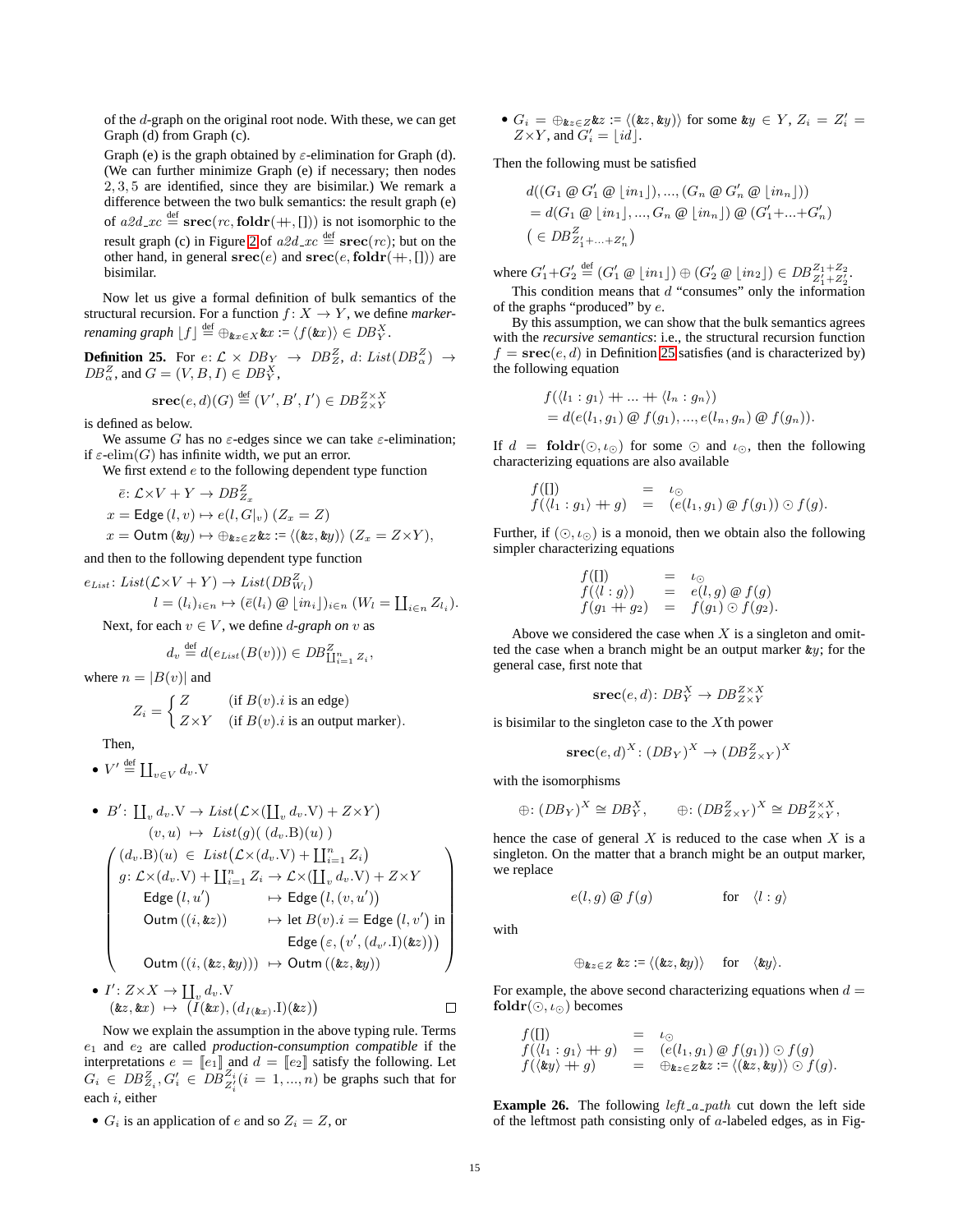

<span id="page-17-0"></span>**Figure 11.** *left a path*

ure [11.](#page-17-0) We explain the detail after the definition.

 $left_2$  *a\_path*:  $DB_Y \rightarrow DB_Y$  $left(a, b, c\right) = \langle \mathbf{k} \rangle \otimes f(g) \otimes [pr_r] \quad (pr_r: \{\mathbf{k}, \mathbf{k}z\} \times Y \to Y)$ **where**  $f\colon \mathbf{DB}_Y \to \mathbf{DB}^{\{ \& ,\&z\}}_{\{ \& ,\&z\} \times Y}$  $f = \text{spec}(e, \text{foldr}(o, i))$  $e\colon\mathbf{Label} \times \mathbf{DB}_Y \to \mathbf{DB}^{\{k,kz\}}_{\{k,kz\}}\ e(l,g) = \langle l:\langle k \rangle \rangle \oplus \& z := \langle l:\langle kz \rangle \rangle$  $is$ <sub>*-a*-under<sub>-</sub>root<sub>-</sub>of:  $DB$ <sub>*Y*</sub>  $\rightarrow$  **Bool**</sub>  $is$ <sub>*-a\_under\_root\_of*( $g$ ) =  $\textbf{not}(i)$ **Empty**(</sub> **srec**( $\lambda$ ( $l$ ,  $g$ ). **if**  $l =$ **a then**  $\langle a : \text{[} \rangle \text{ else } \text{[} \text{]} \rangle(g) \rangle$ )  $o\colon \mathbf{DB}^{\{k,kz\}}_{\alpha}\times\mathbf{DB}^{\{k,kz\}}_{\alpha}\to \mathbf{DB}^{\{k,kz\}}_{\alpha}$  $o(g_1, g_2) = \textbf{if } is\_a\_under\_root\_of(\langle \& z \rangle \ @\ g_1)$  $\mathbf{then} ((\langle \& \rangle \otimes g_1) + (\langle \& z \rangle \otimes g_2)) \oplus$  $\&z := ((\langle \&z \rangle \otimes g_1) + (\langle \&z \rangle \otimes g_2))$ **else**  $(\langle \& \rangle \otimes g_2) \oplus \& z := ((\langle \& z \rangle \otimes g_1) + (\langle \& z \rangle \otimes g_2))$ *i*: **DB***{*&*,*&*z} α i* = [] *⊕* &*z* := []

First, it is easily checked that the above  $e$  and  $\text{foldr}(o, i)$  are production-consumption compatible. In fact,

$$
o(e(l_1, g_1) \otimes g'_1 \otimes \lfloor in_1 \rfloor, e(l_2, g_2) \otimes g'_2 \otimes \lfloor in_2 \rfloor)
$$
\n
$$
= \text{if } is\_a\_under\_root\_of(\langle \& z \rangle \otimes e(l_1, g_1) \otimes g'_1 \otimes \lfloor in_1 \rfloor)
$$
\n
$$
\text{then } \dots \text{ else } \dots
$$
\n
$$
= \text{if } is\_a\_under\_root\_of(\langle l_1 : (\langle \& z \rangle \otimes g'_1 \otimes \lfloor in_1 \rfloor) \rangle)
$$
\n
$$
\text{then } \dots \text{ else } \dots
$$
\n
$$
= \text{if } l_1 = a
$$
\n
$$
\text{then } ((\langle \& \rangle \otimes e(l_1, g_1) \otimes g'_1 \otimes \lfloor in_1 \rfloor) + \langle \langle \& z \rangle \otimes e(l_2, g_2) \otimes g'_2 \otimes \lfloor in_2 \rfloor) ) \oplus \& z := \bigg( (\langle \& z \rangle \otimes e(l_1, g_1) \otimes g'_1 \otimes \lfloor in_2 \rfloor) + \langle \langle \& z \rangle \otimes e(l_2, g_2) \otimes g'_2 \otimes \lfloor in_2 \rfloor) \oplus \& z := \bigg( (\langle \& z \rangle \otimes e(l_1, g_1) \otimes g'_1 \otimes \lfloor in_2 \rfloor) + \langle \& z \rangle \otimes e(l_2, g_2) \otimes g'_2 \otimes \lfloor in_2 \rfloor) \bigg)
$$

and on the other hand,

$$
o(e(l_1, g_1) \circledcirc \, [in_1], e(l_2, g_2) \circledcirc [in_2]) \circledcirc (g'_1 + g'_2) = \dots
$$

$$
= \left( \begin{array}{c} \text{if } l_1 = a \\ \text{then } \left( (\langle \& \rangle \ @ e(l_1, g_1) \ @ \ [in_1] \right) \right) + \\ \left( \langle \& z \rangle \ @ e(l_2, g_2) \ @ \ [in_2] \right) \ \right) \ \oplus \ \& z := \\ \left( (\langle \& z \rangle \ @ e(l_1, g_1) \ @ \ [in_1] \right) + \\ \left( \langle \& z \rangle \ @ e(l_2, g_2) \ @ \ [in_2] \right) \ \right) \\ \text{else } \left( \langle \& \rangle \ @ e(l_2, g_2) \ @ \ [in_2] \right) \ \oplus \ \& z := \\ \left( (\langle \& z \rangle \ @ e(l_1, g_1) \ @ \ [in_1] \right) + \\ \left( \langle \& z \rangle \ @ e(l_2, g_2) \ @ \ [in_2] \right) \ \right) \\ \big) \ @ \ (g'_1 + g'_2) \\ = (*). \end{array}
$$

The  $\&z$ -root graph of  $f(g)$  is the original graph  $g$ ; in fact, by the recursive semantics, we can check that  $\langle x \rangle \otimes f(g) \otimes [pr_r] = g$ as below:

$$
\langle xz \rangle \otimes f([1]) = \langle xz \rangle \otimes i = [1],
$$

$$
\langle \mathbf{k} z \rangle \n\mathcal{Q} f(\langle l_1 : g_1 \rangle + g)
$$
\n
$$
= \langle \mathbf{k} z \rangle \n\mathcal{Q} o(e(l_1, g_1) \n\mathcal{Q} f(g_1), f(g))
$$
\n
$$
= \mathbf{if} \text{ is a under-root-of}(\langle \mathbf{k} z \rangle \n\mathcal{Q} e(l_1, g_1) \n\mathcal{Q} f(g_1))
$$
\n
$$
\mathbf{then} \langle \mathbf{k} z \rangle \n\mathcal{Q} e(l_1, g_1) \n\mathcal{Q} f(g_1) + (\langle \mathbf{k} z \rangle \n\mathcal{Q} f(g))
$$
\n
$$
= \langle \mathbf{k} z \rangle \n\mathcal{Q} e(l_1, g_1) \n\mathcal{Q} f(g_1) + (\langle \mathbf{k} z \rangle \n\mathcal{Q} f(g))
$$
\n
$$
= \langle \mathbf{k} z \rangle \n\mathcal{Q} e(l_1, g_1) \n\mathcal{Q} f(g_1) + (\langle \mathbf{k} z \rangle \n\mathcal{Q} f(g))
$$
\n
$$
= \langle l_1 : (\langle \mathbf{k} z \rangle \n\mathcal{Q} f(g_1)) \rangle + (\langle \mathbf{k} z \rangle \n\mathcal{Q} f(g)).
$$

(The above is paramorphism of structural recursion by tupling, regarding multi-rootedness as tuple.)

Then let us see *left\_a\_path* $(g)$ , i.e., the &-root graph of  $f(g)$ : *⟨*&*⟩* @ *f*([]) = *⟨*&*⟩* @ *i* = []*,*

$$
\langle \& \rangle \, \omega \, f(\sqcup) = \langle \& \rangle \, \omega \, i = \sqcup,
$$

$$
\langle \mathbf{z} \rangle \otimes f(\langle l_1 : g_1 \rangle + g)
$$
\n
$$
= \langle \mathbf{z} \rangle \otimes o(e(l_1, g_1) \otimes f(g_1), f(g))
$$
\n
$$
= \mathbf{if} \, is.a. \, under\, root \, of \, (\langle \mathbf{z} \rangle \otimes e(l_1, g_1) \otimes f(g_1))
$$
\n
$$
= \mathbf{then} \, (\langle \mathbf{z} \rangle \otimes e(l_1, g_1) \otimes f(g_1) \rangle + (\langle \mathbf{z} \rangle \otimes f(g))
$$
\n
$$
= \mathbf{else} \, (\langle \mathbf{z} \rangle \otimes f(g))
$$
\n
$$
= \mathbf{if} \, is.a. \, under\, root \, of \, (\langle l_1 : (\langle \mathbf{z} \rangle \otimes f(g_1)) \rangle)
$$
\n
$$
= \mathbf{then} \, \langle l_1 : (\langle \mathbf{z} \rangle \otimes f(g_1)) \rangle + (\langle \mathbf{z} \rangle \otimes f(g))
$$
\n
$$
= \mathbf{else} \, (\langle \mathbf{z} \rangle \otimes f(g))
$$
\n
$$
= \mathbf{if} \, is.a. \, under\, root \, of \, (\langle l_1 : g_1 \rangle)
$$

**then**  $\langle l_1 : (\langle \& \rangle \otimes f(g_1)) \rangle + g$ 

$$
else (\langle k \rangle \oslash f(g)).
$$

Now it is clear that the function  $left \arrow (\&) \otimes f(-))$ works as in Figure [11.](#page-17-0)

By the bulk semantics, it is clear that the above structural recursion function preserves finiteness of graphs. Also, similarly to Theorem [22,](#page-13-2) we can show that the above structural recursion is bisimulation generic.

## **Comparison of Sibling Transformations**

The structural recursion extended above is similar to the combination of **u**-**sbl** and the original structural recursion in Section [4.2.](#page-12-1) in fact, when  $e: \mathcal{L} \times DB_Y \rightarrow DB_{\{\&\}}$  is "identity"  $i(l, g) \stackrel{\text{def}}{=} \langle l : g \rangle$ ,  $\textbf{spec}(i, d)$  is similar to **u**-**sbl**(*f*), though here *d* and *f* have a bit different types. The main difference between the extended structural recursion and the combination of **u**-**sbl** and the original structural recursion is the following. In general,  $\text{spec}(e, d)$  transforms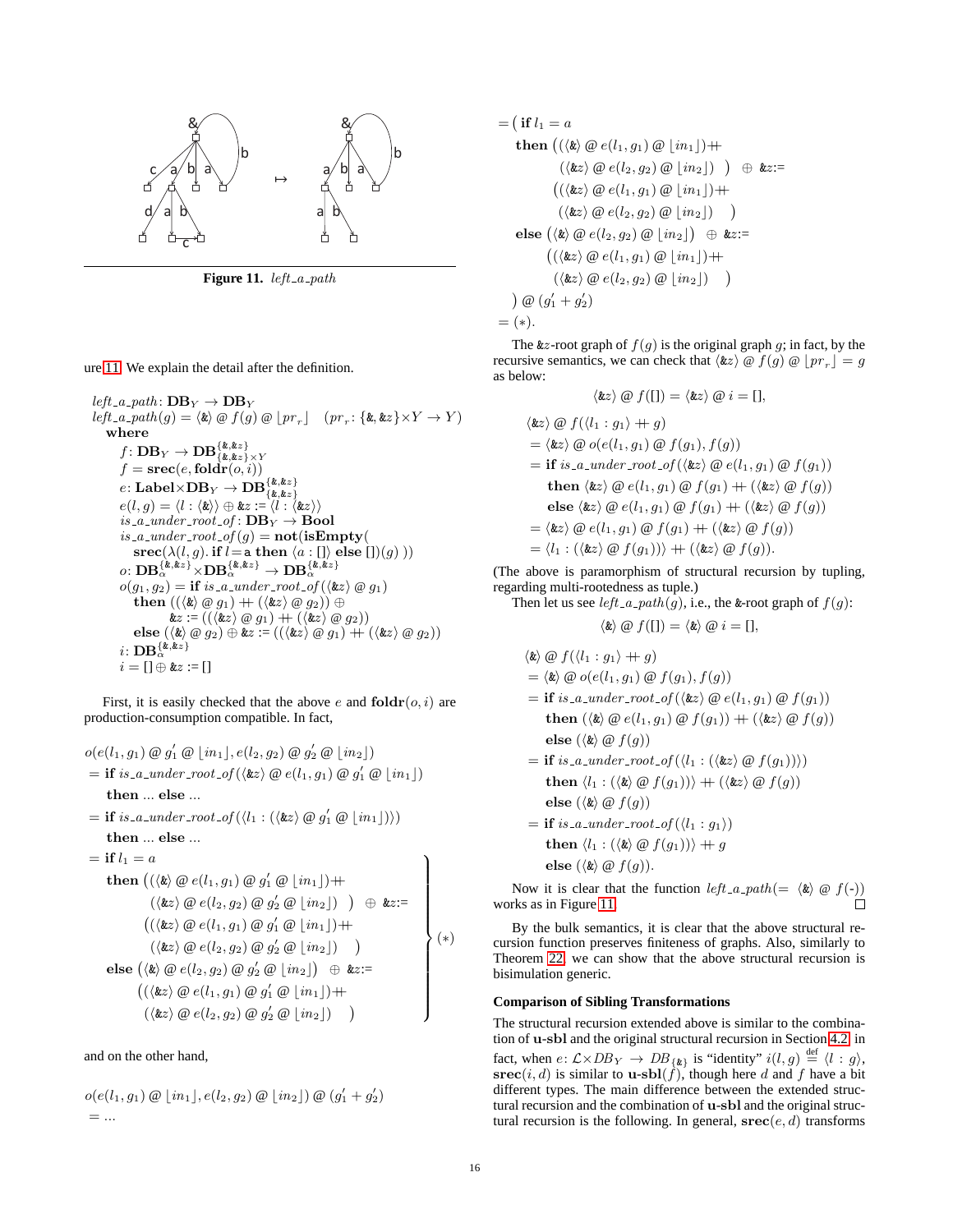graphs in sibling direction by traversing graphs produced by *e*. This sibling transformation can not be simulated by  $\mathbf{u}\text{-}\mathbf{sb}(\mathbf{f})$  used after the original **srec**; in the latter *f* traverses just one step of children, while in the former *d* can traverse more deep descendants as long as production-consumption compatibility holds.

The extended structural recursion includes also the feature of **l**-**sbl** in the following sense. Let

$$
f
$$
: List(Label×DB<sub>0</sub>+0)  $\rightarrow$  List(Label×DB<sub>0</sub>+0)

be a function such that there is

$$
f'\colon \mathbf{List}(\mathbf{DB}_{\alpha}^{\{\pmb{k},\pmb{k}z\}})\to \mathbf{DB}_{\alpha}
$$

satisfying

$$
f' \circ List(pair) = uf^{-1} \circ f
$$
  

$$
= foldr(+, []) \circ List([(-: \cdot \rangle, \langle \cdot \rangle]) \circ f )
$$

where

 $pair \colon \mathbf{Label} \times \mathbf{DB}_0 \to \mathbf{DB}_0^{\{ \& , \& z \}}$ 

$$
pair(l,g) \stackrel{\text{def}}{=} \langle l : [] \rangle \oplus \& z := g.
$$

Then  $\textbf{l}$ **-sbl**(*f*) can be represented by **srec** as the following:

$$
1\text{-}sb1(f) = \langle \& \rangle \oslash \text{spec}(e,d)
$$

where

$$
e: \text{Label} \times \text{DB}_0 \to \text{DB}_{\{k,kz\}}^{\{k,kz\}}
$$
  
\n
$$
e(l,g) \stackrel{\text{def}}{=} \langle l : [] \rangle \oplus \& z := (g \circledast \lfloor ! \rfloor) \quad (!: 0 \to \{\& kz\})
$$
  
\n
$$
d: \text{List}(\text{DB}_{\alpha}^{\{\& kz\}}) \to \text{DB}_{\alpha}^{\{\& kz\}}
$$
  
\n
$$
d(l) \stackrel{\text{def}}{=} f'(l) \oplus \& z := [] .
$$

(Here again we used tupling technique for **srec**:) This is because,  $\textbf{spec}(e, d)(\langle l_1 : q_1 \rangle + \ldots + \langle l_n : q_n \rangle)$ 

$$
= d(e(l_1, g_1) \circledast \text{spec}(e, d)(g_1), ..., e(l_n, g_n) \circledast \text{spec}(e, d)(g_n))
$$
  
=  $d(pair(l_1, g_1), ..., pair(l_n, g_n))$ 

hence,

$$
\langle \mathbf{\&} \rangle \otimes \mathbf{spec}(e, d) (\langle l_1 : g_1 \rangle + \dots + \langle l_n : g_n \rangle)
$$
  
=  $f'(pair(l_1, g_1), ..., pair(l_n, g_n))$   
=  $(f' \circ List(pair))((l_1, g_1), ..., (l_n, g_n))$   
=  $(uf^{-1} \circ f)(uf(\langle l_1 : g_1 \rangle + \dots + \langle l_n : g_n \rangle))$   
= **1-sbl** $(f)(\langle l_1 : g_1 \rangle + \dots + \langle l_n : g_n \rangle).$ 

# <span id="page-18-0"></span>**6. Modularized Extension of UnCAL**

In Section [4,](#page-9-0) we saw how we can generalize (and extend) UnCAL to obtain  $\lambda_{\text{FG}}^T$  with monads *T* which satisfy certain assumptions: i.e.,

- *• T* has an extension for *ε*-elimination,
- *• T* preserves weak-pullbacks, and
- *• T* is a finitary monad.

Also we saw four examples of such monads:  $P_{fin}$ , *List*,  $M_{fin}$ , and  $D_{\text{fin}}$ . Here we see how we can compose monads *T* to obtain  $\lambda_{\text{FG}}^T$ .

Since monad was introduced for the notion of computational effects [\[Moggi](#page-20-9) [1989\]](#page-20-9), there has been much study about how to compose monads from smaller monads: i.e., monad transformers. In [\[Benton et al.](#page-20-8) [2000\]](#page-20-8) many examples of unary monad transformers are listed. In [\[Hyland et al.](#page-20-23) [2006\]](#page-20-23), the authors studied binary monad transformers and show also how they can be used to produce unary monad transformers such as those in the former paper.

In the following, as a demonstration of our modular approach, we take up one simple binary monad transformer—the product *T*  $\times$  *T'* of monads—, and see the language  $\lambda_{FG}^{T} \times T'$ .

#### **6.1 Product of Monads**

For a pair of monads  $T_1$  and  $T_2$  on **Set**, we define their product  $T_1 \times T_2$  just as

$$
(T_1 \times T_2)(X) \stackrel{\text{def}}{=} T_1(X) \times T_2(X)
$$

for a set *X* and

*ite* 

$$
(T_1 \times T_2)(f) \stackrel{\text{def}}{=} T_1(f) \times T_2(f)
$$

for a function *f*. Then

$$
return^{T_1 \times T_2} \stackrel{\text{def}}{=} \left\langle return^{T_1}, return^{T_2} \right\rangle: X \to (T_1 \times T_2)(X),
$$

and for  $f: X \to T_1(Y) \times T_2(Y)$ ,

$$
lift^{T_1 \times T_2}(f) \stackrel{\text{def}}{=} lift^{T_1}(pr_l \circ f) \times lift^{T_2}(pr_r \circ f).
$$

From now we check that taking the product of monads preserves the above three assumptions.

It is easy to check that if two monads  $T_1$  and  $T_2$  have uniform iteration operators in their Kleisli categories, so does the product  $T_1 \times T_2$ : for  $f: X \to T_1(X+Y) \times T_2(X+Y)$ ,

$$
r^{T_1 \times T_2}(f) \stackrel{\text{def}}{=} \langle iter^{T_1}(pr_l \circ f), iter^{T_2}(pr_r \circ f) \rangle \colon X \to T_1(Y) \times T_2(Y).
$$

If monads  $T_1$  and  $T_2$  preserve weak pullbacks, so does  $T_1 \times T_2$ , since the product functor  $\times$  preserve them.

Also it is clear on finitarity since the product functor is finitary, but let us see concretely what family of signature sets for the product monad  $T_1 \times T_2$  we can get from families of signature sets for  $T_1$ and *T*<sup>2</sup> since it is needed to define syntax and for implementation.

Let  $\Sigma_1$  and  $\Sigma_2$  be families of signature sets for  $T_1$  and  $T_2$ , respectively. Then  $(\Sigma_1 \otimes \Sigma_2)(n)$  is defined as the following:

$$
\{(f_1, f_2) \in T_1(n) \times T_2(n) \mid m_1, m_2 \in \mathbb{N}, n = \max(m_1, m_2), \nf_1 \in \Sigma_1(m_1) (\subseteq T_1(m_1) \subseteq T_1(n)), \nf_2 \in \Sigma_2(m_2) (\subseteq T_2(m_2) \subseteq T_2(n)) \}
$$

$$
+ \{(f_1, return(n-1)) \in T_1(n) \times T_2(n) \mid \nn > 0, f_1 \in \Sigma_1(n-1) (\subseteq T_1(n-1)) \}
$$

$$
+ \{(return(n-1), f_2) \in T_1(n) \times T_2(n) \mid \nn > 0, f_2 \in \Sigma_2(n-1) (\subseteq T_2(n-1)) \}
$$

$$
+ \{(0, 1) \in T_1(n) \times T_2(n) \mid n = 2 \}
$$

where recall that we regard a natural number *n* as the set  $\{0, ..., n-1\}$ . Then one can check that this  $\Sigma_1 \otimes \Sigma_2$  becomes a family of signature sets for  $T_1 \times T_2$  by induction.

**Example 27.** Let us consider the case when  $T_1 = P_{fin}$  and  $T_2 = List.$ 

Now we have two signatures *{}* and *{*0*,* 1*}*—which correspond to the syntax {} and ∪, respectively—for  $P_{fin}$ , and also two signatures  $\begin{bmatrix} 1 \\ 0 \\ 1 \end{bmatrix}$  —which correspond to the syntax  $\parallel$  and  $\parallel$ , respectively—for *List*, hence we should have nine (=  $2 \times 2 + 2 + 2 + 1$ ) signatures for  $P_{fin} \times List$ . However some of them can be represented as compositions of the other ones and common graph constructors, then after all signatures we need for  $P_{fin} \times List$  are: ({}, []) (nullary), ({0,1}, [0, 1]) (binary), (*{}, return*(0)) (unary), and (*return*(0)*,* []) (unary).

Let the syntax corresponding to these four signatures be

(*{},* []) *| e*(*∪,* ++)*e |* **del**-**unorder**(*e*) *|* **del**-**order**(*e*)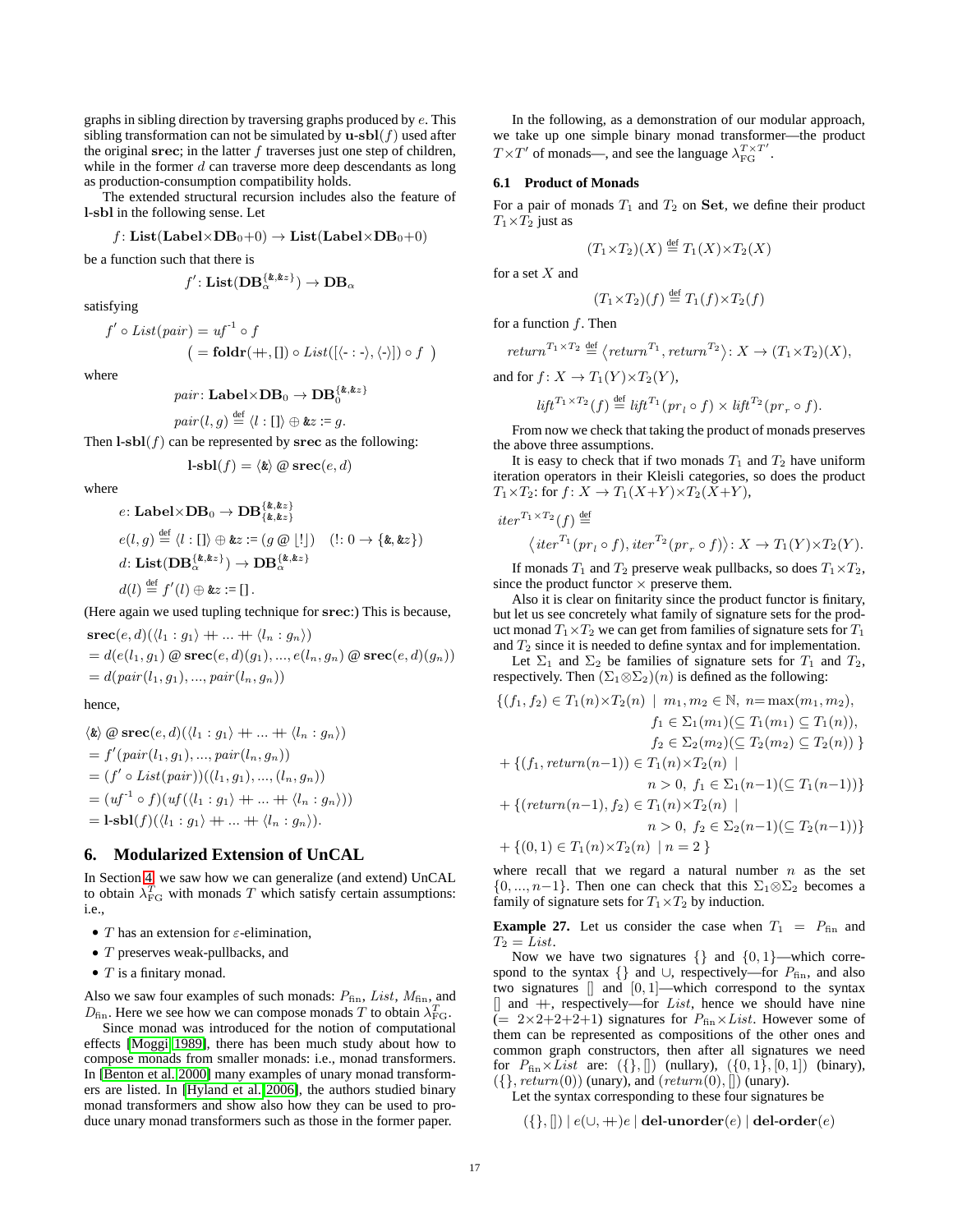and replace the part *{*algebraic graph operators*}* of syntax of *λ List* FG in Figure [4](#page-5-2) with these four. Also replace all the occurrences of type **List**(...) with  $\textbf{Set}(\ldots) \times \textbf{List}(\ldots)$  both in the BNF type definition of  $\lambda_{\text{FG}}^{List}$  and in the typing rules. The resulting syntax is the core syntax of  $\lambda_{\text{FG}}^{P_{\text{fin}} \times List}$ .

The nullary operator (*{},* []) produces single node graph with no branches. The binary operator (*∪,* ++) takes union of unordered branches of the roots of the two argument graphs, and at the same time, takes append of ordered branches of the roots of the two argument graphs. The unary operator **del**-**unorder**(*e*) deletes all unordered branches only of the roots of an argument graph, so e.g. unordered branches of ordered branches of the root remain. Similarly, the unary operator **del**-**unorder**(*e*) deletes all ordered branches only of the roots of an argument graph.

As we can add any list operator such as **foldr** or **filter**, we can add any operator for  $P_{\text{fin}} \times List$  to the core syntax of  $\lambda_{\text{FG}}^{P_{\text{fin}} \times List}$ .

For example, we can add the function **l2s** which maps lists to finite sets by forgetting the orders of lists, then we can define the term

 $x:$  **Set**(*b*) $\times$ **List**(*b*)  $\vdash (\pi^{\mathbf{l}}(x) \cup \mathbf{l2s}(\pi^{\mathbf{r}}(x)),[]):$  **Set**(*b*) $\times$ **List**(*b*)

and apply **u**-**sbl** to this to get a function which transform all ordered branches to unordered ones.

# <span id="page-19-0"></span>**7. Related Work**

Structural recursion for graphs, which we generalized, is much related to research on algebras of programming [\[Bird and de Moor](#page-20-1) [1996;](#page-20-1) [Gibbons](#page-20-24) [2002;](#page-20-24) [Hu et al.](#page-20-3) [2006;](#page-20-3) [Meijer et al.](#page-20-0) [1991\]](#page-20-0), where structural recursion such as folds and catamorphisms are used to structure programs and to systematically manipulate programs. In particular, our approach is influenced by many attempts of defining structural recursion for various kinds of specific graphs, such as directed acyclic graphs [\[Gibbons](#page-20-4) [1995\]](#page-20-4), graphs represented by trees with specific pointers [\[Dal Zilio et al.](#page-20-25) [2004;](#page-20-25) [Hamana](#page-20-26) [2009\]](#page-20-26), and graphs represented by trees with embedded functions [\[Fegaras](#page-20-27) [and Sheard](#page-20-27) [1996\]](#page-20-27). However, all these attempts are not easy to be applied in practice, due to lack of expressive power or difficulty in guaranteeing finite representation of well-formed graphs with no dangling pointers.

As described in the introduction, it is the structural recursion in UnCAL [\[Buneman et al.](#page-20-5) [2000\]](#page-20-5) that is more practical for manipulating unordered graphs. This forms the basis of our work. Our  $\lambda_{\text{FG}}^T$ is parameterized with monad *T*, and the case  $T = P_{fin}$ , i.e.,  $\lambda_{FG}^{P_{fin}}$ is comparable with UnCAL. The following is the comparison between UnCAL and  $\lambda_{FG}^{P_{fin}}$ . The two graph models are equivalent up to each bisimilarity, which for UnCAL is called value equivalence in [\[Buneman et al.](#page-20-5) [2000\]](#page-20-5). Also the graph constructors and structural recursion are the same. Then we extended expressive power in two points. One is the extension on sibling transformations: i.e., **l**-**sbl** and **u**-**sbl**. The other is the extension of type system; UnCAL is first order calculus, while  $\lambda_{\text{FG}}^{P_{\text{fin}}}$  is a simply typed lambda calculus (extended with graph types). This extension of type system is not for free, as we noted before Theorem [22.](#page-13-2)

A lot of work has been devoted to efficient implementation of graph algorithms in lazy functional languages [\[Burton and Yang](#page-20-28) [1990;](#page-20-28) [Erwig](#page-20-29) [1997;](#page-20-29) [Johnsson](#page-20-30) [1998;](#page-20-30) [King and Launchbury](#page-20-31) [1995\]](#page-20-31). The emphasis there is placed on the importance of achieving efficient implementation of general graph algorithms through the monadic model for including actions on the state in the non-strict context. In contrast, we focus on inductive traversals of ordered graphs and aim to provide an efficient way to deal with a specific class of important graph algorithms – graph querying. Erwig shows that active patterns can be used to implement an inductive view of graphs [\[Erwig](#page-20-32) [2001\]](#page-20-32), but that inductive view is indirect in that the graph view is dynamically maintained.

In coalgebra theory, which studies infinitary/cyclic structure, some work focused also on finiteness of graphs, as in the current paper.

In the work [\[Bonsangue et al.](#page-20-33) [2009\]](#page-20-33), for every Kripke polynomial endofunctor  $F$ , a systematic way for giving a syntax fully representing all finite *F*-coalgebras and a sound and complete equational theory for bisimilarity was given. The differences between this work and our work are (i) the two classes of endofunctors— Kripke polynomial ones and ours with monads—are incomparable, (ii) the work does not treat  $\varepsilon$ -edge, and is not a study for transformation (iii) in our work the equational theory is restrictive, and (iv) the approaches to give each syntax are different.

In the work [Adámek et al. [2006;](#page-19-2) [Milius](#page-20-22) [2010\]](#page-20-22), the authors studied categorical properties of the set of finite coalgebras, and characterized it as the *final locally finite coalgebra*. The class of endofunctors for coalgebra in this work is wider than ours; some of the results are applied or influence to our work. In this work, there is no consideration for finiteness-preserving structural recursion. The finality among locally finite coalgebras is a kind of corecursion, and has the similar problem to that of corecursion; i.e., to assure finiteness-preservation, we have to check locally finiteness of infinite graphs, automation of which seems difficult.

A study of general framework for bisimilarity involving *ε*-edge was implicitly started in the paper [\[Jacobs](#page-20-18) [2010a\]](#page-20-18). They gave some sufficient condition for a monad to have an iteration operator in the Kleisli category. However, the theory can not be applied to the case of *CList*, which does not satisfy the sufficient condition. So the current paper gave a new example of iteration operator in a Kleisli category and of such "*ε*-elimination as iteration operator" perspective.

## <span id="page-19-1"></span>**8. Conclusions and Future Work**

In this paper, we present the first solution to the open problem of how to modify the graph model and structural recursion from unordered graphs to ordered ones, based on which we define a new graph transformation language *λ List* FG . The key technical contributions here is the definition of bisimulation relation on ordered graphs having *ε*-edges. We also extend expressive power on sibling dimension with two new operators: local sibling transformation and uniform sibling transformation.

Furthermore, we generalize these results for ordered graphs with monads with suitable assumptions, and propose a more general graph languages  $\lambda_{\rm FG}^T$  which are parameterized by monads  $T$ . This abstraction by monad *T* enables us to compose a language targeting bigger graph model from smaller graph models by monad transformers. We demonstrate it with the product monad transformer.

There are many interesting and important future extensions. First, we have discussed little about analysis of structural recursion. One interesting analysis is when a structural recursion function is productive. A graph function is said to be productive, if it produces a finite ordered graph without *ε*-edges for any input ordered graph without *ε*-edge. Second, following our previous work of bidirectionalizing UnCAL [\[Hidaka et al.](#page-20-34) [2010\]](#page-20-34), we are very interested in a systematic way to bidirectionalize  $\lambda_{\text{FG}}^T$ , which is indeed the first motivation of this work.

*Acknowledgments* Thanks are due to Ichiro Hasuo and Naohiko Hoshino for helpful discussions.

### **References**

<span id="page-19-2"></span>J. Adámek, S. Milius, and J. Velebil. Iterative algebras at work. *Mathematical. Structures in Comp. Sci.*, 16(6):1085–1131, Dec. 2006.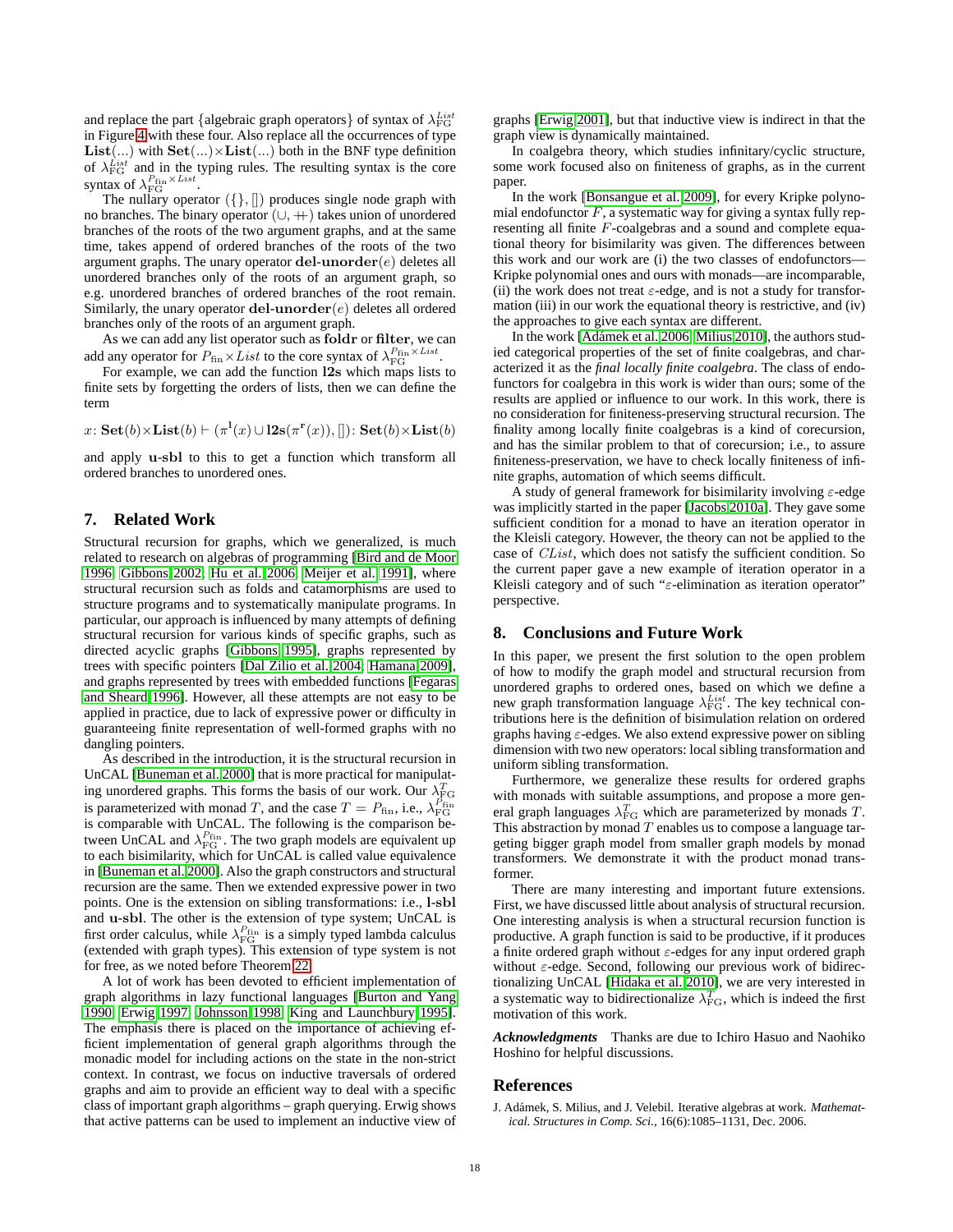- <span id="page-20-8"></span>N. Benton, J. Hughes, and E. Moggi. Monads and effects. In *IN INTERNA-TIONAL SUMMER SCHOOL ON APPLIED SEMANTICS APPSEM* ' *2000*, pages 42–122. Springer-Verlag, 2000.
- <span id="page-20-1"></span>R. Bird and O. de Moor. *Algebras of Programming*. Prentice Hall, 1996.
- <span id="page-20-33"></span>M. Bonsangue, J. Rutten, and A. Silva. Algebras for kripke polynomial coalgebras. In *LICS*, IEEE, Computer Science Press, pages 49–58, 2009.
- <span id="page-20-5"></span>P. Buneman, M. F. Fernandez, and D. Suciu. UnQL: a query language and algebra for semistructured data based on structural recursion. *VLDB Journal: Very Large Data Bases*, 9(1):76–110, 2000.
- <span id="page-20-28"></span>F. W. Burton and H.-K. Yang. Manipulating multilinked data structures in a pure functional language. *Softw. Pract. Exper.*, 20:1167–1185, November 1990.
- <span id="page-20-25"></span>S. Dal Zilio, D. Lugiez, and C. Meyssonnier. A logic you can count on. In *Proceedings of the 31st ACM SIGPLAN-SIGACT symposium on Principles of programming languages*, POPL'04, pages 135–146, New York, NY, USA, 2004. ACM.
- <span id="page-20-29"></span>M. Erwig. Functional programming with graphs. In *Proceedings of the second ACM SIGPLAN international conference on Functional programming*, ICFP '97, pages 52–65, New York, NY, USA, 1997. ACM.
- <span id="page-20-32"></span>M. Erwig. Inductive graphs and functional graph algorithms. *J. Funct. Program.*, 11:467–492, September 2001. ISSN 0956-7968.
- <span id="page-20-27"></span>L. Fegaras and T. Sheard. Revisiting catamorphisms over datatypes with embedded functions. In *Proc. ACM symposium on principles of programming languages*, St. Petersburg Beach, Florida, Jan. 1996.
- <span id="page-20-4"></span>J. Gibbons. An initial-algebra approach to directed acyclic graphs. In *Mathematics of Program Construction*, MPC '95, pages 282–303, London, UK, 1995. Springer-Verlag.
- <span id="page-20-24"></span>J. Gibbons. *Calculating functional programs*, pages 149–201. Springer-Verlag New York, Inc., New York, NY, USA, 2002.
- <span id="page-20-2"></span>A. Gill, J. Launchbury, and S. P. Jones. A short cut to deforestation. In *Proc. Conference on Functional Programming Languages and Computer Architecture*, pages 223–232, Copenhagen, June 1993.
- <span id="page-20-6"></span>S. Ginali. Regular trees and the free iterative theory. *J. Comput. Syst. Sci.*, 18(3):228–242, 1979.
- <span id="page-20-13"></span>E. Haghverdi. *A Categorical Approach to Linear Logic, Geometry of Proofs and Full Completeness*. PhD thesis, University of Ottawa, 2000.
- <span id="page-20-26"></span>M. Hamana. Initial algebra semantics for cyclic sharing structures. In *Proceedings of the 9th International Conference on Typed Lambda Calculi and Applications*, TLCA '09, pages 127–141, Berlin, Heidelberg, 2009. Springer-Verlag.
- <span id="page-20-16"></span>M. Hasegawa. The uniformity principle on traced monoidal categories. *Electr. Notes Theor. Comput. Sci.*, 69:137–155, 2002.
- <span id="page-20-17"></span>I. Hasuo, 2011. personal communication.
- <span id="page-20-34"></span>S. Hidaka, Z. Hu, K. Inaba, H. Kato, K. Matsuda, and K. Nakano. Bidirectionalizing graph transformations. In *ACM SIGPLAN International Conference on Functional Programming*, pages 205–216. ACM, 2010.
- <span id="page-20-3"></span>Z. Hu, T. Yokoyama, and M. Takeichi. Program optimizations and transformations in calculational form. In *Summer School on Generative and Transformational Techniques in Software Engineering*, pages 139–164, Braga, Portugal, 2006. Springer, LNCS 4043.
- <span id="page-20-23"></span>M. Hyland, G. Plotkin, and J. Power. Combining effects: sum and tensor. *Theor. Comput. Sci.*, 357(1):70–99, July 2006. ISSN 0304-3975.
- <span id="page-20-18"></span>B. Jacobs. From coalgebraic to monoidal traces. *Electronic Notes in Theoretical Computer Science*, 264(2):125 – 140, 2010a. Proceedings of the Tenth Workshop on Coalgebraic Methods in Computer Science (CMCS 2010).
- <span id="page-20-20"></span>B. Jacobs. From coalgebraic to monoidal traces. *Electron. Notes Theor. Comput. Sci.*, 264:125–140, August 2010b. ISSN 1571-0661.
- <span id="page-20-30"></span>T. Johnsson. Efficient graph algorithms using lazy monolithic arrays. *J. Funct. Program.*, 8:323–333, July 1998.
- <span id="page-20-7"></span>F. Jouault and J. Bézivin. KM3: A DSL for metamodel specification. In *Formal Methods for Open Object-Based Distributed Systems*, pages 171–185. LNCS 4037, Springer, 2006.
- <span id="page-20-14"></span>Y. Kakutani. Duality between call-by-name recursion and call-by-value iteration. In J. C. Bradfield, editor, *CSL*, volume 2471 of *Lecture Notes in*

*Computer Science*, pages 506–521. Springer, 2002. ISBN 3-540-44240- 5.

- <span id="page-20-31"></span>D. J. King and J. Launchbury. Structuring depth-first search algorithms in haskell. In *Proceedings of the 22nd ACM SIGPLAN-SIGACT symposium on Principles of programming languages*, POPL '95, pages 344–354, New York, NY, USA, 1995. ACM.
- <span id="page-20-0"></span>E. Meijer, M. Fokkinga, and R. Paterson. Functional programming with bananas, lenses, envelopes and barbed wire. In *Proc. Conference on Functional Programming Languages and Computer Architecture* (LNCS 523), pages 124–144, Cambridge, Massachuetts, Aug. 1991.
- <span id="page-20-22"></span>S. Milius. A sound and complete calculus for finite stream circuits. *Logic in Computer Science, Symposium on*, 0:421–430, 2010.
- <span id="page-20-11"></span>R. Milner. *Communicating and Mobile Systems: the π-calculus*. Cambridge University Press, 1999.
- <span id="page-20-21"></span>J. C. Mitchell. *Foundations for programming languages*. Foundation of computing series. MIT Press, 1996.
- <span id="page-20-9"></span>E. Moggi. Computational lambda-calculus and monads. In *LICS*, pages 14–23. IEEE Computer Society, 1989.
- <span id="page-20-10"></span>E. L. Robertson, L. V. Saxton, D. V. Gucht, and S. Vansummeren. Structural recursion as a query language on lists and ordered trees. *Theory of Computing Systems*, 44(4):590–619, 2009.
- <span id="page-20-12"></span>J. Rutten. Universal coalgebra: a theory of systems. *Theoretical Computer Science*, 249(1):3 – 80, 2000.
- <span id="page-20-15"></span>A. K. Simpson and G. D. Plotkin. Complete axioms for categorical fixedpoint operators. In *LICS*, pages 30–41, 2000.
- <span id="page-20-19"></span>A. Sokolova. *Coalgebraic Analysis of Probabilistic Systems*. PhD thesis, TU Eindhoven, 2005.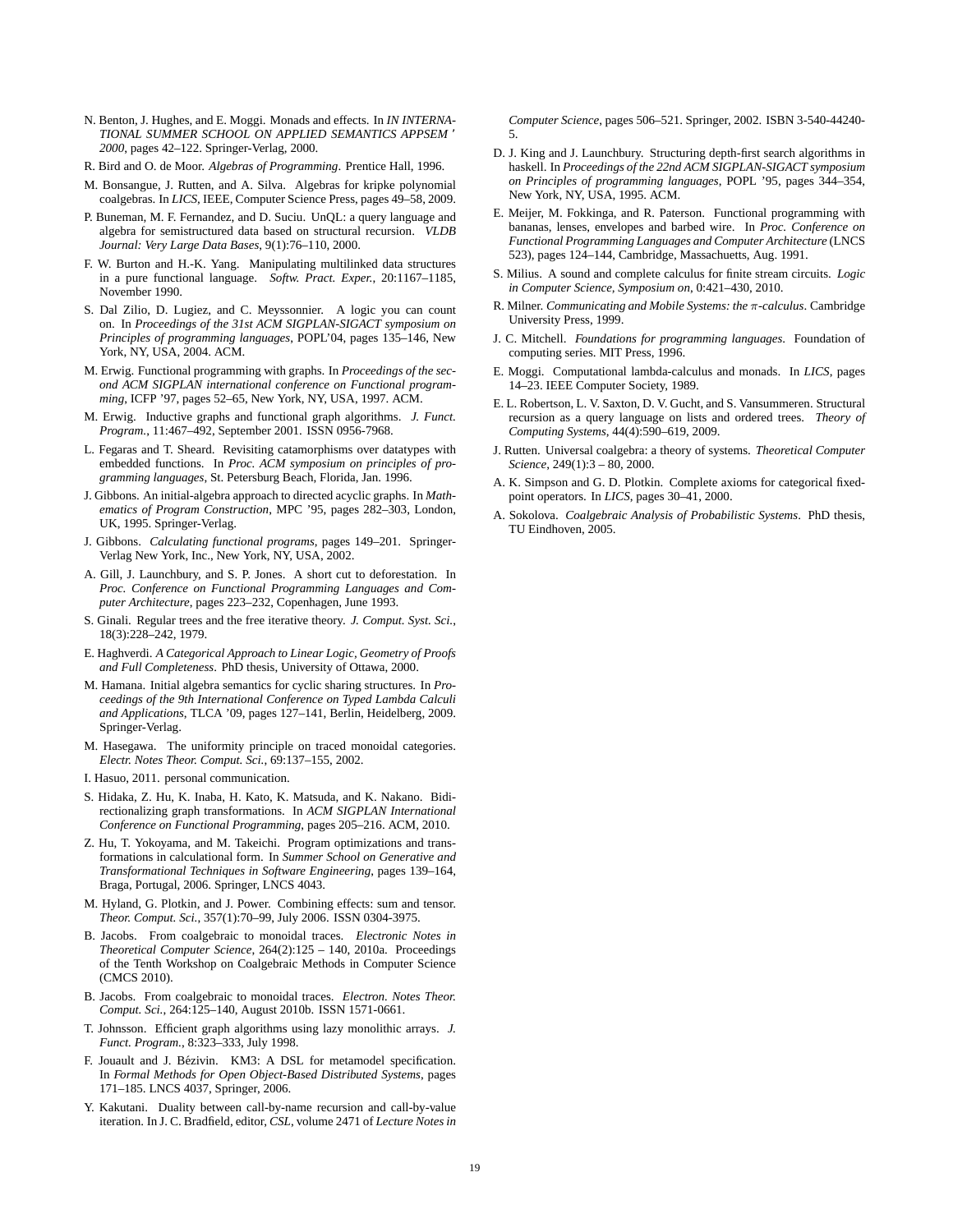

<span id="page-21-4"></span>**Figure 12.** Branch with Any Countable Linear Order

# <span id="page-21-0"></span>**A. Ordered Graphs for Any Countable Linear Ordered Sets**

We see here that, for any countable linear ordered set, there is an infinite ordered graph having *ε*-edges such that the branches of the root after eliminating *ε*-edges are exactly as the given ordered set.

Now let *L* be an infinite countable linear ordered set, so there exist a bijective function  $f: \mathbb{N} \stackrel{\cong}{\to} L$ . Then we construct a graph "representing *L*" as below. Let us consider the kind of ternary tree *G<sup>t</sup>* as the left tree in Figure [12.](#page-21-4) We call a leaf in a tree *ε-leaf* if the path from the root to the leaf consists of just *ε*-edges. First, corresponding to  $f(0) \in L$ , we take a fresh  $G_t$ . Next, we again take a fresh  $G_t$ , and if  $f(1) < f(0)$ , then we put together the root of the new  $G_t$  and the left  $\varepsilon$ -leaf of the former graph, as the middle graph in Figure [12.](#page-21-4) Otherwise if  $f(0) < f(1)$ , we put similarly to the right *ε*-leaf (03 in the example). Next, now there are three *ε*leaves (12, 13, 03 in the example) with the obvious linear order, i.e., 12 *<* 13 *<* 03. Then according to the three possible positions of  $f(2)$  in the linear ordered set  $\{f(0), f(1), f(2)\}\)$ , we again put new fresh  $G_t$  to the corresponding position of  $\varepsilon$ -leaf. The right graph in Figure [12](#page-21-4) is the example of the case when  $f(1) < f(2) < f(0)$ . Iterating as this, we have an infinite tree with finite (in fact just three) width. Then it is obvious that the countable linear ordered set occurring in the result graph of *ε*-elimination applied to this tree is order isomorphic to *L*.

# <span id="page-21-1"></span>**B. Countable List**

Here we give a detail explanation about the countable list monad *CList*.

First we give a formal (and abstract) definition: *CList*(*S*) is the object-set of the skeleton category of the comma category  $(U \downarrow S)$ where  $U : \mathbf{CLO} \to \mathbf{Set}$  is the forgetful functor from the category **CLO** of countable linear ordered sets and monotone functions.

Now let us unfold this definition. An object of the comma category  $(U \downarrow S)$  is a pair  $(L, l)$  of a countable linear ordered set *L* and a function  $l: L \to S$ . A morphism  $f$  from  $(L, l)$  to  $(L', l')$  is a monotone function  $f: L \to L'$  such that  $l' \circ f = l$ . Then we can take the object-set *CList*(*S*) of a *skeleton* category of  $(U \downarrow S)$ , i.e., we have a subset  $CList(S)$  of the object-set of  $(U \downarrow S)$  such that for any object  $(L, l)$  in  $(U \downarrow S)$ , there is the unique  $R(L, l) \in$ *CList*(*S*) such that  $(L, l)$  and  $R(L, l)$  are isomorphic in  $(U \downarrow S)$ , and then also there is a chosen isomorphism  $\eta(L,l) \rightarrow$  $R(L, l)$ .

There is another equivalent form to  $CList(S)$ . Let  $\mathbb L$  be the object-set of a skeleton category of **CLO**, i.e., we have a subset L of the object-set of **CLO** such that for any object *L* in **CLO**, there is the unique  $R(L) \in \mathbb{L}$  such that *L* and  $R(L)$  are isomorphic in **CLO**, and then also there is a chosen isomorphism  $\eta_L: L \to$ *R*(*L*).

Then, we give the following isomorphism

$$
Clist(S) \cong \Sigma_{L \in \mathbb{L}}(S^L/\simeq)
$$

where the *∼*= in the right hand side, is the restriction of the isomorphism equivalence on  $|(U \perp S)|$  to its subset  $S^L$ ; i.e., for  $l, l' : L \rightarrow S$ ,  $l \cong l'$  if there is an isomorphism  $f : L \rightarrow L$  such

that  $l' \circ f = l$ . The above correspondence is given as the following: for  $(L, l) \in \mathit{ClList}(S)$ ,

$$
(R(L), [l \circ \eta_L^{-1}] \leq) \in \Sigma_{L \in \mathbb{L}}(S^L/\simeq),
$$

and for  $(L, [l]) \in \Sigma_{L \in \mathbb{L}}(S^L/\simeq),$ 

$$
R(L, l) \in \mathit{Clist}(S),
$$

which is well-defined, i.e., if  $(L, l)$  and  $(L, l')$  are isomorphic, then  $R(L, l)$  and  $R(L, l')$  are equal by the uniqueness in the definition of *R*. It is easily checked that this correspondence is bijective.

In the body text, we omit the taking quotient in the right hand side of the above isomorphism for simplicity.

## <span id="page-21-3"></span>**C. Finitary Monad Extension for** *ε***-elimination**

Let *T* be a monad and *iter* be an uniform iteration operator in **Set***T*. We define *ε*-elimination for finite  $T|_{fin}$ -graphs, as the result graph is equal to one defined by Definition [9.](#page-8-1)

Let  $G = (V, B, I)$  be a finite  $T|_{fin}$ -graphs in  $T$ - $DB_Y^X$ . Since *V* is finite and  $T|_{fin}$  is finitary by definition, there exists a finite subset  $\mathcal{L}' \subseteq \mathcal{L}_{\epsilon}$  and a function  $B'$  such that the following diagram commute.

$$
V \xrightarrow{B} T |\text{fin}(\mathcal{L}_{\epsilon} \times V + Y) \xrightarrow{\cong} T |\text{fin}(V + (\mathcal{L} \times V + Y))
$$
\n
$$
T |\text{fin}(V + (\mathcal{L}' \times V + Y))
$$

Now  $V + (\mathcal{L}' \times V + Y)$  is a finite set, hence  $T|_{fin}(V + (\mathcal{L}' \times V + Y)) =$  $T(V + (\mathcal{L}^{\prime} \times V + Y))$ . We therefore can apply the iteration operator *iter* to  $B'$ . We define  $B''$  as the composition of the below

$$
V \stackrel{iter(B')}{\longrightarrow} T|_{\text{fin}}(\mathcal{L}' \times V + Y) \hookrightarrow T|_{\text{fin}}(\mathcal{L}_{\epsilon} \times V + Y)
$$

and then define  $\varepsilon$ -elim $(G) \stackrel{\text{def}}{=} (V, B'', I)$ .

For a finite  $T|_{fin}$ -graph *G*, by the inclusion  $T|_{fin} \hookrightarrow T$ , we can regard *G* also as a *T*-graph. Then it can be easily checked that the above  $\varepsilon$ -elim(*G*) is exactly equal to  $\varepsilon$ -elim(*G*) defined in Definition [9](#page-8-1) for the *T*-graph *G*.

# <span id="page-21-2"></span>**D. Proof of Full Representability by the Graph Constructors**

Here we give two proofs of Proposition [19:](#page-11-0) full representability of finite graphs by the graph constructors. The first one is simpler and highly depends on the notion of marker, while the second one is in a naive way, which less depends on the notion of markers. The second proof shows that the notion of marker is—very convenient as in the first proof but—not essential for the fact of full representability.

First let us see the notion of 1-step unfolding  $uf_{\varepsilon}$ , which is almost the same as that of *uf* defined in Section [4.3.1.](#page-13-3) Here we consider graphs having *ε*-edges, while in Section [4.3.1](#page-13-3) we consider graphs having no *ε*-edge. However the two are essentially the same notion since here we first consider strong bisimilarity for properties of  $uf_\varepsilon$  itself, and then we move to the level of bisimilarity by the fact that strong bisimilarity implies bisimilarity.

Now we define the 1-step unfolding

$$
uf_{\varepsilon} : DB_{fY} \to T(\mathcal{L}_{\varepsilon} \times DB_{fY} + Y).
$$

First, for a graph  $G = (V, B, I) \in DB_Y^X$ , and a node  $v \in V$ , we define

$$
G|_{v} \stackrel{\text{def}}{=} (V, B, \{ \& \mapsto v \}) \in DB_{Y}.
$$

Then for  $G = (V, B, I) \in DB_{fY}$ ,

$$
uf_{\varepsilon}(G) \stackrel{\text{def}}{=} T(\mathcal{L}_{\epsilon} \times f + Y)(B(I(\mathbf{k})))
$$